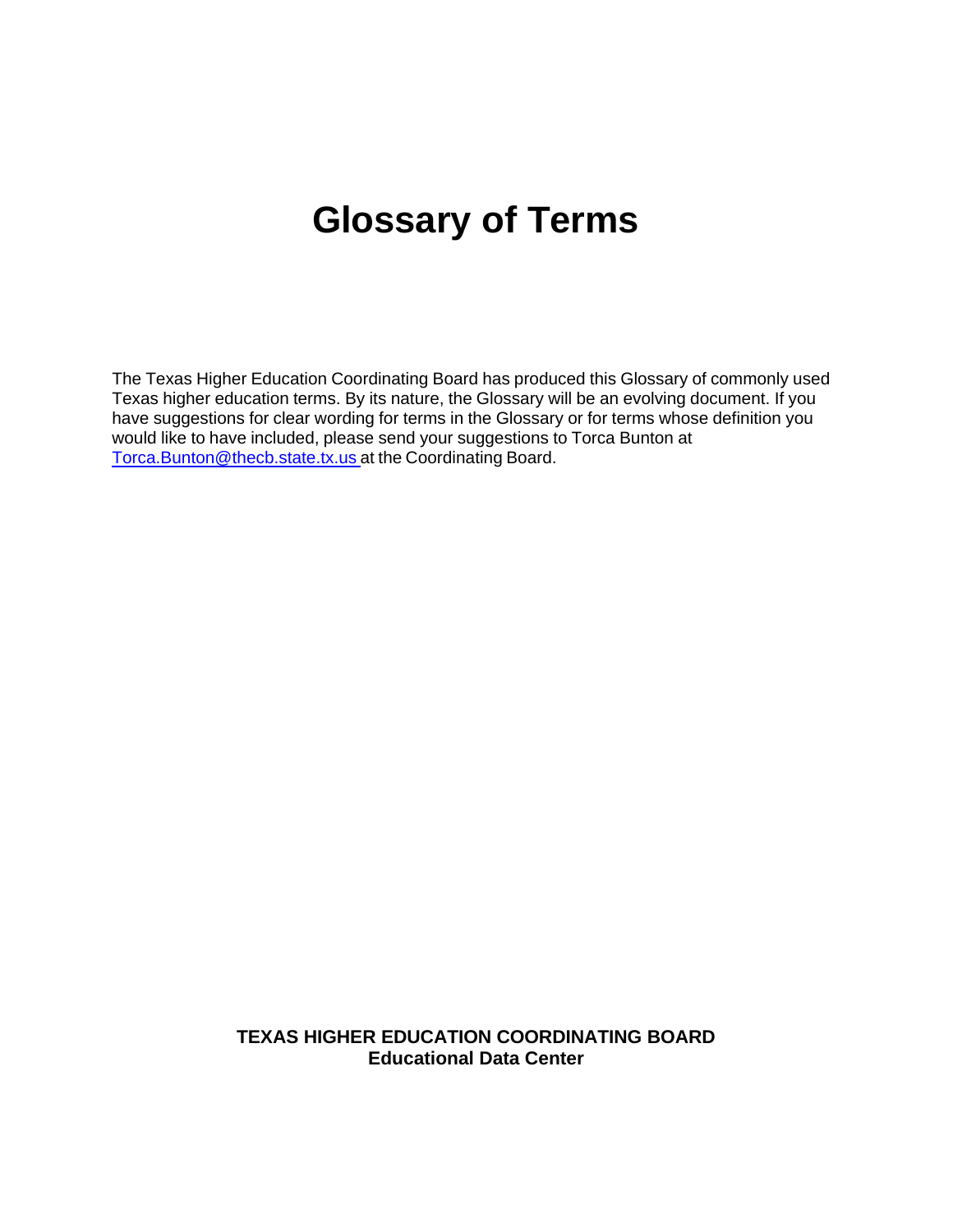**AAT** Associate of Arts in a Teaching degree. Board-approved collegiate degree programs consisting of lower-division courses intended for transfer to baccalaureate programs that lead to initial Texas teacher certification. (CTC CBM009)

**Academic Course Guide Manual (ACGM)** The official list of approval numbers for general academic transfer courses that may be offered for state funding by public community and technical colleges in Texas. It lists a basic core of general academic courses which are freely transferable among all public institutions of higher education in Texas in accordance with the Texas Education Code, §61.051(g). TCCNS numbers are assigned to most courses in the manual. Academic courses reported on the CTC CBM004 must appear either on this list of approved courses or in the **Special Approval/Unique Need Inventory**. See *Lower Division Academic Course Guide Manual*. (CTC CBM004)

**Academic Credit Course** A college-level course that, if successfully completed, can be applied toward the number of courses required for achieving a degree, diploma, certificate, or other formal award.

**Academic Program** Instructional program leading toward an associate's, bachelor's, master's, doctor's, or first-professional degree or resulting in credits that can be applied to one of these degrees.

**Academic Year** The 12-month period of time generally extending from September to August.

**Academically Disadvantaged** When reporting academically disadvantaged students, colleges may report students who, based on a Texas Success Initiative (TSI) approved test, do not have college entry-level skills in reading, writing, or math. Colleges should also report TSI compliant students who are enrolled in remedial courses based on the results of tests administered for placement purposes. The InterimEvaluationReport definition may also be applied for students who did not receive a high school diploma nor receive a GED certificate. Field will contain "1" if the student is academically disadvantaged. Please note that academically disadvantaged does not include students with learning disabilities. (CTC CBM001, CBM00A, CBM0E1)

**Accountability System** The Higher Education Accountability System is used to track performance on critical measures that exemplify higher education institutions' missions. The System is modeled on the state's higher education plan, Closing the Gaps by 2015*.* Its major focus is on the four *Closing the Gaps* target areas of participation, success, excellence, and research.

**Accreditation** A process signifying that an institution has a purpose appropriate to higher education and resources, programs, and services sufficient to accomplish its purpose on a continuing basis. Colleges in Texas should refer to the *Principles of Accreditation* (replaces the *Criteria for Accreditation*) by the Commission on Colleges of the Southern Association of Colleges and Schools (SACS). The CB now recognizes other accrediting agencies, which can be found on our website at AccreditorRecognition.

**Accumulated Deferred Maintenance (ADM)** Projects from prior years that were not included in the maintenance program because of perceived lower priority status than those funded within the budget.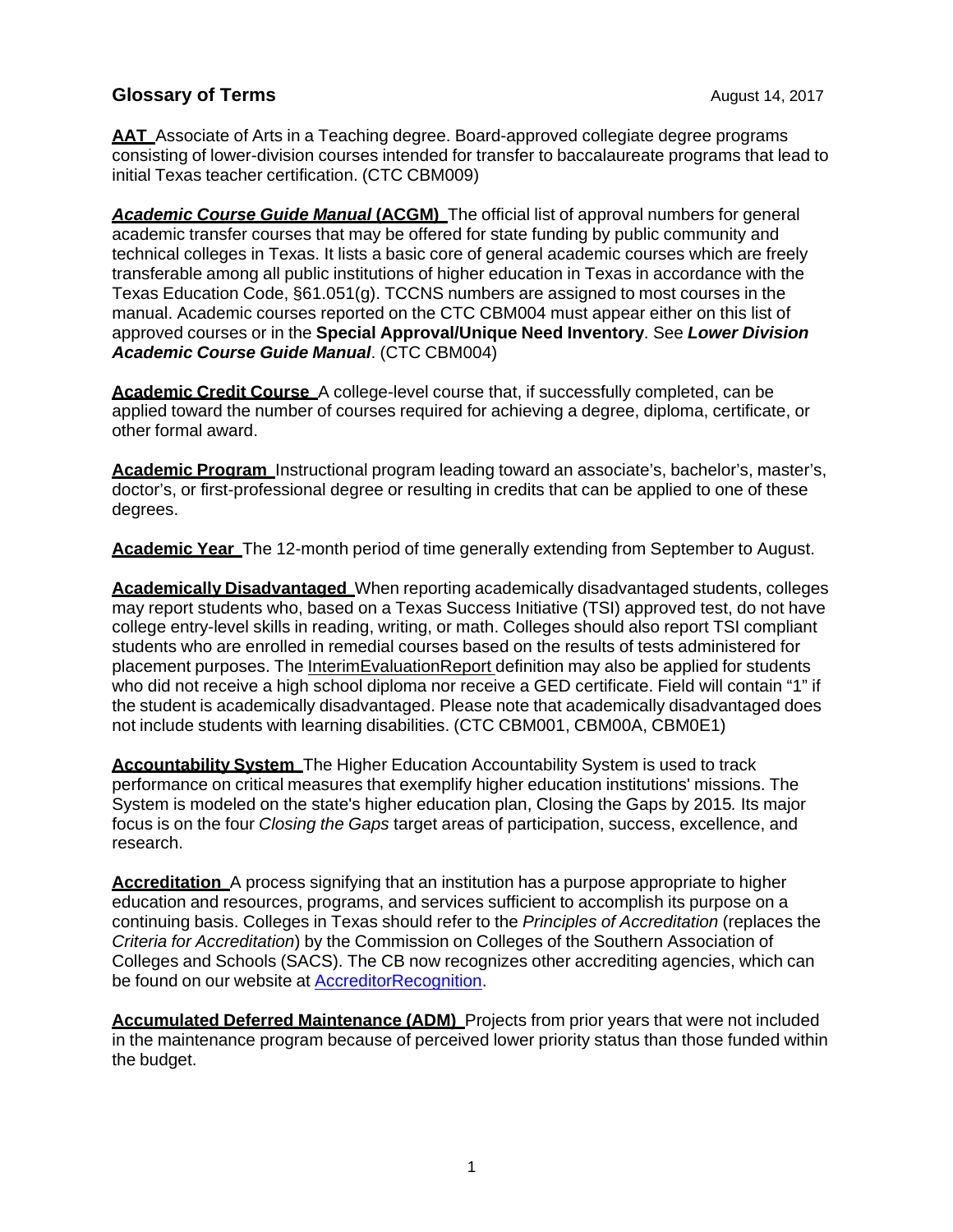**ACCUPLACER** An approved academic skills assessment instrument that allows a student to satisfy one or more section(s) of the Texas Success Initiative (TSI) upon meeting the designated standard for that section or sections. It is offered by The College Board. (CBM002)

**ACT** American College Test. The ACT assessment program measures educational development and readiness to pursue college-level coursework in English, mathematics, natural science, and social studies. A student who meets CB standards on designated section(s) of the ACT is exempt from the requirements of the Texas Success Initiative (TSI) for the related section(s). (CBM002)

**Actual Capital Investment** This figure is not adjusted for inflation, but is a cumulative total of actual dollars invested to the nearest dollar. If a building is not owned by the institution, report the dollar amount invested for its use. If a building is a gift or has no capital investment for other reasons, enter '1'. This is the total budget required to occupy a new facility, including:

*Building and Acquisition Costs –* Costs of construction within five feet of the building line, all items required by codes (fire extinguisher cabinets, fire alarm systems, etc.), and other items normally found in buildings, regardless of type (drinking fountains, sinks, etc.). If a building is purchased, the actual capital investment is the total purchase price minus items such as associated parking lots that are not within five feet of the building. In the case of a lease or gift/donated facility, the capital investment may be reported as \$1.

*Fixed Equipment –* Equipment installed before building completion that is part of the construction contract (lockers, food service equipment, fixed seating, fixed medical equipment, security equipment, stage equipment, stage lighting, etc.).

*Site Development –* Work within the site boundary and five feet from the edge of the building (grading and fill, fencing, electronic perimeter system, roads and parking, utilities, landscape development, athletic fields, walks, site lighting, street furniture, site graphics, onsite sewage treatment plant, unusual foundation conditions, etc.).

*Site Acquisition and/or Demolition –* Purchasing the project site and/or demolition of existing structures.

*Movable Equipment –* All movable equipment and furniture items but not equipment purchased from operating funds (computers, microscopes, library books, etc.). *Fees –* Costs for architectural and engineering services.

*Contingency –* A percentage of the total construction cost that is included to serve as a planning contingency, bidding contingency, and construction reserve (change orders, etc.). Administrative Costs – Items required during the planning process (legal fees, site survey, soil testing, insurance, material testing, etc.).

Enter all capital costs associated with the building's purchase or construction, plus all other capital invested in the building during its life (major repairs, renovation, conversions, etc.). (Univ, CTC CBM014)

Adiunct Faculty A person who holds a non-tenure-track appointment to the teaching staff of an institution. Adjunct faculty are generally part-time, with generally narrower expectations for involvement with the institution. Hired as needed, with no guarantees as to continuation of employment. Reported as Other Faculty. (CBM008)

**Administrative Unit** An administrative subdivision (department) of a college or school with a teaching staff responsible for instruction in a particular subject-matter area or field of study. It is an item on the CBM008 to identify the department in which the faculty member teaches or an item on the CBM003 to identify the department in which the course is taught. (CBM008, Univ CBM003)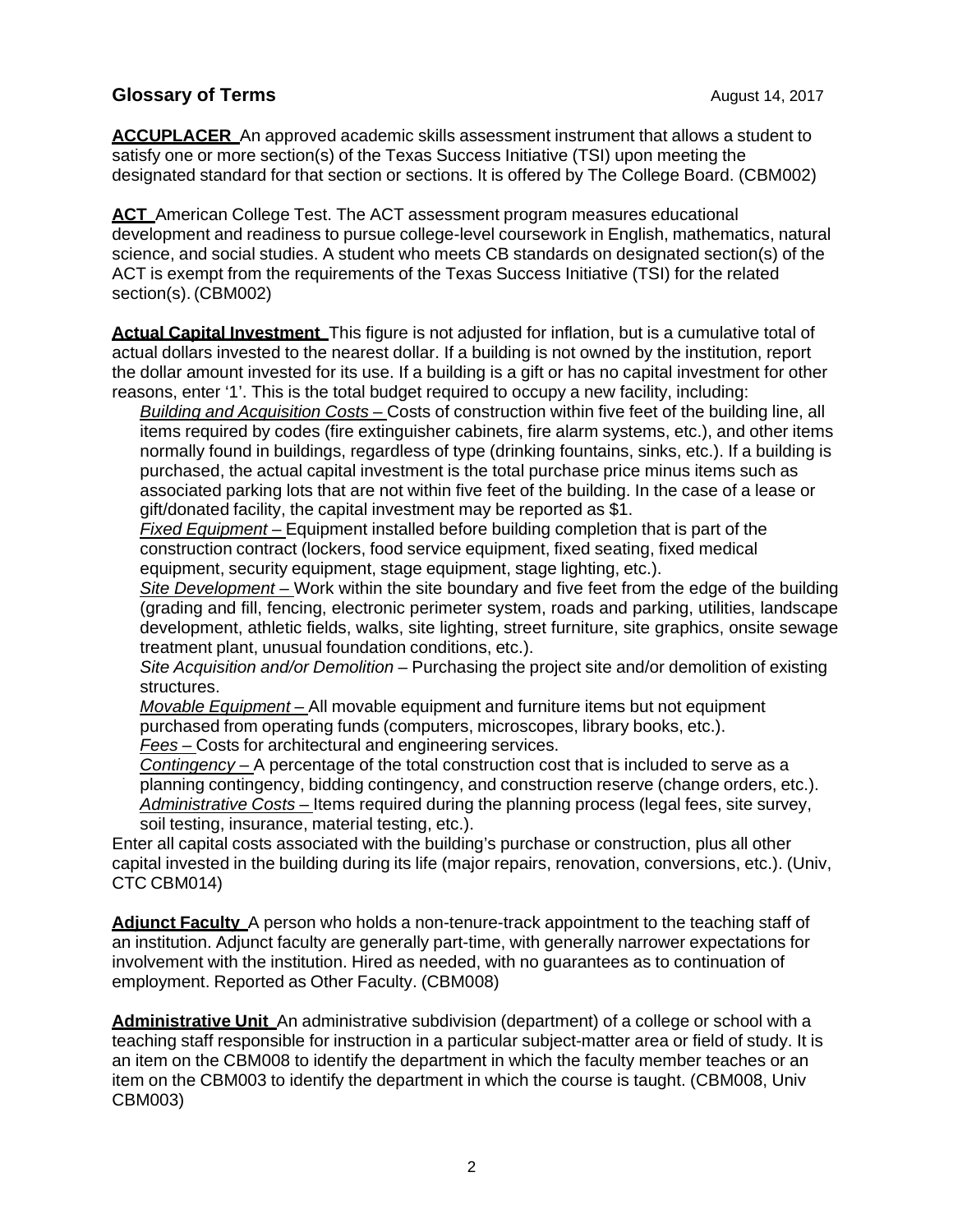**Admissions Action or Acceptance Status** Action taken by the institution in response to the student's application for admission. (Univ CBM00B)

**Advanced Placement Program (AP)** A national program of standardized high school courses by which high school students can earn college credit(s) at most institutions of higher education. The state provides funding for AP classes through an appropriation to the Texas Education Agency (TEA). The AP examination is administered by The College Board.

**Advanced Technology Certificate (ATC)** A certificate that has a specific associate or baccalaureate degree (or, in some circumstances, junior-level standing in a baccalaureate degree program) as prerequisite for admission. It must consist of at least 16 and no more than 50 semester credit hours. It must be focused, clearly related to the prerequisite degree, and justifiable to meet industry or external agency requirements. (CTC CBM009)

**Advisory Committee** In higher education, a group of business or industry representatives whose purpose is to advise the college on the needs for a particular program. The committee advises on matters of curriculum, instructor qualifications, and equipment and facility requirements needed to assure that graduates will have appropriate skills for employment in the business or industry upon graduation.

**Affiliation Agreement** Documentation between a college and business/industry affiliate defining an educational partnership, and specifying conditions, roles, and timelines.

**Age** Age is calculated by subtracting the individual's date of birth from the begin date of the reporting period. For fall, the begin date is September 1, spring is January 1, and summer is June 1. This is a category of the data summary on the CBM001, CBM002, CBM008, CBM009, CBM00A, CBM00B, CBM00M, CBM00X, and CBM0E1 that gives the age distribution of the group of individuals reported.

#### **Alcove Measurement** See **Room Measurement**.

**American Indian or Alaskan Native** The race of a person having origins in any of the original peoples of North and South America (including Central America), and who maintains a tribal affiliation or community attachment. (CBM001, CBM002, CBM008, CBM009, CBM00A, CBM00B, CBM00M, CBM00R, CBM00X, CBM0E1)

**Annual Data Profile (ADP)** A report (data profile) prepared by the Coordinating Board staff from college-generated data and program information to be used by the colleges to conduct institutional effectiveness self-assessments and institutional plans for new program review and program revisions. The ADP summarizes annual progress by each college toward meeting state-level goals and contains data required in institutions' Perkins Annual Application and data for federal reporting.

**Application Level** Level of degree sought, e.g., associate, bachelor's, master's. Also included is 'other formal award' which is defined as recognition in writing by the institution to the student for the completion of a program of courses that has been approved by the institution's governing board. (Univ CBM00B)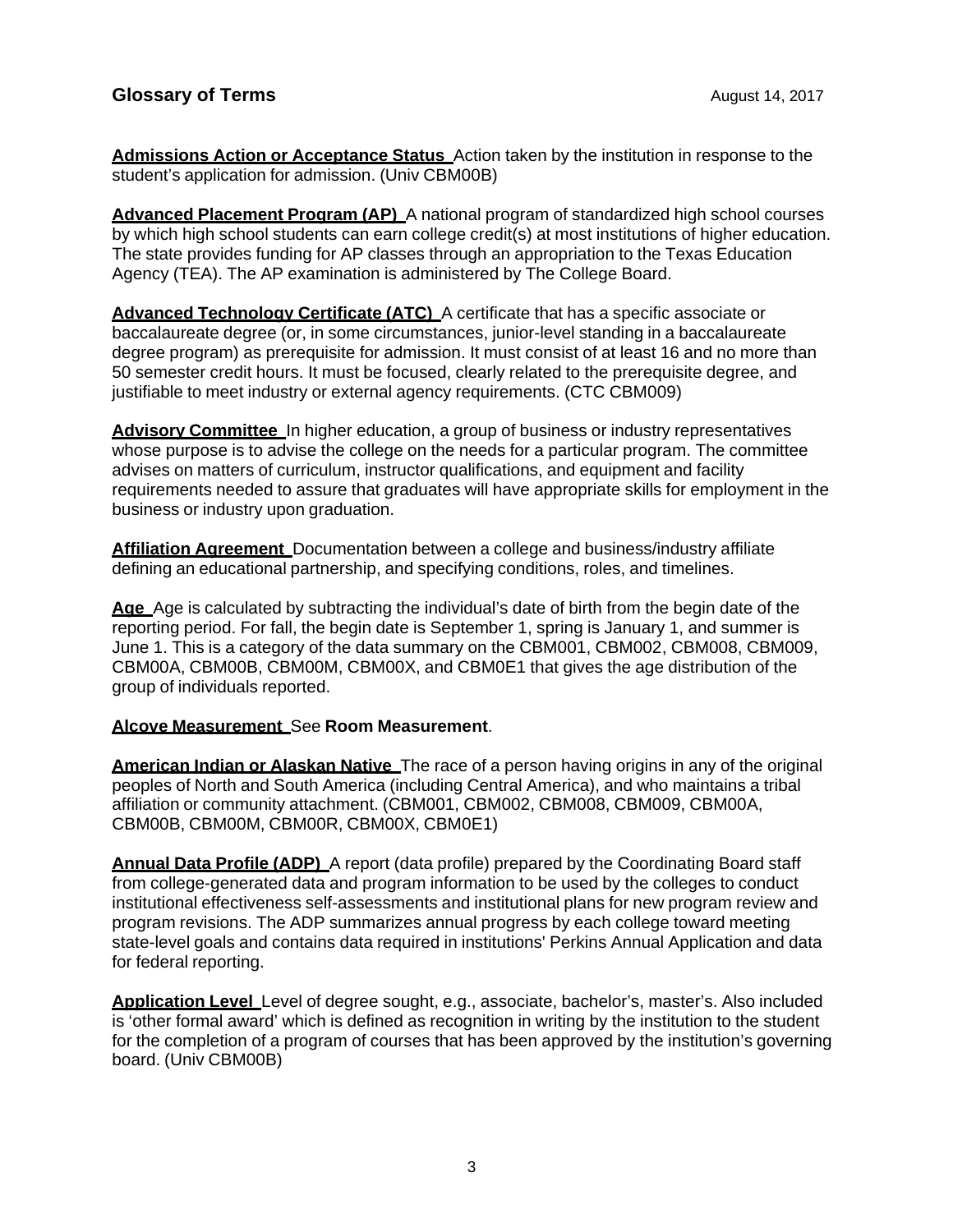**Appointment** The institutionally assigned duties and services of each person who is an employee of the institution and who has any type of faculty title. The corresponding category on the CTC faculty report is **Assignment Code**. (Univ CBM008)

**Appointment 01 Percent** Instruction: For universities, this is the percent of time, in relation to a normal workload as defined by the institution, devoted to activities directly related to the teaching function. This includes preparation for such instruction, interaction with students, and evaluation of student performance. For health-related institutions, the definition is as for universities, but also includes the definition that universities reserve for **Appointment Code 02**, the percent of time in relation to a normal workload as defined by the institution devoted to administrative assignments that directly supplement the teaching function, e.g., heads of teaching departments and coordinators of special programs. (Univ, HRI CBM008)

**Appointment 02 Percent** Percent of time, in relation to a normal workload as defined by the institution, devoted to administrative assignments that directly supplement the teaching function, e.g., heads of teaching departments and coordinators of special programs. (Univ CBM008)

**Appointment 03 Percent** Patient Care: Percent of time, in relation to a normal workload as defined by the institution, devoted to faculty assignments for activities specifically organized for patient care. (HRI CBM008)

**Appointment 11 Percent** Academic Support: Percent of time, in relation to a normal workload as defined by the institution, devoted to assignments to include activities in the offices of academic or graduate deans and directors of major teaching department groupings such as colleges, schools, or divisions. Not included are the activities associated with the offices of the heads of teaching departments that are included in **Appointment 02 Percent.** (Univ, HRI CBM008)

**Appointment 12 Percent** Research: Percent of time, in relation to a normal workload as defined by the institution, devoted to faculty assignments in activities specifically designed to produce research outcomes. (Univ, HRI CBM008)

**Appointment 13 Percent** Public Service, Student Services, Institutional Support, Operation and Maintenance of Plant, Auxiliary Enterprise Operations: Percent of time, in relation to a normal workload as defined by the institution, devoted to activities associated with admissions and registration, financial aid, student affairs, executive direction and control, business and fiscal management, personnel, administrative data processing, campus security, purchasing, physical plant administration, and auxiliary enterprise operations. (Univ, HRI CBM008)

**Appointment Length** Number of months during the fiscal year of the faculty member's appointment. (HRI CBM008)

**Approval Number** A ten-digit number assigned to academic (ACGM) and workforce education (WECM) courses. The first six digits are the 2000 CIP code. The seventh and eighth digits are zeros for the WECM courses and they are a sequence number in the ACGM courses. The ninth and tenth digits are the funding codes. (CTC CBM004, CBM00C, CBM00S)

**Asian** The race of a person having origins in any of the original peoples of the Far East, Southeast Asia, or the Indian subcontinent including, for example, Cambodia, China, India,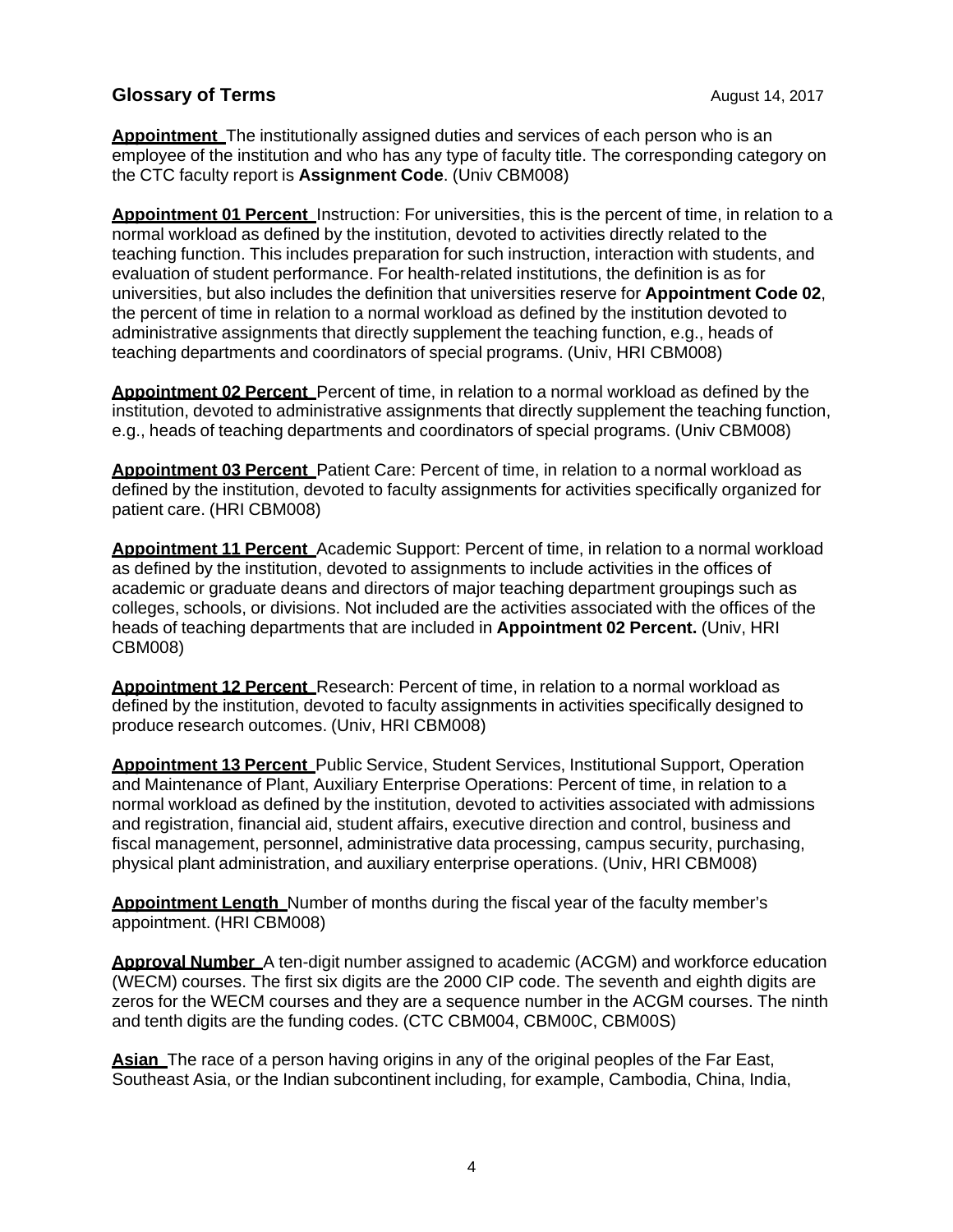Japan, Korea, Malaysia, Pakistan, the Philippine Islands, Thailand, and Vietnam. (CBM001, CBM002, CBM008, CBM009, CBM00A, CBM00B, CBM00M, CBM00R, CBM00X, CBM0E1)

**Assessment Instruments** The following assessment instruments are approved by the Board for Texas Success Initiative (TSI) purposes:

- (1) ASSET and COMPASS offered by ACT
- (2) ACCUPLACER offered by The College Board
- (3) Texas Higher Education Assessment (THEA) (formerly TASP Test) offered by National Evaluation Systems, Inc.

**ASSET** An approved academic skills assessment instrument that allows a student to satisfy one or more section(s) of the Texas Success Initiative (TSI) upon meeting the designated standard for that section or sections. It is offered by ACT, Inc. (CBM002)

**Assignable Area** The sum of all areas within the institution's walls of rooms on all floors of a building assigned to, or available for assignment to, an occupant or use, excluding unassigned space. This is also referred to as net assignable square feet (NASF). All rooms not specifically excluded (see **Non-Assignable Areas** and **Unassigned Space**) are assignable and must be measured and coded according to academic discipline or administrative assignment (CIP), room type, and room usage.

**Assignable Educational and General (E&G) Space** Educational and general space by room type as reported on an institution's facilities inventory that is used for academic instruction and support of an institution's mission.

**Assignable Square Feet (ASF)** The amount of space that may be used for programs within interior walls of a room. Major room use categories are classrooms, laboratories, offices, study areas, special use space, general use areas, support rooms, health care, residential, and unclassified space.

**Assignment Code** Assignments are the institutionally-defined duties or services of the faculty member. The corresponding category on the university faculty report is **Appointment Code**. (CTC CBM008)

**Assistant Professor** A faculty member of an institution of higher education who ranks above an instructor and below an associate professor and who is tenured or is on a tenure track. (CBM008)

**Associate Degree** An award that normally requires at least 2 but less than 4 years of full-time equivalent college work in a grouping of courses designed to lead the individual directly to employment in a specific career or to transfer to an upper-level baccalaureate program. This specifically refers to the associate of arts, associate of science, associate of applied arts, associate of applied science, associate of arts in teaching, and associate of occupational studies degrees. The term "applied" in an associate degree name indicates a program in which the content is primarily technical. (CBM009)

**Associate of Applied Arts (AAA) Degree** A two-year applied associate degree program designed to lead the recipient to immediate employment and/or career advancement. The program is composed of an orderly, identifiable sequence of courses designed to meet specific occupational competencies and outcomes. It includes technical courses, general education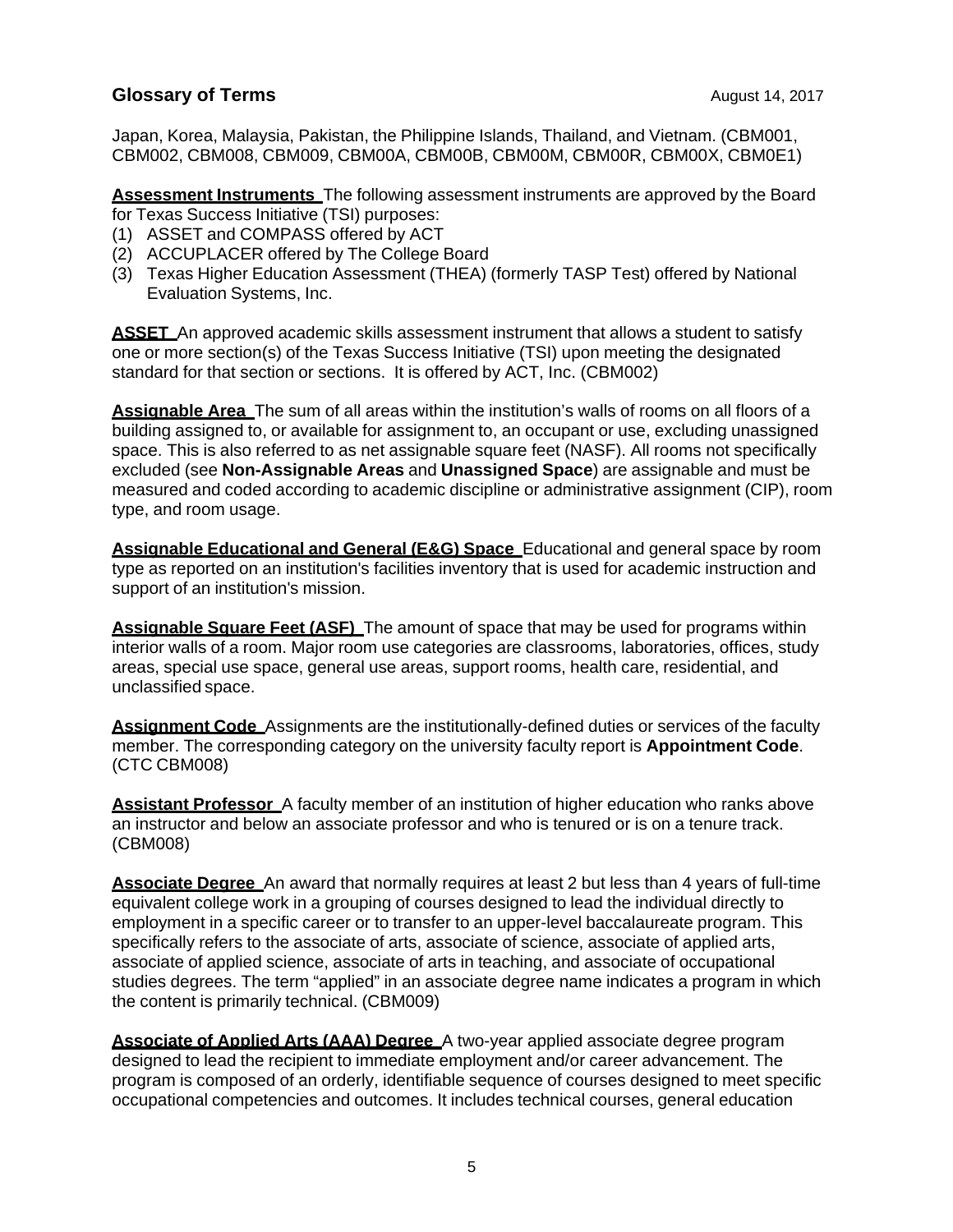courses, related instruction, and, as appropriate, elective courses to prepare students for employment as technicians or professionals. The AAA is a general designation for applied associate degree programs in non-science areas, such as music performance. (CTC, CSC CBM009)

**Associate of Applied Science (AAS) Degree** A two-year applied associate degree program designed to lead the recipient to immediate employment and/or career advancement. The program is composed of an orderly, identifiable sequence of courses designed to meet specific occupational competencies and outcomes. It includes technical courses, general education courses, related instruction, and, as appropriate, elective courses to prepare students for employment as technicians or professionals. (CTC, CSC CBM009)

**Associate of Occupational Studies (AOS) Degree** A program of study offered at proprietary institutions. The Coordinating Board is no longer authorizing new AOS degrees; however, a few proprietary institutions are still awarding these degrees based on prior approval. (CSC CBM009)

**Associate Professor** A faculty member of an institution of higher education who ranks above an assistant professor and below a professor and who is tenured or is on a tenure track. (CBM008)

**At-Risk Student** An undergraduate student who has one of the following attributes: (a) score on the Scholastic Assessment Test (SAT) or the American College Test (ACT) is less than the national mean score of students' scores on that test; (b) has been awarded a grant under the federal Pell Grant program; (c) was 20 years of age or older on the date the student initially enrolled in the institution; (d) enrolled as a part-time student; and (e) did not receive a high school diploma but received a high school equivalency certificate with the last six years. See Chapter13,SubchapterI,Rule13.150 of the CB Rules, Performance Incentive Funding.

**ATC** An Advanced Technology Certificate program is comprised of 16-50 semester credit hours. A student must have an associate degree, baccalaureate degree, or junior status in a baccalaureate degree program. (CTC CBM009)

**Audit/Auding (a class)** A student elects to take a course but does not wish to receive credit for the course toward a degree or other formal award. Since this activity is not credit bearing, it is not considered state-fundable. Students who audit a class are not included on the CBM001, CBM004, CBM00A, CBM00C, or CBM00S.

**Automated Student and Adult Learner Follow-up System (ASALFS)** An automated process that uses employment and education databases to track university, community, technical, and state college program completers (both degree and certificate recipients), verifying their status of employment or further education. University students are also tracked for some measures. The follow-up system is used for program evaluation and state/federal reporting.

**Auxiliary Enterprise Funds** Funds for activities that furnish a service to students, faculty, or staff for which charges are made that are directly related to the cost of the service. Auxiliary enterprises are managed as essentially self-supporting activities. Examples are residence halls, food services, student health services, intercollegiate athletics, college stores, and college unions. (Univ, HRI CBM008)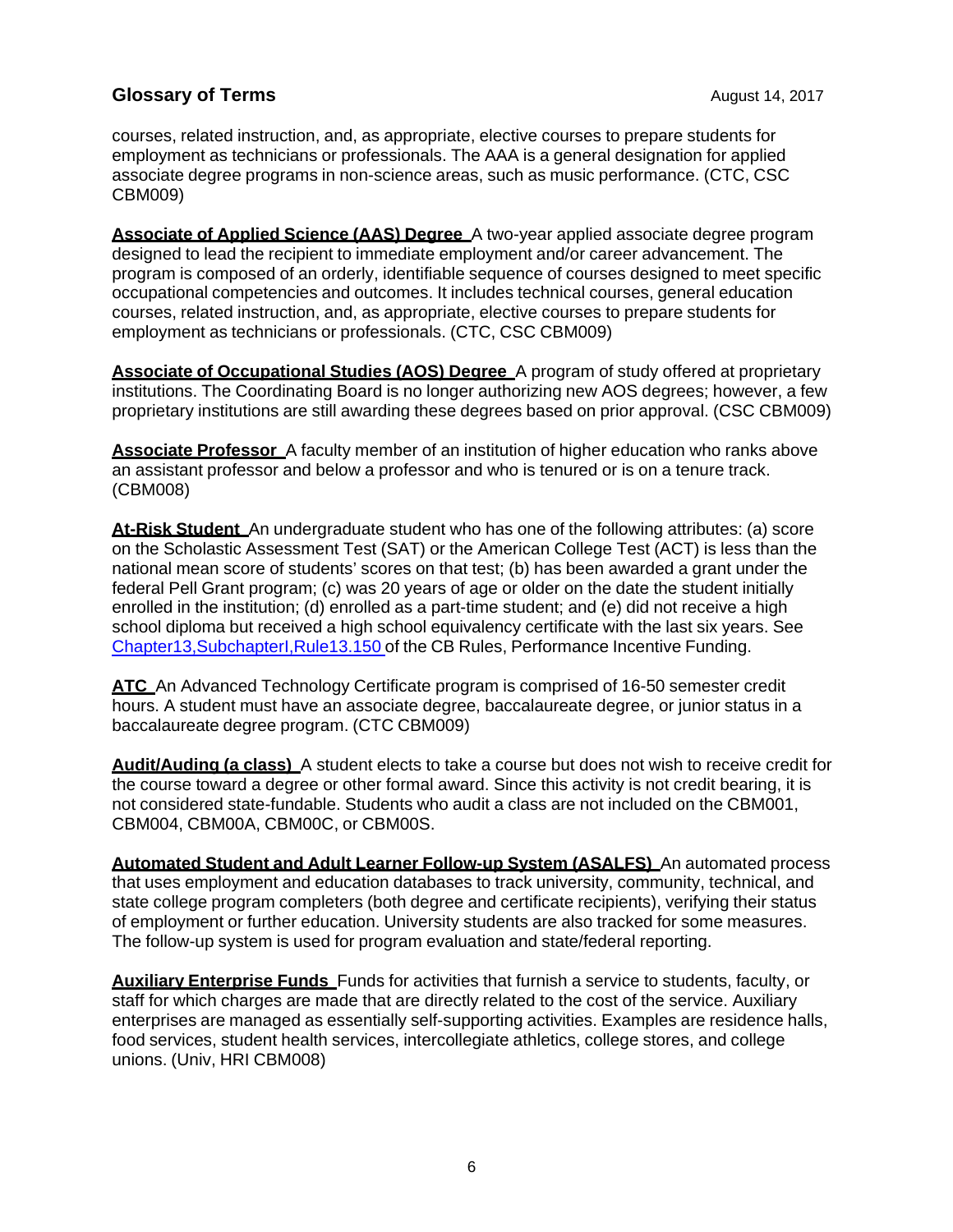**Auxiliary Location** An off-campus site or facility owned by an institution or under the management and control of an existing institution, hereinafter referred to as the parent institution, in a geographic setting separate from the parent institution. The terminology was used in the 1990s to reflect a special off-campus education unit. In 2003 off-campus education units were defined in Chapter 5 subchapter D of CB rules to the following categories: teaching sites, higher education centers, university system centers, Multi-Institutional Teaching Centers, regional academic health centers, branch campuses, and all other off-campus educational endeavors. (CTC CBM004, CBM00C, CBM00S)

**Available University Fund (AUF)** The earnings of the Permanent University Fund (PUF) used (1) to service bond debt for some institutions in The University of Texas and Texas A&M University Systems and (2) to provide funding for excellence projects at The University of Texas at Austin, Texas A&M University, and Prairie View A&M University.

#### **Average Nine-Month Faculty Salary** (CBM008)

For university salary computations:

- 1. Sum the percent of time assigned for all appointments (Items #13A-13E). Do not include the percent of time of any flex-entry appointment.
- 2. Sum the salary amounts for all funds (Items #14A-X), excluding the overload (Item #14Z) and flex-entry (Item #16) salary items.
- 3. Divide the total percent of time assigned for all appointments (step 1) into the sum of all salary amounts (step 2), giving a full-time equivalent (FTE) salary for all appointments. Double this amount to yield a nine-month FTE salary amount.
- 4. Summarize the FTE salaries (results of step 3) of ONLY the faculty who have percents of time assigned to appointments 01 and/or 02.
- 5. Tally all faculty with appointment codes 01 and/or 02 where FTE salaries are greater than zero.
- 6. Divide the total faculty with appointment codes 01 and/or 02 (results of step 5) into the total FTE salaries of faculty with 01 and/or 02 appointments (results of step 4) to yield the average nine-month FTE salaries.

For health-related salary computations:

- 1. Sum the percent of time assigned for all appointments (Items #13A-13E).
- 2. Sum the salary amounts for all funds (Items #14A-X)
- 3. Divide the total percent of time assigned for all appointments (step 1) into the sum of all salary amounts (step 2) giving a full-time equivalent (FTE) salary for all appointments.
- 4. Summarize the FTE salaries (results of step 3) of ONLY the faculty who have percents of time assigned to appointment 01.
- 5. Tally all faculty with appointment code 01 where FTE salaries are greater than zero.
- 6. Divide the total faculty with appointment code 01 (results of step 5) into the total FTE salaries of faculty with 01 appointments (results of step 4) to yield the average FTE salaries.

For community and technical colleges:

When computing average 9-month salaries, only the regular faculty identified in the Faculty Category (Item #17) whose Percent of Time Directly Related to Teaching (Item #16) is 100% will be used. The Contract Length will be divided into 9 to determine the ratio to multiply the contract salary by to yield a 9-month equivalent.

**Award** The credential granted a student for successful completion of a set curriculum such as a degree or certificate. (CBM009)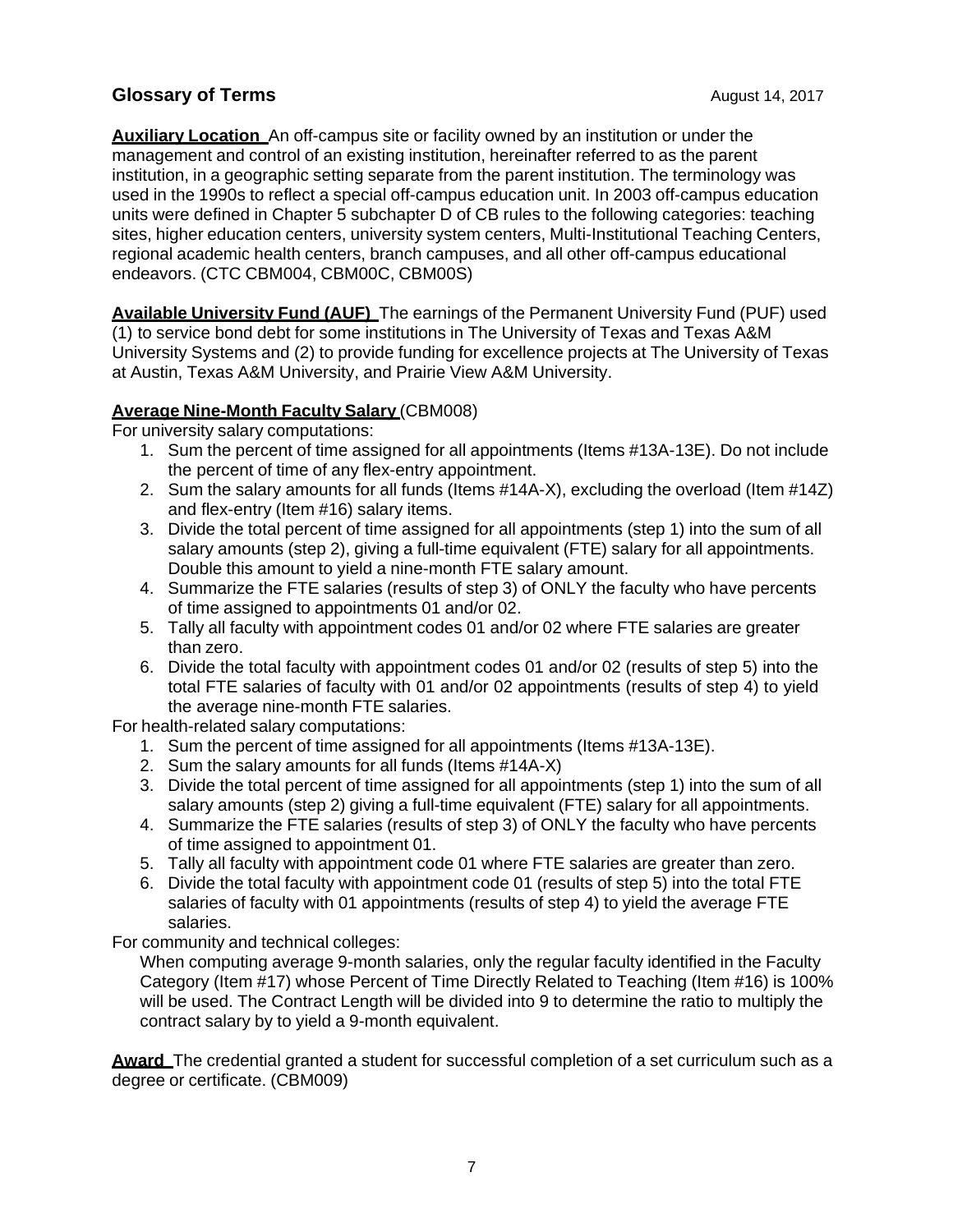**Award Date** The four-digit year and two-digit month that a student graduated with a degree or certificate. (CTC CBM009)

**Baccalaureate-Level Certificate** An upper-level undergraduate certificate requiring completion of an organized program of study that includes 21-36 hours in disciplinary areas where the institution already offers an undergraduate degree program. (Univ, HRI CBM009)

**Baccalaureate Student** The classification of a student who has previously earned a bachelor's degree. This classification corresponds to **Post-baccalaureate** on the university student report. (CTC CBM001)

**Bachelor's Degree** This award normally requires at least 4 but not more than 5 years of fulltime equivalent college-level work. This includes all bachelor's degrees conferred in a 5-year **Cooperative Education (Work-study Plan) Program**. Also includes degrees in which the normal 4 years of work are completed in 3 years. (Univ, HRI CBM009)

**Base Year** The time period that is used to collect semester credit or contact hours that are used in allocating the funding in the appropriation act each biennium. It is a 12-month period of time that ends in the term that the legislature is convened in a regular session. Depending upon the formula, credit or contact hours or full-time student equivalent headcount are summarized for the terms of the base year and used to allocate the funds in the appropriation bill each biennium. For courses that generate credit hours, the year begins with the first summer session of the summer term in even years and concludes with the following spring semester. For courses that generate continuing education units, the timeline is March in the even year through the following February. For formulas that are based on full-time student equivalent, the year begins with the first summer session of the summer term in even years and concludes with the following spring semester.

**BAT** Bachelor of Applied Technology degree offered at community colleges—currently, Brazosport College, Midland College, and South Texas College.

**Biennium** The two-year budget period used by Texas state government. A biennium begins on September 1 of an odd-numbered year and ends on August 31 of the next odd-numbered year. Each biennium contains two state fiscal years.

**Black or African American** The race of a person having origins in any of the black racial groups of Africa. (CBM001, CBM002, CBM008, CBM009, CBM00A, CBM00B, CBM00M, CBM00R, CBM00X, CBM0E1)

**Block Hour Format** An instructional delivery mechanism that allows a program and/or course to be offered in a shortened and more intensive time frame, usually requiring students to attend class for 30-40 contact hours per week.

**Branch Campus** A campus or site of an educational institution that is not temporary, is located in a community beyond a reasonable commuting distance from its parent institution, and offers organized programs of study, not just courses.

**Building Cost** That part of a project's total budget that includes only construction costs. It does not include movable or fixed equipment, site development, acquisition or demolition, architectural and engineering service fees, planning contingencies, or administrative costs.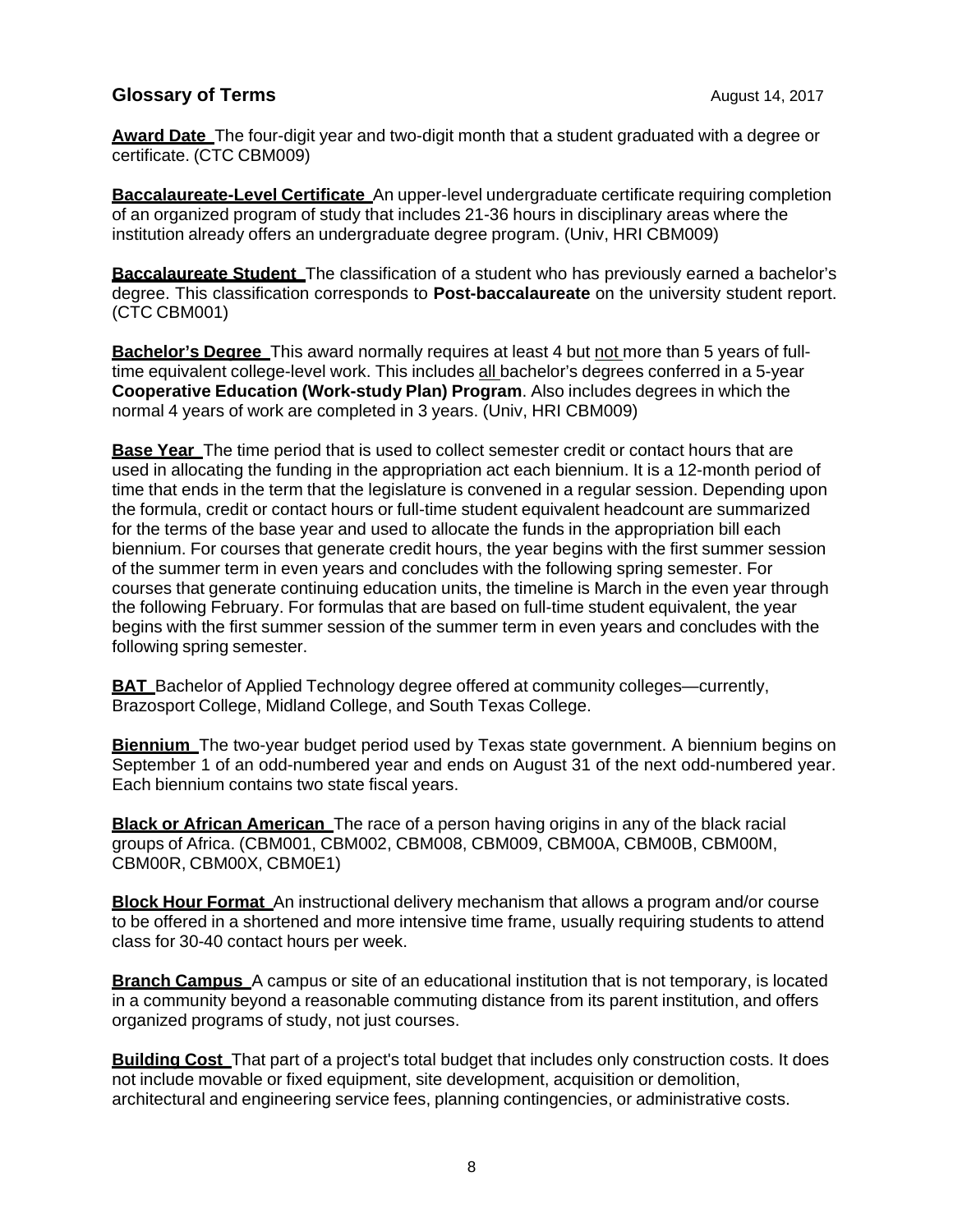**Building Location** The physical location of a building in relation to the institution's main campus. Academic/residence buildings (type code 2) and auxiliary services buildings (type code 3) are used by students whose semester credit hours are included in the institution's primary *SCH Enrollment Report* to the THECB. If a campus has its own enrollment separate from the main campus, it must have its own facilities inventory. (Univ, CTC CBM014)

**Building Name** A unique field to an institution that can be no longer than 50 characters in length (alpha and/or numeric). Abbreviate as necessary and leave a blank space between words. (Univ, CTC CBM014)

**Building Number** Each higher education institution is required to identify each building, regardless of its location, that is under the jurisdiction or control of the institution's governing board and submit it to the Coordinating Board to be placed with an associated name in a database called the Facilities Inventory. (Univ, CTC CBM005, CBM011, CBM014)

**Building Perimeter** Only the perimeter of the ground floor is reported to the THECB. It is measured where the walls meet the ground and does not include porches, sidewalks, and cosmetic structures. Measure to the nearest foot. (Univ, CTC CBM014)

**Career School or Career College** A business enterprise that maintains a Texas place of business operated on a for-profit or nonprofit basis and offering a range of academic programs from short courses to associate degrees. The Coordinating Board must approve and oversee degree programs offered by career schools and colleges, which in the past have been called "proprietary" schools or institutions.

#### **Carl D. Perkins Vocational and Technical Education Act of 1998 (Public Law 105.332)** A

federal initiative to make the U.S. more competitive in the world economy by developing more fully the academic and occupational skills of all segments of the population principally through improving educational programs leading to academic, occupational, training, and re-training skill competencies needed to work in a technologically advanced society. Perkins funds for postsecondary initiatives are managed by the Coordinating Board and awarded annually.

**CBM** Acronym for Coordinating Board Management report.

**CBM001 Student Report.** This report reflects all students enrolled in credit courses at the reporting institution as of the official census date, which is the  $12<sup>th</sup>$  class day for the Fall and Spring semesters (16-week session) and the  $4<sup>th</sup>$  class day for each of the summer terms (6week session). To be included in this report, students must be registered by the official census date, they must be registered for one or more Coordinating Board approved course(s) for resident credit at the reporting institution whether the course is taught on-campus or off-campus (including instructional telecommunications) and the institution must collect tuition and fees in full from the student or have a valid accounts receivable on record. To have a valid accounts receivable, the students are required to have a fully operational installment contract (in accordance with Chapter 54, Section 54.007 of the Texas Education Code by the payment due date in order to be in good standing. This includes payment of half the tuition and fees as a first installment prior to the beginning of the semester and the existence of a fully-signed contract by the payment due date. Students who withdraw from all classes on or before the official census date will not be included.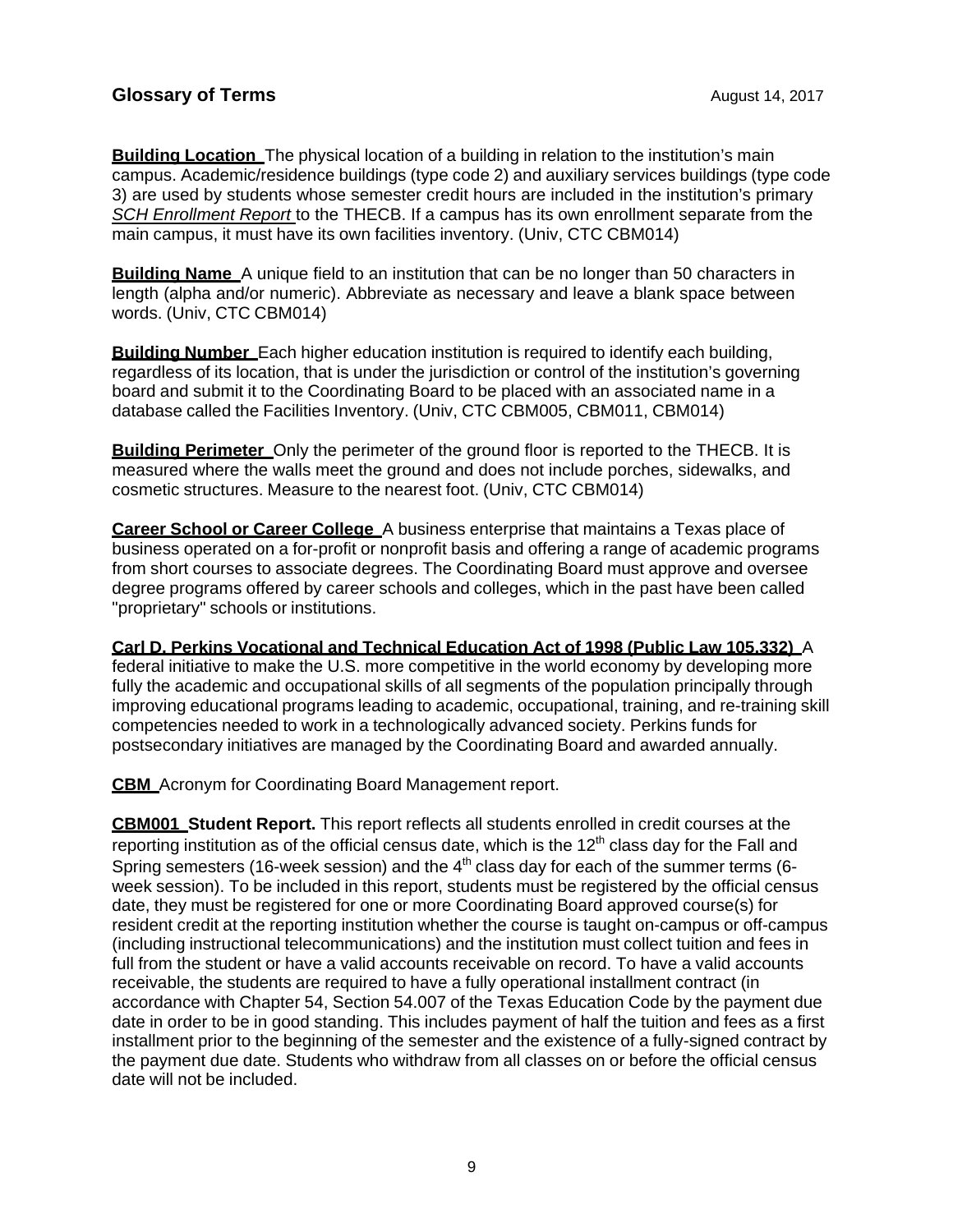(1) On or before the dates for reporting official enrollments to the Texas Higher Education Coordinating Board each enrollment period, each community college shall collect in full from each student that is to be counted for formula funding purposes the amounts set as tuition by the respective governing boards.

(2) On or before the 20th class day for each regular semester and the 15th class day for each summer session, institutions other than community colleges shall collect from each student who is to be counted for state formula funding appropriations, the tuition and fees (mandatory and optional) established by state law or by the respective governing boards.

(3) Valid contracts with the United States government for instruction of eligible military personnel, approved financial assistance, and valid contracts with private business and publicservice type organizations or institutions such as hospitals, may be considered as collected tuition and fees; the amount of collected tuition and fees may be adjusted pursuant to terms of the contract once actual collections are made.

The report may also include records of students who were officially enrolled in classes that began after the official reporting date of the prior term. They are identified with a code of "1" in a field called Flexible Entry. These records are not included in official headcounts for the current semester.

Universities may include additional records of doctoral students who generate doctoral funding in more than one doctoral funding area for credit hours attempted. A code of "3" in the Flexible Entry field identifies such a record.

Health-related institutions (HRI) identify professional students enrolled in academic coursework as a "dual degree" student with a code of "2" in the Flexible Entry field. General academic students enrolled in courses at a health-related institution via an inter-institutional agreement are identified with a code "4" in the Flexible Entry field. Full-time student equivalents used in the funding formulas each base year as part of the appropriation process are derived from the credit hours of academic HRI students and headcount of medical and dental students.

**CBM002 Texas Success Initiative (TSI).** This report includes all undergraduate students attempting credit hours and any others required to be reported for Texas Success Initiative (TSI) purposes, including transfer students who are registered for one or more Coordinating Board approved courses during the reporting period and high school students taking CB approved college courses for dual credit or as concurrently enrolled students. The report includes information known about students as of the end of the semester. Students who withdraw prior to or on the official census date are not included.

Each student described above will be reported on the CBM002 every reporting period that the student is enrolled at the reporting institution, whether the student has or has not taken a test for TSI purposes and whether the TSI standard was achieved or not met. The report must have a record for each semester the student attends the reporting institution.

Every student who is reported on the CBM00S should be reported on the CBM002. The CBM002 includes students in credit certificate programs, but excludes students in continuing education programs. In limited instances, students reported on the CBM002 will not appear on the corresponding CBM00S (see the CBM002 report introduction for more specific information about reporting requirements). After all CBM002 reports for a fiscal year have been received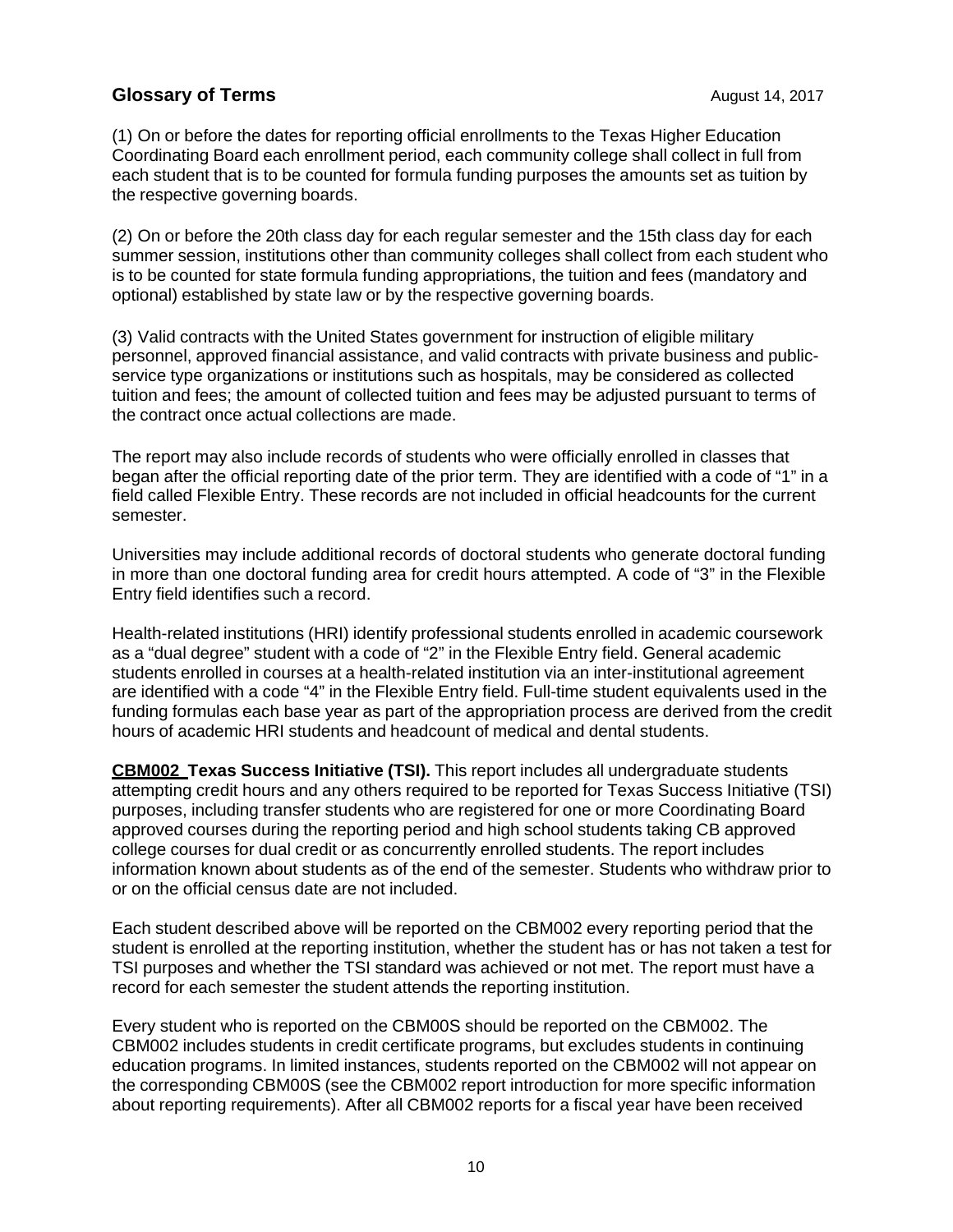and processed, the Coordinating Board reports student performance data by institution in the Texas Higher Education Accountability system and also publishes student performance data for the respective independent school districts in the Annual TSI High School Summary Report.

**CBM003 University Course Inventory Report.** To comply with the Section 61.052 of the *Texas Education Code*, the Board has created a computer file of courses which is identified as the CBM003 course inventory. Courses on the inventory automatically meet the annual reporting requirement. The inventory is valid for a complete academic year from September through August.

After certification of the Spring class reports each year (mid-April), the Coordinating Board makes a copy of each institution's annual course inventory for that academic year. This copy becomes the basis of the next academic year's course inventory. During the annual update, institutions make additions, deletions, and changes to this base inventory until it accurately reflects the slate of courses that they wish to be able to draw from during the next academic year.

**CBM004 Class Report.** This report will reflect conditions as of the official census date which is the 12<sup>th</sup> class day for the fall and spring semesters (16 week session) and the 4<sup>th</sup> class day for each of the summer terms (6-week session). All higher education institutions may schedule enrollment periods different from the standard periods noted above. The official census dates of the non-standard enrollment periods are defined in a table in the Introductory Section of the CBM001 report. This report will include classes in Coordinating Board approved courses for resident credit, whether the class is on-campus or off-campus (universities), in-district or out of district, or academic or technical (community, technical, and state colleges) for which semester credit hours are awarded. Enrollments included in this report must be of students who 1) are eligible to be reported on the **CBM001** or 2) are **inter-institutional** students. See also **Enrollment Overview-CBM004** for a complete list and description of all enrollment fields on the CBM004 that figure in the generation of semester credit hours, **SCH Generation** for the formulas used to calculate semester credit hours and **Off-campus SCH** for a definition of the off-campus semester credit hour summary on the CBM004.

State-fundable contact hours summarized from this report and the **CBM00C** are included in the funding formulas each base year as part of the appropriation process for community, technical, and state colleges. State-fundable credit hours summarized from this report are included in the funding formulas each base year as part of the appropriation process for universities.

**CBM005 Building and Room Report.** The purpose of this report is to collect data reflecting the building and room assignments as of the twelfth class day of the fall semester for universities and state and technical colleges. Only classes reported on the CBM004 that have been assigned to a specific room for a definite day(s) and time of the week and only rooms that are under the jurisdiction or control of the governing board are included in this report regardless of where the building is physically located. The building number, room number, and room type must match to the **Facilities Inventory** database maintained at the Coordinating Board. This data is used to calculate classroom and class laboratory utilization for average weekly hours of use.

**CBM006 End of Semester Report.** This report reflects the official enrollment (students who have not withdrawn or dropped), as of the final day of classes, for each semester in Coordinating Board approved courses at universities and community, technical, and state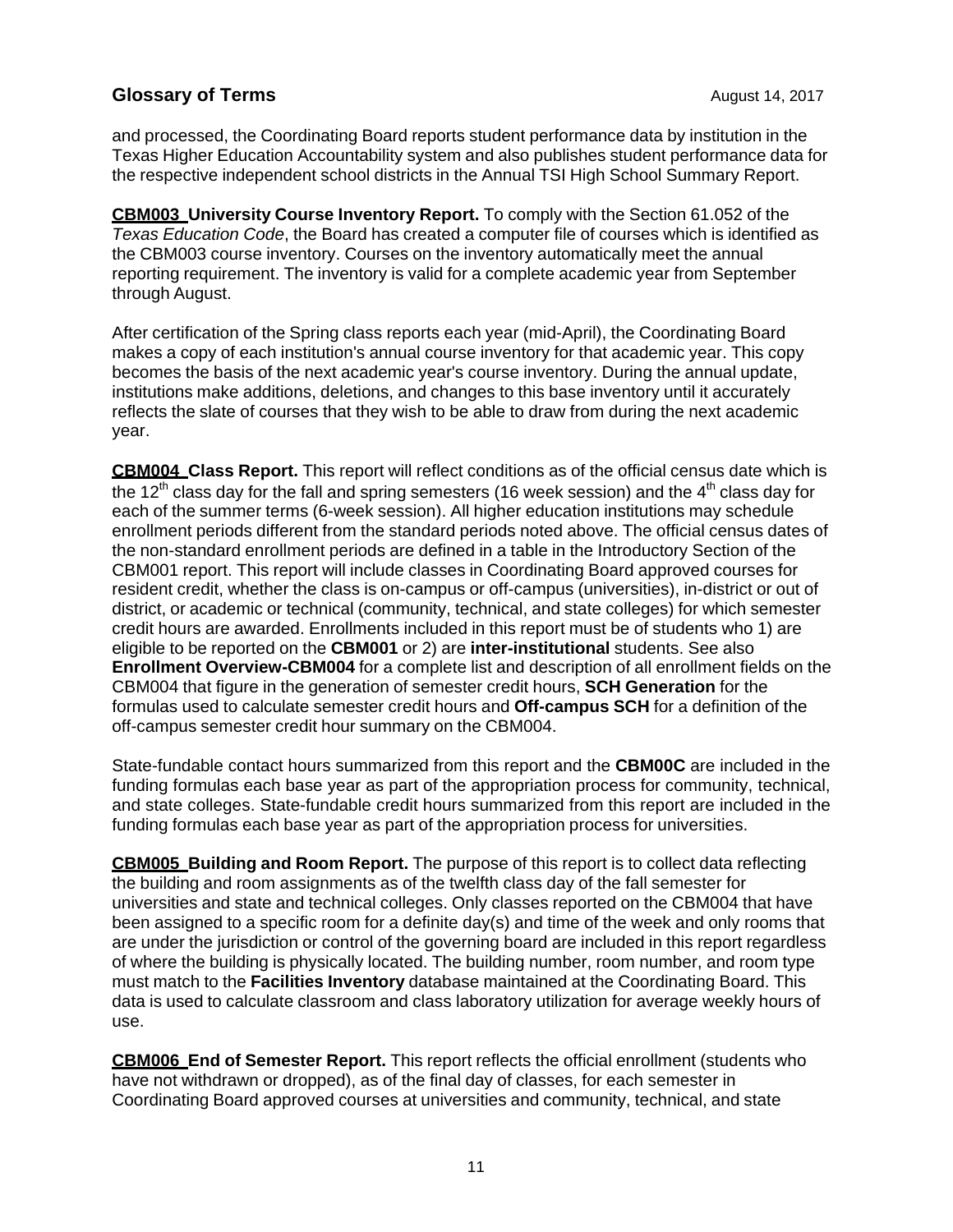colleges. These final enrollments can only be reported if they qualified to be reported, and were reported, on the CBM004 as of the official census date. All classes that were reported on the CBM004 for the semester that just concluded are reported here. Classes that appeared on the CBM004 for the semester and have no enrollment at the end of the semester are included in this report with zero enrollment. The final CBM006 was submitted summer 2011.

**CBM008 Faculty Report.** The purpose of this report is to collect data on the academic duties and service of each person who has any type of faculty appointment, regardless of the source of funds or their assignment. Included are research faculty, librarians, and administrators if they have faculty titles as well as faculty who may be on leave. Instructional faculty on-sabbatical leave are reported at their regular salaries, even when receiving a reduced amount. All faculty, including teaching assistants, identified on the **CBM00S** (**CBM004** prior to summer 2011) class report are included here. Personnel associated only with classes in non-funded curriculum areas other than military science will be excluded.

For universities this report reflects conditions as of the end of the fall, spring, and summer semesters and salaries are those contracted for the reporting period. (Prior to the summer 2011 semester, this report was a census date report.)

For community, technical, and state colleges this report reflects conditions as of the end of the fall and spring semesters only and salaries are those contracted for the fiscal year. (Prior to the summer 2011 semester, this report was a census date report.)

For health-related institutions, this report contains only personnel who are on the payroll as of October 1 including instructional faculty, research faculty, librarians and administrators if they have faculty titles. Salaries are the annual budgeted salaries. Health-related institutions report the Faculty report only in the fall.

**CBM009 Graduation Report.** This is an annual report submitted in the fall semester. It will reflect degrees conferred during the fiscal year immediately preceding the fall semester in which the report is submitted.

For universities, only degrees listed in the institution's **Inventory of Approved Degree Programs** are to be reported. If a student is awarded more than one degree in a reporting period, a separate record for each degree appears.

For academic units of the health-related institutions, this report will include all students who have been awarded an Associate Degree or above during the fiscal year; for the professional schools, this report will include all students who have been awarded a professional degree (DDS, DO, MD, PharmD) during the fiscal year.

For community, technical, and state colleges, this report will include all degrees and certificates which have been awarded to students in active Coordinating Board approved programs during the fiscal year. Also included are *progress measures* of students who have completed the core curriculum and/or approved fields of study. By definition, the progress measures are not awards. The degree and certificate program approval codes for technical and continuing education programs must be on the Education and Training Clearinghouse Technical Programs Inventory. If a student is awarded an associate degree and a certificate concurrently, a separate record for each award must be submitted. Each progress measure will be submitted in a separate record but only once for each specific measure.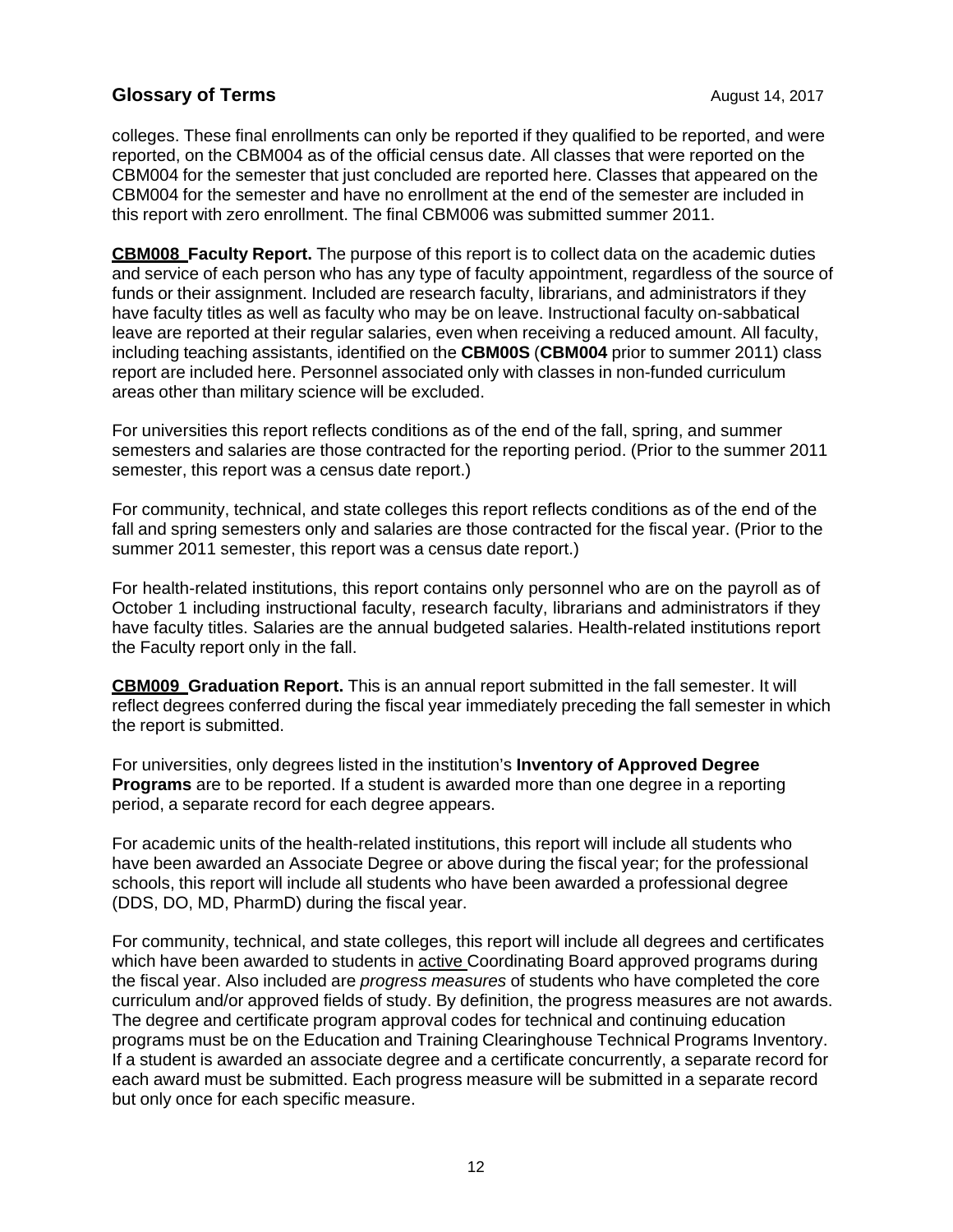For independent colleges and universities, this report will include all degrees and certificates which have been awarded to students during the fiscal year. For career schools and colleges, the report will include all degrees and certificates which have been awarded to students during the reporting period.

**CBM011 Facilities Room Inventory Report.** This report includes distinctions for all types of space within a building and its intended design function. The building identification used to identify a room must be the same as the building identification used on the **CBM005**. It is required for public universities, technical colleges, state colleges, and Texas Southmost College; it is optional for all other community colleges.

**CBM014 Facilities Building Inventory Report.** This report includes facilities under the jurisdiction or control of the institution's governing board, regardless of its location. It may encompass many different types of structures, including marine/research vessels, aquarium structures, animal quarters, and trailers on wheels that are not mobile. If a building is not owned by the institution or is shared with other tenants, only the portion of the building leased or controlled by the institution and its pro rata share of gross, assignable area and non-assignable area is included. The building identification must be the same as the building identification used on the **CBM005**. It is required for public universities, technical colleges, state colleges, and Texas Southmost College; it is optional for all other community colleges.

**CBM00A Students in Continuing Education Courses Report.** This quarterly report is limited to public community, technical, and state colleges and includes all students enrolled as of the official census date in continuing education courses whose official census date occurs within the reporting period. Not included are students who are enrolled in non-credit courses that do not result in CEU's being awarded. Students enrolled in CEU classes may be reported if the courses, as actually taught, comply with "The Continuing Education Unit: Guidelines" of the Commission on Colleges of the Southern Association of Colleges and Schools (SACS).

**CBM00B Admissions Report.** This report is to collect data to meet the requirements of Sections 51.801-51.807 of the Texas Education Code mandated by HB 588, the Uniform Admissions Bill. The data will meet the requirement that each university report on who applies, who is admitted, and who subsequently enrolls at each institution. The report is submitted once a year and the data contain applications for undergraduates, graduates, and professional level students for the summer and fall semesters. Only completed applications are reported. If a student has applied to more than one school or college within the university, only the school or college that ultimately accepts or rejects him has the application included in the report. This report is submitted by universities only.

**CBM00C Continuing Education Class Report.** This quarterly report is limited to public community, technical, and state colleges. Courses reported on the CBM00C include all specially approved continuing education courses as listed in the institution's inventory, courses listed in the current Continuing Education Guidelines and Common Course Manual, and courses listed in the continuing education section of the Workforce Education Course Manual. State-fundable contact hours summarized from this report and the **CBM004** are included in the funding formulas each base year as part of the appropriation process.

**CBM00E Doctoral Exception Report.** This biennial report is due in February in evennumbered years from each doctoral granting university identifying the doctoral students for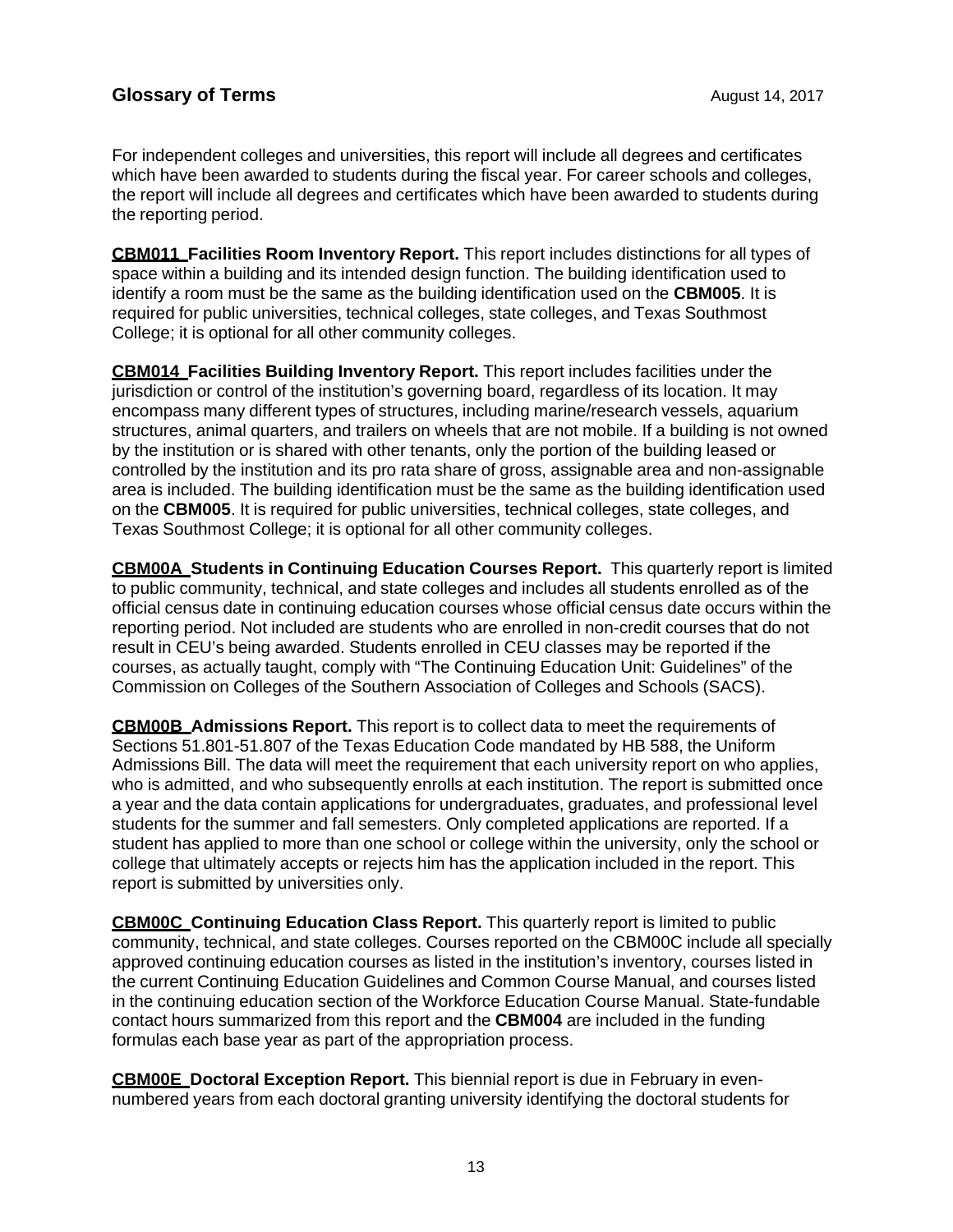whom they wish the CB to grant an exception. The 75th Legislature placed a 99-hour limit on the number of doctoral semester credit hours per student eligible to generate formula funding (*Texas Education Code*, TEC 61.059). The Coordinating Board may approve two types of partial exceptions to the limit: *program exceptions* for students in programs where the field of study requires a higher number of semester credit hours to maintain nationally competitive standards; and *individual exceptions* for students whose "program of research is likely to provide substantial benefit to medical or scientific advancement." Students granted exceptions generate up to 130 hours of doctoral funding.

**CBM00M Marketable Skills Report.** This report will include Marketable Skills Achievement (MSA) awards granted to community, technical, and state college students in active Coordinating Board-approved programs during the fiscal year. A marketable skills achievement award may be a credit program of 9-14 semester credit hours or a Workforce continuing education program of 144-359 contact hours. These awards meet minimum standards for program length specified in the federal Workforce Investment Act (WIA), but are too short to qualify as certificate programs on the Coordinating Board program inventory. Marketable Skills Achievement awards must meet the following criteria:

- 1. each award must be composed of approved WECM or ACGM courses;
- 2. a minimum of 50 percent of the semester credit hours (or contact hours for continuing education) in each award must be in a single CIP code area in which the college already has an authorized program on the program inventory;
- 3. each award must be recommended by an external workforce program advisory committee or Local Workforce Development Board; and
- 4. the college should document that the marketable skills achievement award either makes a student eligible for immediate employment or adds to the student's marketability to employers.

Also:

- 1. Only one Marketable Skills Achievement award per FICE/SSN combination is allowed per year.
- 2. If a student is awarded an associate degree and an MSA award concurrently, a separate record for each award will be submitted.

This is an annual report submitted in the fall semester following the close of the fiscal year.

**CBM00N Student Number Change Report.** The Texas Education Code, Sections 54.068 and 61.0595 sets an undergraduate funding limit for universities and health-related institutions equal to the length of degree plus 45/30 semester credit hours. The limit applies to the students who first enroll in an institution of higher education in the 1999 fall semester and later. The academic semester credit hours attempted at community, technical, and state colleges affect this limit. The Coordinating Board will maintain a database indicating the number of hours an eligible undergraduate student has accumulated toward the limit and in order to do so, the student identifying numbers (social security numbers), birth dates, and gender must be as accurate as possible. The database will become effective in fall of 2001. Corrections to this database are made via the CBM00N. This report can be submitted at any time.

**CBM00R Residents/Fellows Report.** This report reflects all medical/dental residents, including international medical graduates, in each primary care residency program and postdoctoral/research fellows at health-related institutions on September 1 of the reporting year. The due date for this report is October 1. The Primary care residency programs are defined as Family Practice, Internal Medicine, Pediatrics, Obstetrics/Gynecology, and Combined Medicine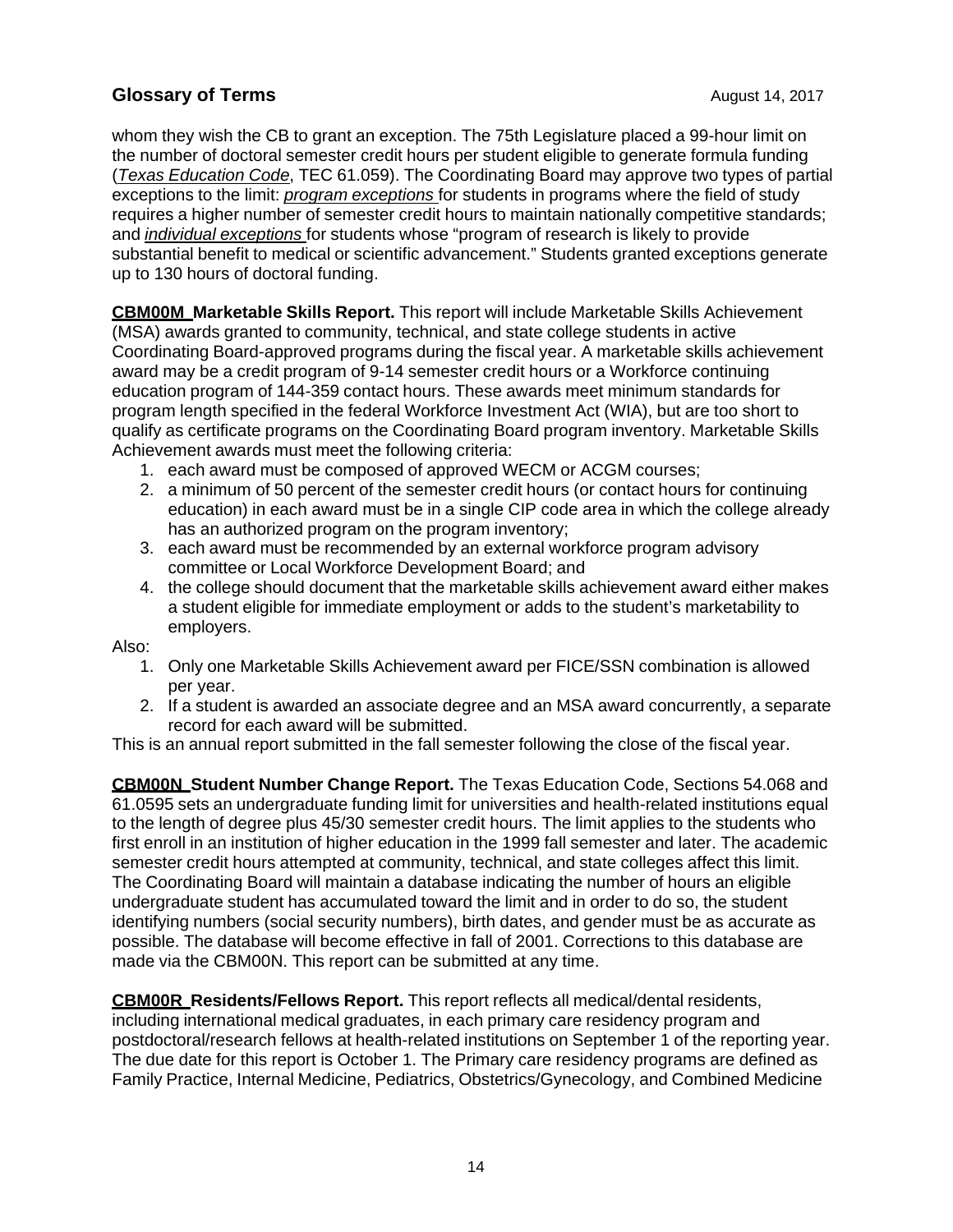and Pediatrics. Information submitted in the report will be used to make decisions regarding the distribution of Graduate Medical Education (GME) funds.

**CBM00S Student Schedule Report.** This report reflects individual courses and grades, by student, as of the final day for each semester, and includes only Coordinating Board-approved courses for credit, whether the class is delivered on-campus or off-campus (universities), indistrict or out of district, or academic or technical (community, technical, and state colleges) for which semester credit hours are awarded. Students who withdraw from a class on or before the official census date are not included in this report. Enrollments included in this report must be of students who 1) are eligible to be reported on the **CBM0E1** or 2) are **inter-institutional** students.

**CBM00X Students in Self-Supporting Courses and Programs**. This report reflects all students enrolled in extension courses at the reporting institution as of the institution's official census date for each term during the annual reporting cycle. Students who withdraw from a class on or before the official census date should not be included in this report. This report is due September 15 each year and should include all extension students who were enrolled at a public university during the prior fiscal year.

Students included in this report:

- 1. all students enrolled in academic credit extension courses creditable toward a certificate, degree, or other formal award;
- 2. students enrolled in extension courses whether offered on-campus or at off-campus sites and centers in Texas;
- 3. high school students taking regular college courses for credit. Report these students in the classification in which they are recorded at the institution; and

4. students who have requested that their directory information not be released. Students excluded from this report:

- 1. students enrolled exclusively in courses not creditable toward a formal award. Do NOT include students taking CEUs unless they are also enrolled in courses creditable toward a degree or other formal award;
- 2. students who are exclusively auditing classes;
- 3. students studying abroad (e.g., foreign university) if their enrollment at this institution is only an administrative record and the fee is only nominal; and
- 4. students in any branch campus located in a foreign country.

**CBM0E1 Student End of Semester Report.** This report reflects students enrolled at the reporting institution as of the final day of each semester. If a student withdraws from a class on or before the census date, the semester credit hours from that class will not be included in this report. The CBM0E1 matches the individual course records on the **CBM00S**. Students in flex entry courses are reported on the CBM0E1 in the semester they are reported on the CBM00S, even if they are not enrolled on the final day of the semester. This report includes all students registered for one or more Coordinating Board approved course(s) for resident credit at the reporting institution, whether the course is taught on-campus or off-campus (universities), indistrict or out of district, or academic or technical (community, technical, and state colleges) for which semester credit hours are awarded. Students who register for a class that is organized with regular semester classes but whose first class day is not until after the term census date cannot have the hours reported on either the CBM001 or CBM004, but need to be reported on the CBM0E1.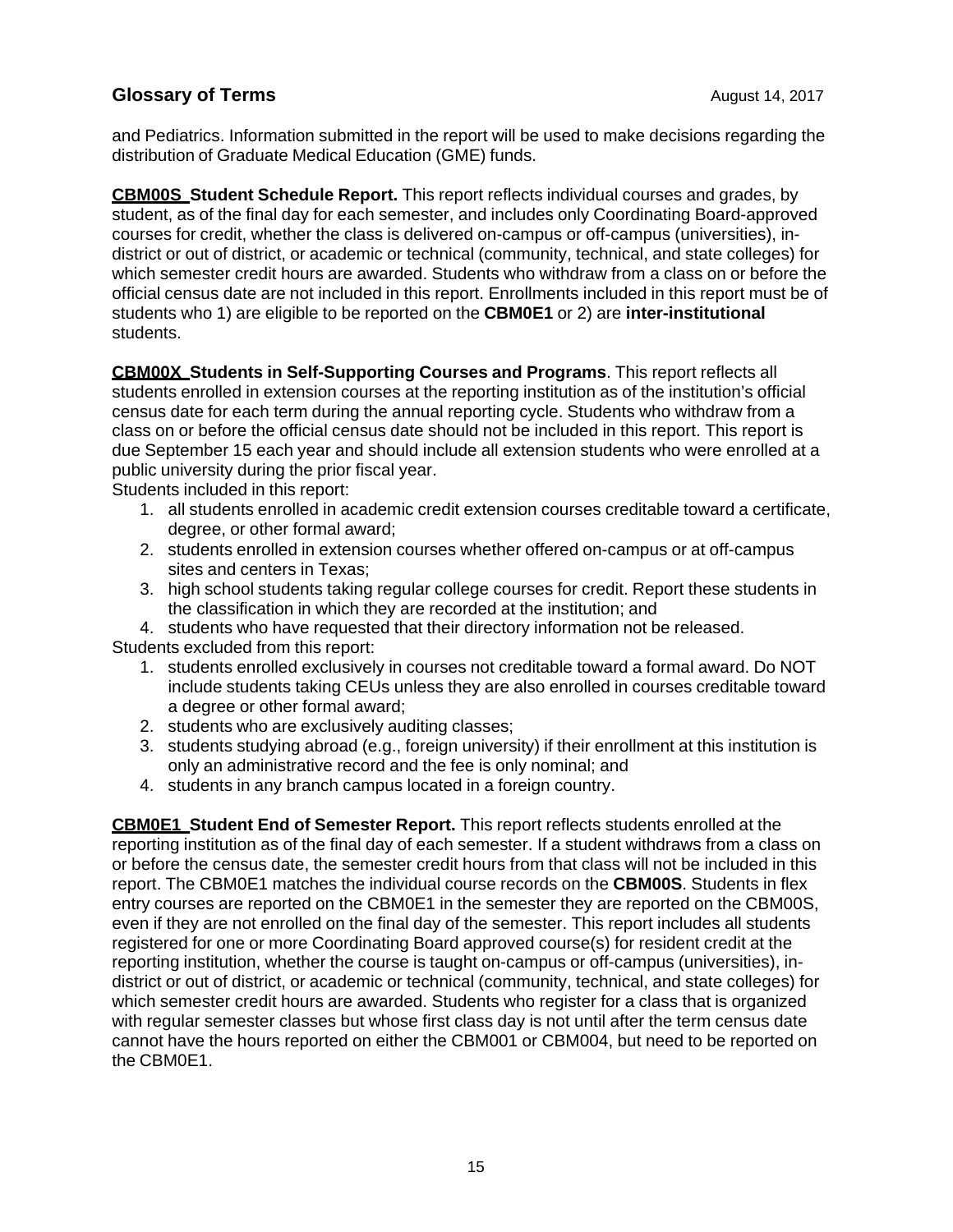**CBM Report File Name** A series of reports for each CBM edit report will be posted in the institution's output area on the CB server to be retrieved for edit acceptance. The following naming convention is used:

Report\_Semester\_Year\_Institution Type\_FICE\_Date/Time Stamp.txt where The semester is Fall, Spring, Summer, or Summer 2 and institution type is S for university, J for community or technical college, H for Health-related institutions, and I for independent institutions, and the date/time stamp is year, month, day, hour, minute, seconds, and tenth of second with the txt extender to denote a text file.

Example: CBM002\_Fall\_2006\_S\_003652\_200701080822055.txt

C. **E. Student** Supplied by the Coordinating Board to identify each student on the CBM00A as a continuing education student. (CTC CBM00A)

**CEEB** Acronym for College Entrance Examination Board. The CEEB code is used to identify the high school that the student graduated from. It is required for Texas high school graduates that are coded as First-time-in-College, but is not required for students over the age of 25 or for students accepted in a master's, doctoral, or first-professional program for the first time. (CBM001)

**Census Date** The official day of record that public higher education institutions must determine the enrollments that qualify to be reported to the Coordinating Board for state reimbursement. Also referred to as Official Reporting Date (ORD). For fall and spring semesters, it is the 12th class day. For summer semesters, it is the 4th class day. The count of class days begins on the first day that classes are held in the term and includes each calendar day on which classes are normally held at the institution (e.g., Monday through Friday) until the official census date is reached. The official census day must be on a day that the Registrar's office is scheduled to be open so that a student will be able to drop or withdraw from class. The following schedule defines the official census date for terms of various lengths:

| Length of Term<br><i>inWeeks</i> | <b>Official Census Date</b><br>is Class Day# |
|----------------------------------|----------------------------------------------|
|                                  |                                              |
| 2 or less                        |                                              |
| 3                                | 2                                            |
| 4                                | 3                                            |
| $5 - 6$                          | 4                                            |
|                                  | 5                                            |
| 8                                | 6                                            |
| $9 - 10$                         |                                              |
| 11                               | 8                                            |
| 12                               | 9                                            |
| $13 - 14$                        | 10                                           |
| 15                               | 11                                           |
| 16 or more                       | 12                                           |

**Census Date Enrollment** Total number of students enrolled in the continuing education course section as of the official census date. If the reporting period is not the one in which the census date occurred, this item will be blank since it is an 'end of course' record. (CTC CBM00C)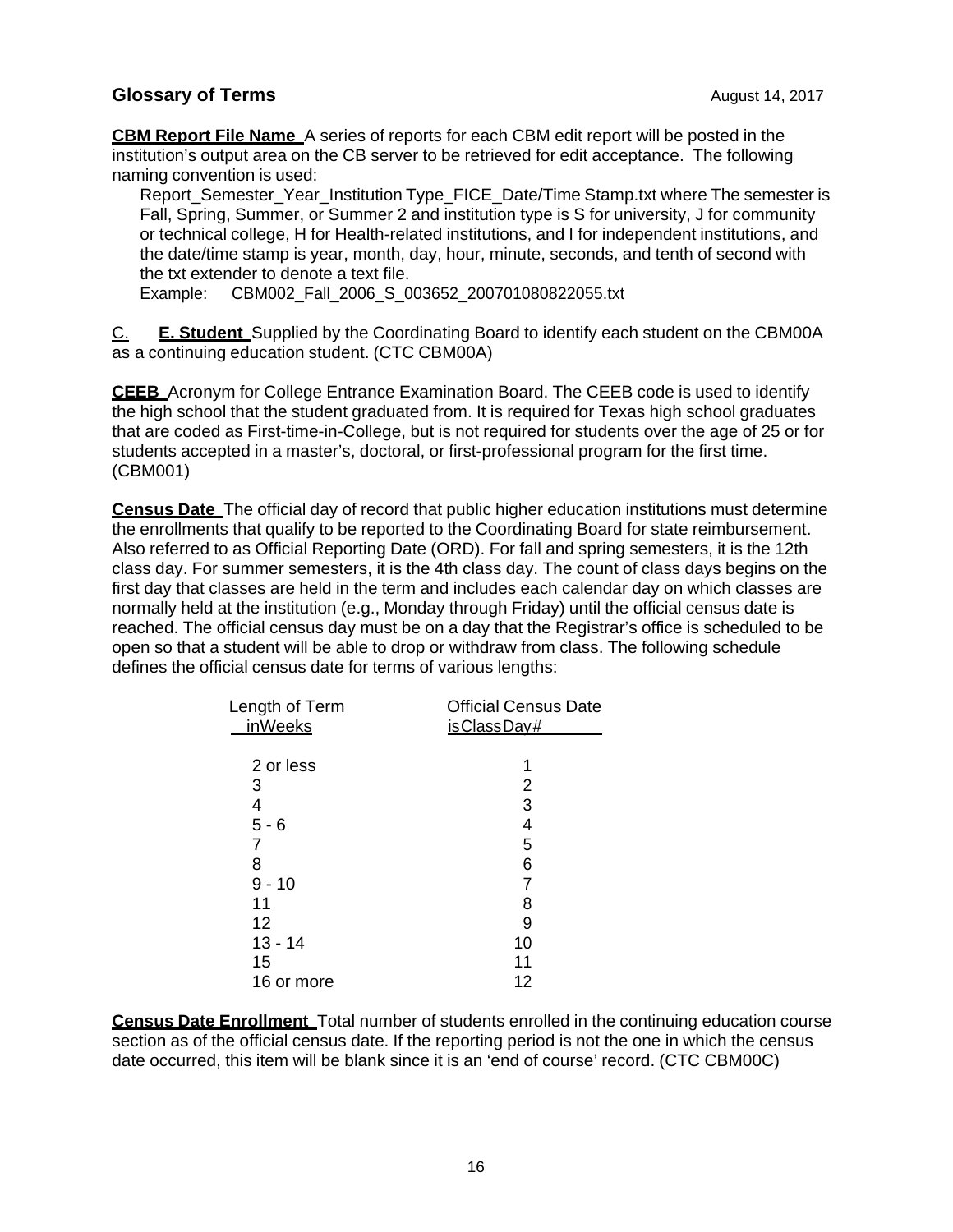**Census Month** Month in which the census date of the continuing education class occurs. (CTC CBM00C)

**Cert1** A level 1 certificate program consisting of at least 15 but no more than 42 semester credit hours (23-63 quarter hours) designed to be completed in one year or less. (CTC CBM009)

**Cert2** A level 2 certificate consisting of at least 30 but no more than 51 semester credit hours (45-76 quarter hours). (CTC CBM009)

**Cert3** An enhanced skills certificate associated with an AAS or AAA degree program. It may be Tech Prep or non-Tech Prep. It consists of at least six and no more than 15 semester credit hours (9-23 quarter hours) and may extend an AAS or AAA award to an overall total of no more than 87 semester credit hours (126 quarter hours). (CTC CBM009)

**Certificate** A formal award certifying the satisfactory completion of a postsecondary education program. (HRI, CTC, ICU, CSC CBM009)

**Certificate – Level One** A workforce education program of study that consists of at least 15 and no more than 42 semester credit hours (23-63 quarter hours). Level I certificate programs are exempt from the requirements of the Texas Success Initiative, although all certificate programs must provide for local assessment and remediation of students. (CTC CBM009)

#### **Certificate – Level Three** See **Enhanced Skills Certificate***.*

**Certificate – Level Two** A workforce education program of study that consists of at least 43 and no more than 59 semester credit hours (64-89 quarter hours). Level 2 Certificates are subject to the requirements of the Texas Success Initiative. (CTC CBM009)

**Certificate Program** A technical program designed for entry-level employment or for upgrading skills and knowledge within an occupation. Certificate programs serve as building blocks and exit points for AAS degree programs. This award is approved by the CB at one of four levels, appears on the *Workforce Program Clearinghouse Inventory,* and is subject to the CB program evaluation process.

**Certification Statement** Written indication from the institution's designated Reporting Official that the data submitted for the specified CBM report is error-free and has been verified by the institution as correct and is approved for use in publications.

**CEU** Continuing education unit. One continuing education unit is normally defined as 10 contact hours of participation in an organized continuing education experience under responsible sponsorship, capable direction, and qualified instruction.

*CIP (Classification of Instructional Programs)* An NCES publication that provides a numerical classification and standard terminology for secondary and postsecondary instructional programs.

**CIP Code** Used to identify subject matter content of courses and major area of concentration of students. Texas adds a 2-digit suffix to the federal 6-digit code to identify instructional program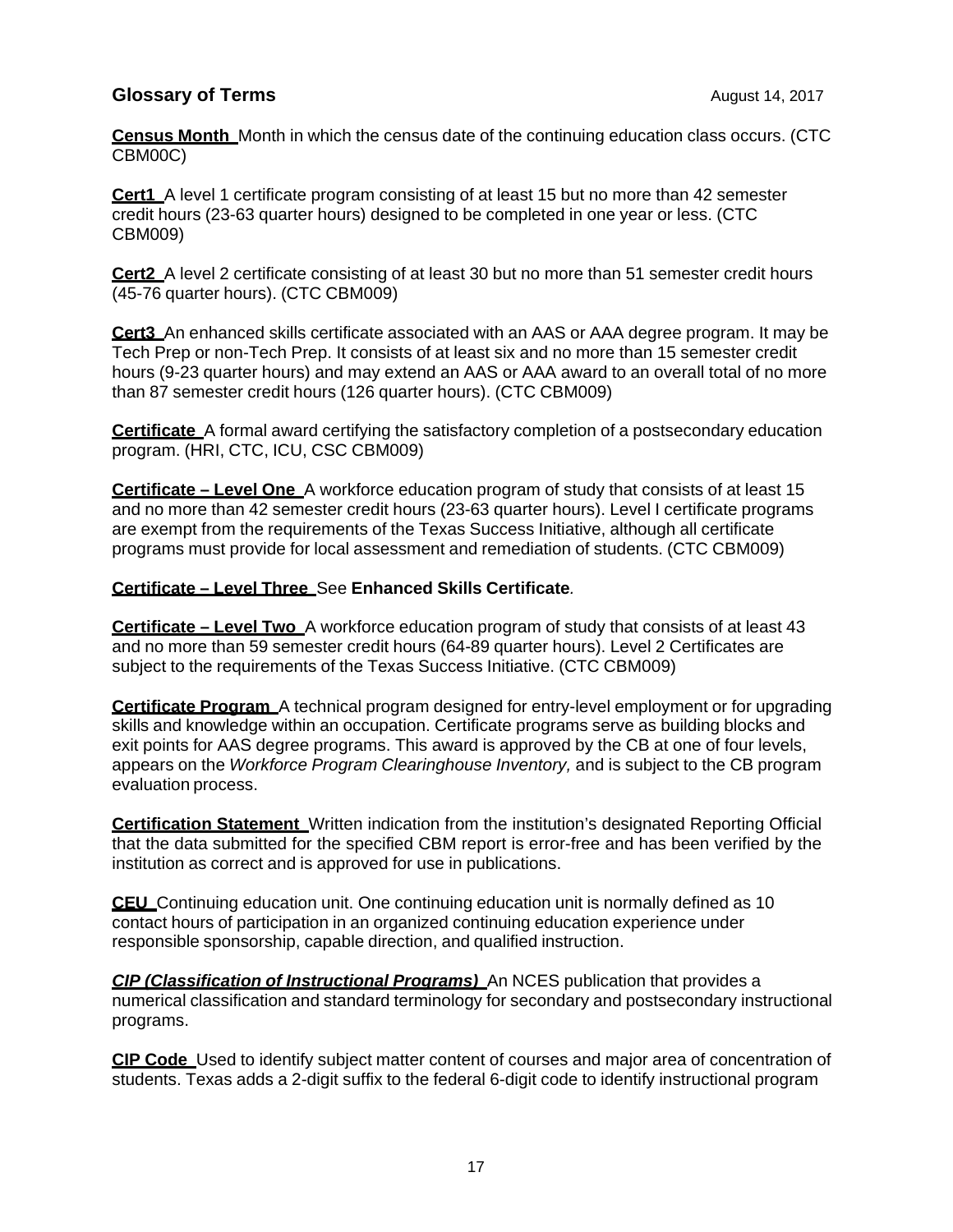specialties and a second two digits to identify the funding area. (CBM001, CBM009, CBM0E1; Univ CBM003; CTC CBM004, CBM00C, CBM00A, CBM00S)

**CIP of Program Major or Educational Focus** The CIP code of the continuing education program major or the continuing education focus. The former takes precedence over the latter. All major codes in Continuing Education programs must match to a Coordinating Boardapproved program in the Education and Training Clearinghouse Technical Program Inventory for the institution (district). If the student is not enrolled in a Continuing Education program, the institution chooses the CIP of the courses involving the most contact hours as the educational focus. (CTC CBM00A)

**Class Identifier.** Subject Prefix, Course Number, and Section Number of each class record. (Univ CBM003; CTC CBM00C; Univ, CTC CBM004, CBM005, CBM008, CBM00S)

**Class Laboratory** A room used primarily by regularly scheduled classes that require specialpurpose equipment for student participation, experimentation, observation, or practice in a field of study. Class laboratories may be referred to as teaching laboratories, instructional shops, computer laboratories, drafting rooms, band rooms, choral rooms, group studios. Laboratories that serve as individual or independent study rooms are not included. (Univ, CTC CBM005)

**Classification** Rank of student as of the census date of the reporting period. Listed below are the various ranks used by the CBM reports.

Associate - A student who has previously earned an associate's degree (CTC CBM001, CBM00S, CBM0E1)

Baccalaureate - A student who has previously earned a BA (CTC CBM001, CBM00S, CBM0E1)

Continuing Education Student - Reserved for students enrolled in Continuing Education courses only for the reporting period (CTC CBM00A)

Doctor's Level-Professional Practice Audiology - A student admitted to an approved Audiology program at the institution (Univ, HRI CBM001; Univ CBM0E1)

Doctor's Level-Professional Practice Chiropractic - A student admitted to an approved Chiropractic program at the institution (ICU CBM001)

Doctor's Level-Professional Practice Law - A student admitted to an approved Law program at the institution (Univ, ICU CBM001; Univ CBM0E1)

Doctor's Level-Professional Practice Optometry - A student admitted to an approved Optometry program at the institution (Univ, ICU CBM001; Univ CBM0E1)

Doctor's Level-Professional Practice Pharmacy - A student admitted to an approved PharmD program at the institution. Prior to admission to pharmacy school a student must complete at least 60 semester credit hours (SCH) of pre-pharmacy coursework (Univ, HRI, ICU CBM001; Univ CBM0E1)

Doctor's Level-Professional Practice Physical Therapy - A student admitted to an approved Physical Therapy program at the institution (Univ, HRI, ICU CBM001; Univ CBM0E1) Doctor's Level-Professional Practice Public Health - A student admitted to an approved Public Health program at the institution (HRI CBM001)

Doctor's Level-Professional Practice Theology - A student admitted to an approved Theology program at the institution (ICU CBM001)

Doctor's Level-Professional Practice Veterinary Medicine - A student admitted to an approved Veterinary program at the institution (Univ CBM001, CBM0E1)

Doctor's Level-Research/Scholarship - Students who are admitted to an approved doctoral degree program. This includes students who have either completed a master's degree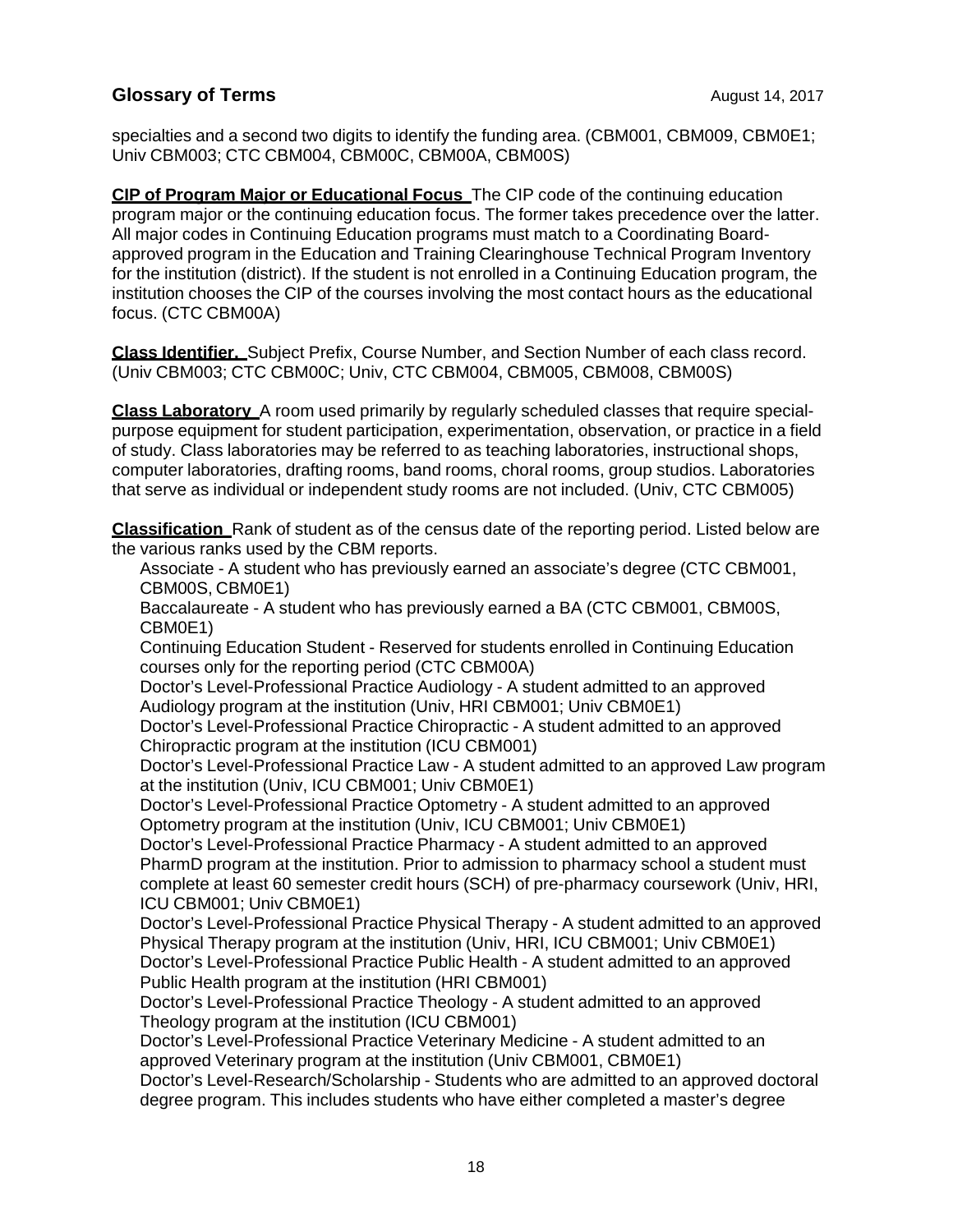which the institution recognizes as the equivalent of one year's work towards the doctoral degree on which the student is working or has earned at least 30 semester credit hours toward the proposed degree (Univ, HRI, ICU CBM001; Univ CBM00S, CBM0E1) First Year Medical/Dental - A student in his/her first year of a Medical or Dental degree

program (HRI CBM001)

Fourth Year BAT - A student who is in the fourth year of a Bachelor of Applied Technology program (CTC CBM001, CBM00S, CBM0E1)

Fourth Year Medical/Dental - A student in his/her fourth year of a Medical or Dental degree program (HRI CBM001)

Freshman - A first year undergraduate student who has completed less than 30 semester credit hours (Univ, CTC, HRI, ICU CBM001; Univ, CTC CBM00S, CBM0E1)

Junior - Generally, these are students with more than 59 but less than 90 semester credit hours in a 120 hour program (Univ, HRI, ICU CBM001; Univ. CBM00S, CBM0E1)

Lower Division – A student with no more than 72 semester credit hours (CTC CBM00S) Master's Level - A student with a BA or equivalent and accepted into a graduate program. For the purposes of the undergraduate funding limit, an undergraduate student who has entered into a master's or professional degree program without first completing an undergraduate degree is considered to no longer be an undergraduate student after having completed the equivalent of a bachelor's degree or all of the course work normally taken during the first four years of undergraduate course work in the student's degree program (Univ, HRI CBM001; Univ CBM00S, CBM0E1)

Post-baccalaureate - A student who has previously earned a BA but is not enrolled in a graduate program (Univ, HRI, ICU CBM001; Univ CBM00S, CBM0E1)

Postdoctoral Specialty (Medical or Dental) - A student with a medical or dental degree admitted to a specialty program at a health-related institution (HRI CBM001)

Second Year Medical/Dental - A student in his/her second year of a Medical or Dental degree program (HRI CBM001)

Senior - Generally, these are students with more than 89 sch in a baccalaureate program (Univ, HRI, ICU CBM001; Univ CBM00S, CBM0E1)

Sophomore - Generally, these are undergraduate students who have earned more than 29 but less than 60 semester credit hours in a 120 hour program. Community, technical, and state colleges define sophomores as second year students or those with more than 29 but less than 72 semester credit hours (Univ, CTC, HRI, ICU CBM001; Univ, CTC CBM00S, CBM0E1)

Third Year BAT - A student who is in the third year of a Bachelor of Applied Technology program (CTC CBM001, CBM00S, CBM0E1)

Third Year Medical/Dental - A student in his/her third year of a Medical or Dental degree program (HRI CBM001)

Unclassified - Students enrolled at a community, technical, or state college with more than 72 semester credit hours and who have not completed an associate's degree (CTC CBM001)

Unclassified Undergraduates - Students who cannot be classified by year of study or student level. (ICU CBM001, Univ CBM00X)

**Classification of Room Type** The three digit code from the **Facilities Inventory** that represents the category of room in which the class is held. (Univ, CTC CBM005)

**Classroom or Class Laboratory Utilization** Calculation of the average weekly hours of use by students for classroom and class laboratory room types. (Univ, CTC CBM005)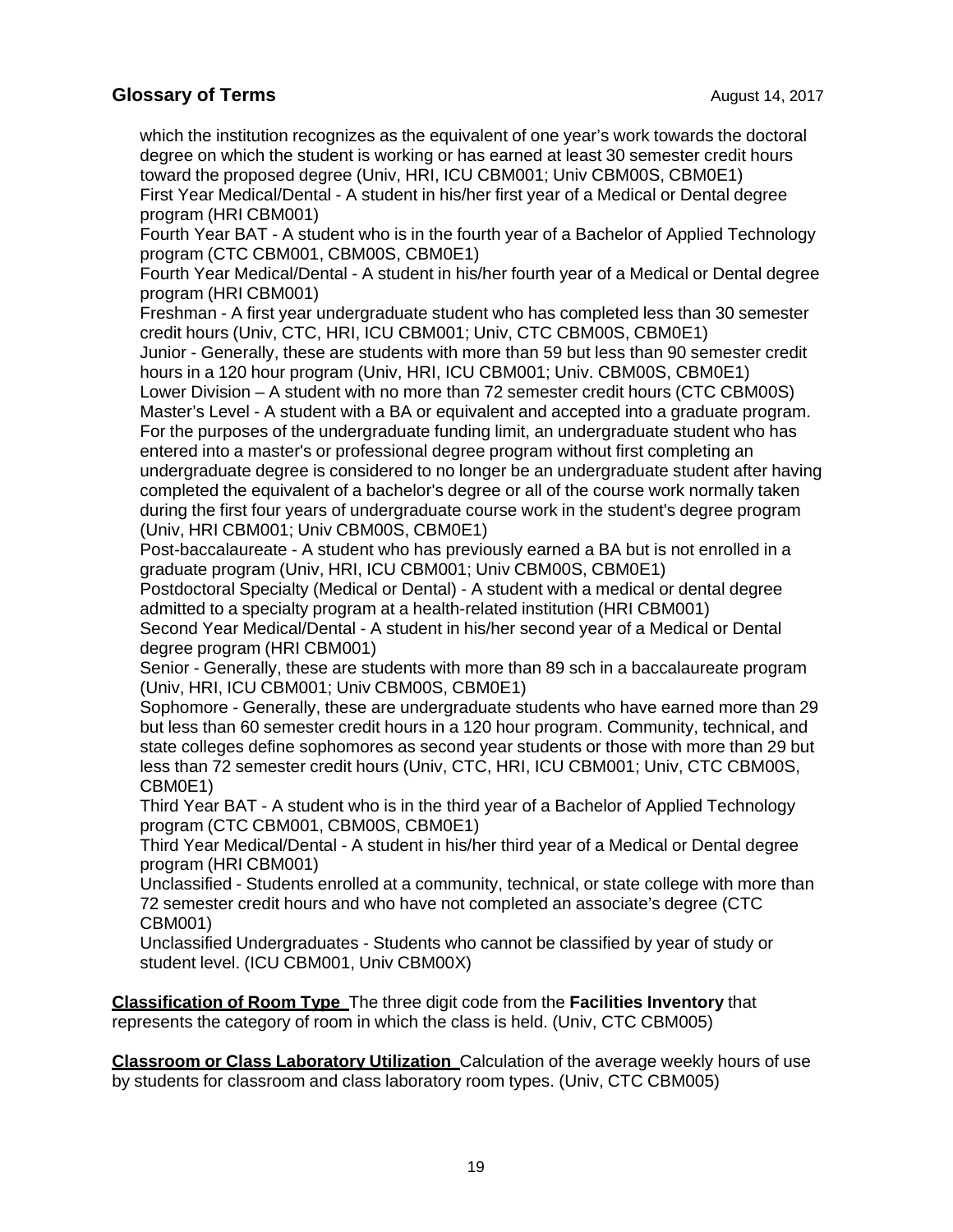**Clinical** Clinical experiences provide workplace settings in which students learn and apply program theory and management of the work flow. Clinical experiences must take place in a health care setting and students must not be paid for the learning experiences. (CTC and University CBM004, CBM00C)

**Clinical Facility** A facility often associated with a hospital or medical school that is devoted to the diagnosis and care of patients in the instruction of health professions and allied health professions; medical instruction may be conducted, and patients may be examined and discussed. Clinical facilities include, but are not limited to, patient examination rooms, testing rooms, and consultation rooms.

**Clinical Fellow/Fellow** A physician who has completed training in at least one residency program and is pursuing additional clinical training leading to a certificate of special competence. (HRI CBM00R)

#### **Clock Hour** See **Contact Hour**.

**College-Level Examination Program (CLEP)** A national program of standardized examinations by which students can earn college credit at many institutions of higher education.

**Common Application** An application available in print or electronically that students can use to apply to one or multiple public universities. It is available on the Internet at www.applytexas.org.

**Common Calendar** A set of dates and information pertaining to the beginning and ending (and lengths) of academic semesters and sessions, applicable to all Texas public universities and community, technical and state colleges. CB Rule 4.5 pertains to common calendar. Click on CommonCalendar to access it.

**Common Course Numbering System for Texas (TCCNS)** A course numbering system for lower-division courses that assigns common course numbers to lower-division academic courses in order to facilitate the transfer of courses among institutions of higher education by promoting consistency in course designation and identification.

#### *Community College General Academic Course Guide Manual* See *Lower Division Academic Course Guide Manual***.**

**COMPASS** An approved academic skills assessment instrument offered by ACT, Inc. that allows a student to satisfy one or more section(s) of the Texas Success Initiative (TSI) upon meeting the designated standard for that section or sections. (CBM002)

**Completer** Generally used to refer to a student who completes a Coordinating Board-approved core curriculum or field of study curriculum. The term is also used to refer to a student who completes a Coordinating Board-approved degree or certificate. (CTC CBM009)

**Compliance** A code of '1' indicates that the faculty member's duties during the reporting period conform with the institution's regulations regarding faculty workload. (Univ CBM008)

**Composite Class** The CB uses the term composite class to refer to cross-listed classes (classes that are taught at the same time in the same room by the same instructor but which have different class identifiers), courses with multiple instructors, and courses which meet in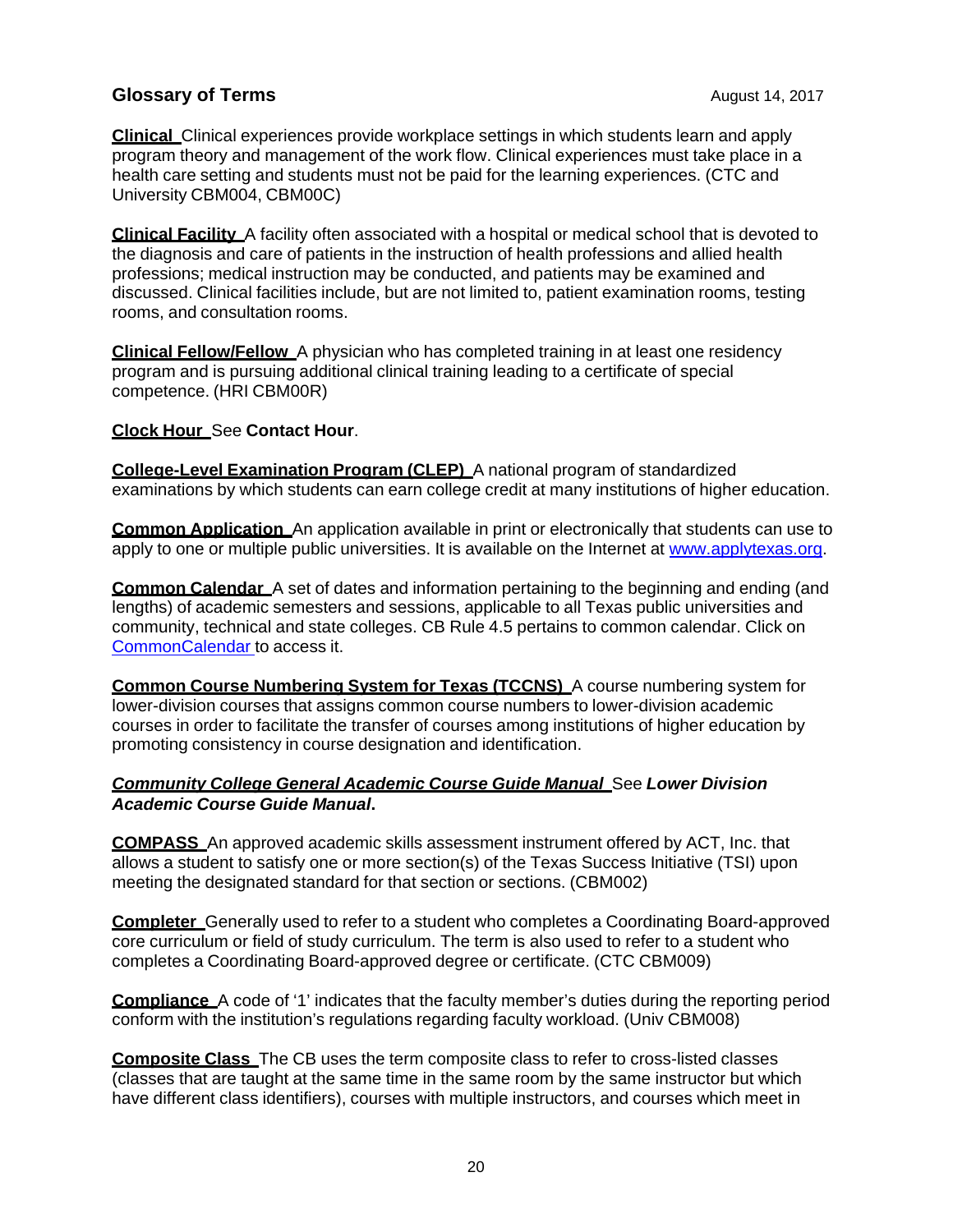multiple locations. Composite classes are reported with a two digit alphanumeric code assigned by the institution to identify classes. (Univ CBM004, CBM00S)

#### **Concurrent Course Credit** See **Dual Credit**.

**Concurrent Enrollment** Refers to a student who is enrolled at two or more postsecondary institutions at the same time. It is also used to identify high school students who are enrolled in high school and taking a college class or classes for college credit-only (not dual credit).

**Condition Code** The physical status and quality of a building at the time of the inventory, based on the judgment of those responsible for campus planning and development. For specific codes see Appendix H in the *Appendices for Reporting and Procedures Manual*. (Univ, CTC CBM014).

**Construction Code** The predominant type of construction used to build the facility. If a building is a combination of two or more construction types, choose the one that most reflects its dominant structural characteristic. See Appendix H in the *Appendices for Reporting and Procedures Manual*. (Univ, CTC CBM014).

**Contact Hour** A unit of measure that represents an hour of scheduled instruction given to students of which 50 minutes must be of direct instruction. Also referred to as clock hour. It is also a field on the CTC CBM004 and CBM00C which indicates the number of contact hours for which the class is actually scheduled. The total may be less but not greater than the total for which the course is approved on the course inventory. (CTC CBM001, CBM004, CBM00A, CBM00C, CBM00S, CBM0E1)

**Contact Hour Overview (CTC CBM001, CBM00A)** The following is a list of the fields which contain contact hours.

#### **CBM001**

- 1. Contact Hours-Developmental Education in Excess of State Limit The number of contact hours which exceed the state limit (CB Rules Chapter 13 Subchapter F Section 13.107). See the *Community College General Academic Course Guide Manual* for a list of courses that are subject to this limit.
- 2. Inter-institutional Academic Contact Hours The number of inter-institutional contact hours in approved academic courses for which the student is registered in the reporting period. An inter-institutional agreement must be on file with the CB. See **Interinstitutional Class**.
- 3. Inter-institutional Technical Contact Hours The number of inter-institutional contact hours in approved technical courses for which the student is registered in the reporting period. An inter-institutional agreement must be on file with the CB. See **Interinstitutional Class**.
- 4. Contact Hour Load in Academic Courses, Current Registration (In-District) The number of contact hours in approved academic courses taught in-district for which the student is registered in the current semester.
- 5. Contact Hour Load in Academic Courses, Current Registration (Out-of-District) The number of contact hours in approved academic courses taught out-of-district for which the student is registered in the current semester.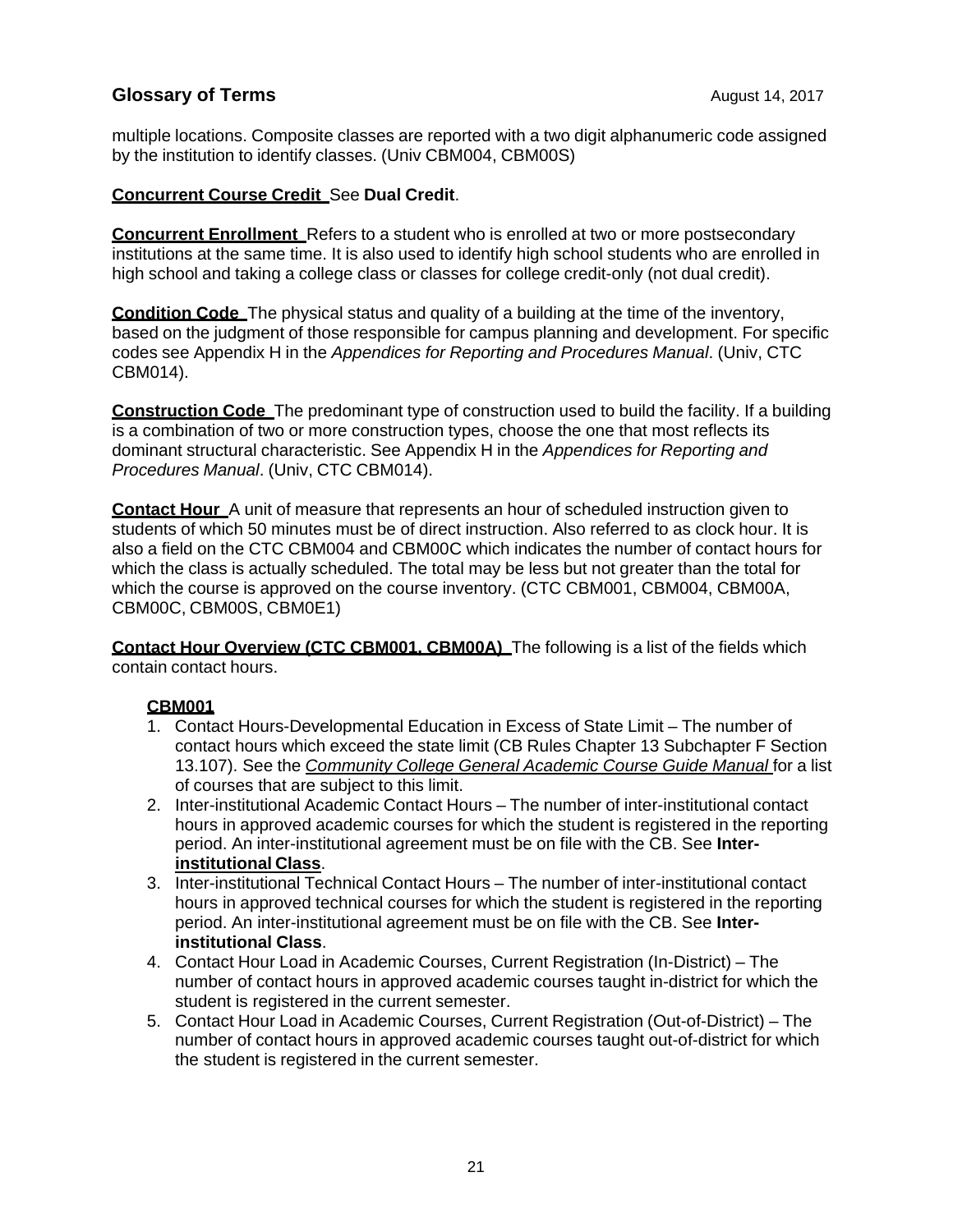- 6. Contact Hour Load in Approved Regular Technical Courses, Current Registration (In-District) – The number of contact hours in approved technical courses taught in-district for which the student is registered in the current semester.
- 7. Contact Hour Load in Approved Regular Technical Courses, Current Registration (Outof-District) – The number of contact hours in approved technical courses taught out-ofdistrict for which the student is registered in the current semester.
- 8. Contact Hours Technical-Not State-Funded The number of contact hours in approved technical courses which are not allowed to be reported for state funding in the current semester.
- 9. Contact Hours Academic-Not State-Funded The number of contact hours in approved academic courses which are not allowed to be reported for state funding in the current semester.

#### **CBM00A**

- 1. Contact Hour Load in Approved Continuing Education Courses, Current Registration The number of contact hours in approved (state-funded) continuing education courses taught for which the student is registered in the current quarter.
- 2. Inter-institutional Continuing Education Contact Hours The number of interinstitutional contact hours in approved continuing education courses for which the student is registered in the quarter. An inter-institutional agreement must be on file with the CB.
- 3. Continuing Education Contact Hours-Not State-Funded The number of contact hours in approved continuing education courses which are not allowed to be reported for state funding in the current quarter.

#### **Contact Hour Load in Academic Courses, Current Registration (In-District)** See **Contact Hour Overview (CBM001)**.

**Contact Hour Load in Academic Courses, Current Registration (Out-of-District)** See **Contact Hour Overview (CBM001)**.

**Contact Hour Load in Approved Continuing Education Courses** See **Contact Hour Overview (CBM00A)**.

**Contact Hour Load in Approved Regular Technical Courses, Current Registration (In-District)** See **Contact Hour Overview (CBM001)**.

#### **Contact Hour Load in Approved Regular Technical Courses, Current Registration (Out-of-District)** See **Contact Hour Overview (CBM001)**.

**Continuing Education Certificate** A Coordinating Board-approved workforce education certificate containing a coherent sequence of continuing education courses totaling 360 or more contact hours and listed on the college's approved inventory of programs.

**Continuing Education Course** A Coordinating Board-approved higher education technical course offered for continuing education units and conducted in a competency-based format. Such a course provides a quick and flexible response to business, industry, and student needs for intensive preparatory, supplemental or upgrade training and education and has specific occupational and/or apprenticeship training objectives. (CTC CBM00C)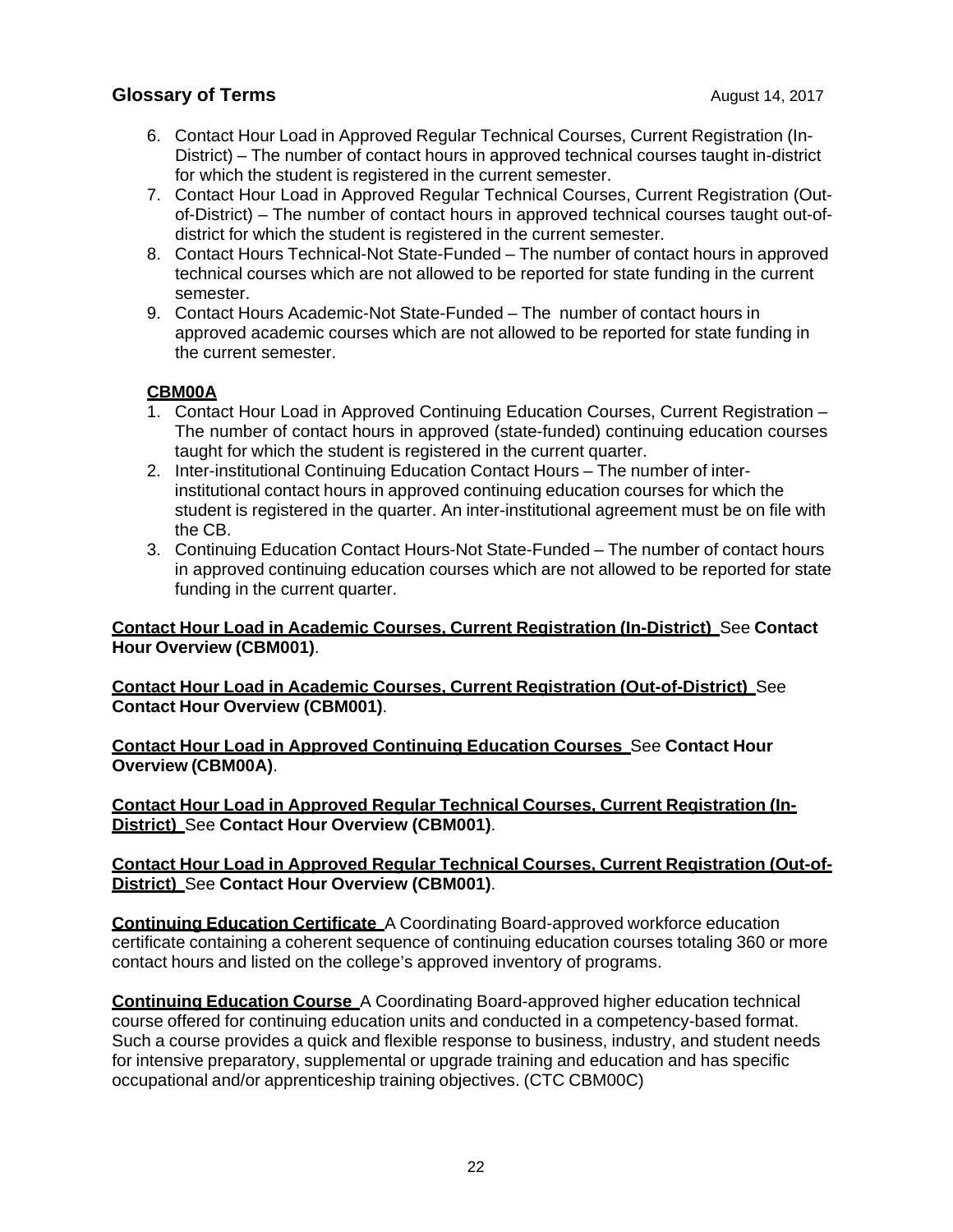**Continuing Education Unit (CEU)** Basic unit for continuing education courses. One continuing education unit (CEU) is 10 contact hours of participation in an organized continuing educational experience under responsible sponsorship, capable direction, and qualified instruction and not offered for academic credit.

**Contract Instruction** The delivery of a course or courses to meet the needs of a contracting entity, which may be a business, industry, or external agency. Refer to Chapter 9 of *THECB Rules and Regulations.*

**Contract or Appointment Length** The number of months, or portion thereof, of a faculty member's contract during the fiscal year. The appointment length is based on the number of months contracted for, not the number of installments in which salaries are paid. To compute the monthly contract length of a faculty who teaches for only 3 weeks, multiply the number of weeks times 12 and then divide that value by 52 weeks and round to the nearest tenth. Example: 3 weeks times 12 months divided by 52 weeks equals .69 or rounded equals .7 months. (CTC CBM008)

**Co-operative Education (Work Study Plan) Program** A type of external learning experience where students receive both lecture instruction and practical experience at a worksite in business, industry, or government. (CTC CBM004, CBM00S)

**Core Curriculum** The common part of every undergraduate curriculum that introduces students to a broad range of knowledge areas beyond their major and helps students develop basic intellectual competencies in reading, writing, speaking, listening, critical thinking, and computer literacy. In Texas, the core curriculum usually consists of 42-48 semester credit hours of course work distributed among the disciplines of communication, mathematics, the natural sciences, the arts and humanities, and the social and behavioral sciences. State law mandates the transfer of core curriculum courses between all public institutions of higher education.

**Core Curriculum Completer** A student may be reported as a core curriculum completer if the institution certifies that the student has satisfactorily completed all required elements and courses in the institution's approved core curriculum (including any hours transferred from other institutions). Core curriculum completers *must* have completed courses totaling at least the number of semester credit hours in the institution's approved core curriculum (range: 42-48 semester credit hours). (CTC CBM009)

**Correspondence Course** An academic credit course delivered through distance education that is either paper-based or electronic and that is largely self-paced.

**Course End Date** Year and month that the class ends in an YYYYMM format. (CTC CBM00C)

**Course Inventory** An annual list of courses offered by the institutions. In compliance with TEC Section 61.052, each governing board shall submit to the Board once each year on dates designated by the board a comprehensive list by department, division, and school of all courses, together with a description of content, scope, and prerequisites of all these courses, that will be offered by each institution under the supervision of the governing board during the following academic year. The electronic report by which schools submit courses is the CBM003. Every course that is reported on the university Class Report (CBM004) for state funding must be approved and thus match to the institution's course inventory. (Univ CBM003)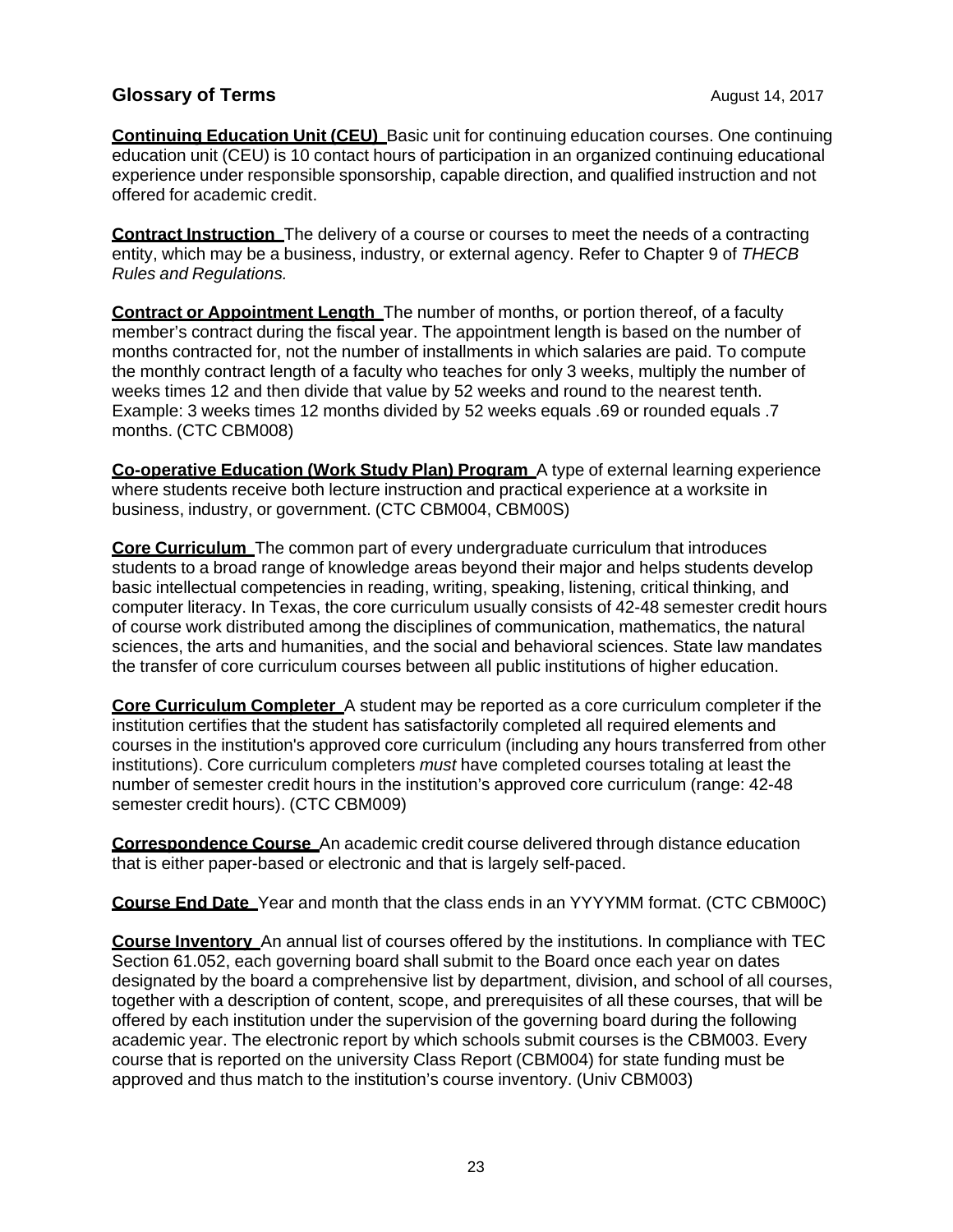**Course Level** The level of offering for instructional courses at postsecondary education institutions. Course levels are assigned relative to the intended degree of complexity or expected level of student comprehension rather than by the student level of those enrolled in the course. The course levels typically include developmental, lower division, upper division, masters, and graduate. (Univ CBM003)

**Course Type** Indicates whether the course is in one of the general academic, technical, third and fourth-year BAT, or continuing education categories. (CTC CBM004, CBM00C, CBM00S)

**Credit Hour** A unit of measure representing an hour (50 minutes) of instruction over a 15-week period in a semester system or a 10-week period in a quarter system. It is applied toward the total number of hours needed for completing the requirements of a degree, diploma, certificate or other formal award. (Univ, CTC CBM004, CBM00S)

**Cross-Listed Class** A course which is taught by the same instructor in the same class but which is listed in two different departments, such as an interdisciplinary course. Cross-listed classes are reported as composite classes. See **Composite Class**. (Univ CBM004, CBM00S)

**CSC** Acronym for Career Schools and Colleges.

**CTC** Acronym for Community and Technical Colleges.

**Current Date of Birth** The date to which the institution is updating the student's date of birth on the database which tracks undergraduates' SCH accumulation. (CBM00N)

**Current Gender** The gender to which the institution is updating the student's gender on the database which tracks undergraduates' SCH accumulation. (CBM00N)

**Current Student Identification Number** The ID number to which the institution is updating the student's ID on the database which tracks undergraduates' SCH accumulation. (CBM00N)

**Data Analyst** Every CBM report has been assigned to a data analyst in the Education Data Center (EDC). That person is available to help resolve reporting issues, whether it be in transmission of the data or to resolve errors in the edit process. Email is the best method of submitting your requests; however, complicated issues may be discussed by phone. The data analysts are identified in the General Reporting Issues of the *CBM Reporting and Procedures Manual* which can be found at http://www.txhighereddata.org/ReportingManuals.cfm.

**Date of Birth** Month, day, and four-digit year of the faculty member's or student's birthday. (CBM001, CBM002, CBM008, CBM009, CBM00A, CBM00B, CBM00M, CBM00X, CBM0E1)

**Days of the Week** Numeric value for each of the days per week that the class meets (e.g., Monday=1; Monday, Wednesday, Friday=135). (Univ, CTC CBM005)

**Degree** Any title or designation, mark, abbreviation, appellation, or series of letters or words, including "associate," "bachelor's," "master's," and "doctor's" and their equivalents and foreign cognates, which signifies satisfactory completion of the requirements of a program of study which is generally regarded and accepted as an academic degree-level program by accrediting agencies recognized by the Board. (Univ, HRI, CTC CBM009)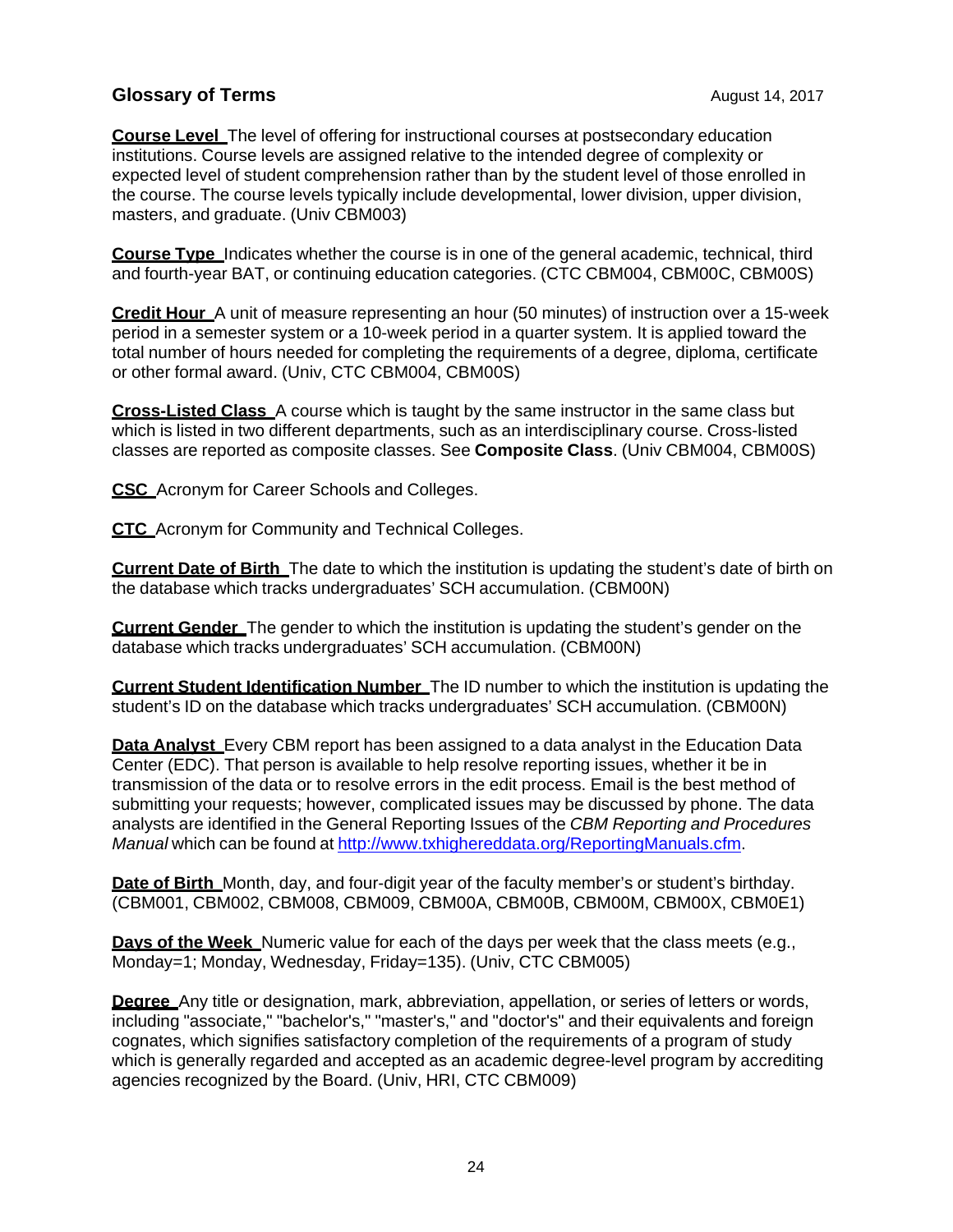**Degree Conferred** Abbreviation of the title (maximum of 8 characters) of the degree awarded from the institution's degree program inventory. (Univ, HRI, CTC CBM009)

**Degree Program** Any grouping of subject matter courses which, when satisfactorily completed by a student, shall entitle the student to a degree from an institution of higher education. A degree program is characterized by a disciplinary major which is the primary focus of course work.

**Degree Program Inventory** Database of Coordinating Board approved degree programs. The CBM009 compares the **degree conferred, level of degree,** and **major** (CIP) to this list. All three fields must match the degree program inventory exactly.

**Designated Funds** Locally generated funds that are designated by the board of regents. This fund distinguishes such internally designated funds from externally restricted funds as well as other current funds. Examples are fees and interest income. Higher Education Assistance Fund (HEAF) funds are reported as designated. (Univ, HRI CBM008)

**Developmental Education** Developmental education is defined as courses, tutorials, laboratories, or other efforts to bring students' skill levels in reading, writing, and mathematics to entering college level. English for Speakers of Other Languages (ESOL) and study skills or thinking skills courses are considered developmental education courses in the ACGM manual and fall under developmental education funding limits established by the Texas Legislature. (Univ, CTC CBM001, CBM004, CBM00S, CBM0E1)

**Developmental Funding Limit** Chapter 13, Subchapter F, 13.107. A general academic teaching institution (university) may not receive funding for developmental courses taken by a student in excess of 18 sch; a community college district or technical college or a state college may not receive funding for developmental courses taken by a student in excess of 27 sch or the equivalent. (Univ, CTC CBM001, CBM004, CBM00S)

**Displaced Homemaker** An individual who has worked primarily without remuneration to care for a home and family, and for that reason has diminished marketable skills; has been dependent on the income of another family member but is no longer supported by that income; is a parent whose youngest dependent child will become ineligible to receive assistance under part A of title IV of the Social Security Act (42 U.S.C. 601 et seq.) not later than 2 years after the date on which the parent applies for assistance under this title; or is unemployed or underemployed and is experiencing difficulty in obtaining or upgrading employment. The code to identify a displaced homemaker is '7' or blank if not. This may be self-reported data. (CTC CBM001, CBM00A, CBM0E1)

**Distance Education** The formal educational process that occurs when students and instructors are not in the same physical setting for the majority (more than 50 percent) of instruction. (Univ, CTC CBM004, CBM00S)

**Distance Education Course** A course in which a majority (more than 50 percent) of the instruction occurs when the student(s) and instructor(s) are not in the same physical setting. A distance education course can be delivered synchronously or asynchronously to any single or multiple location(s) through electronic, correspondence, or other means. The course may be formula-funded or offered through extension, and it may be delivered to on-campus students and those who do not take courses on the main campus. A fully distance education course is a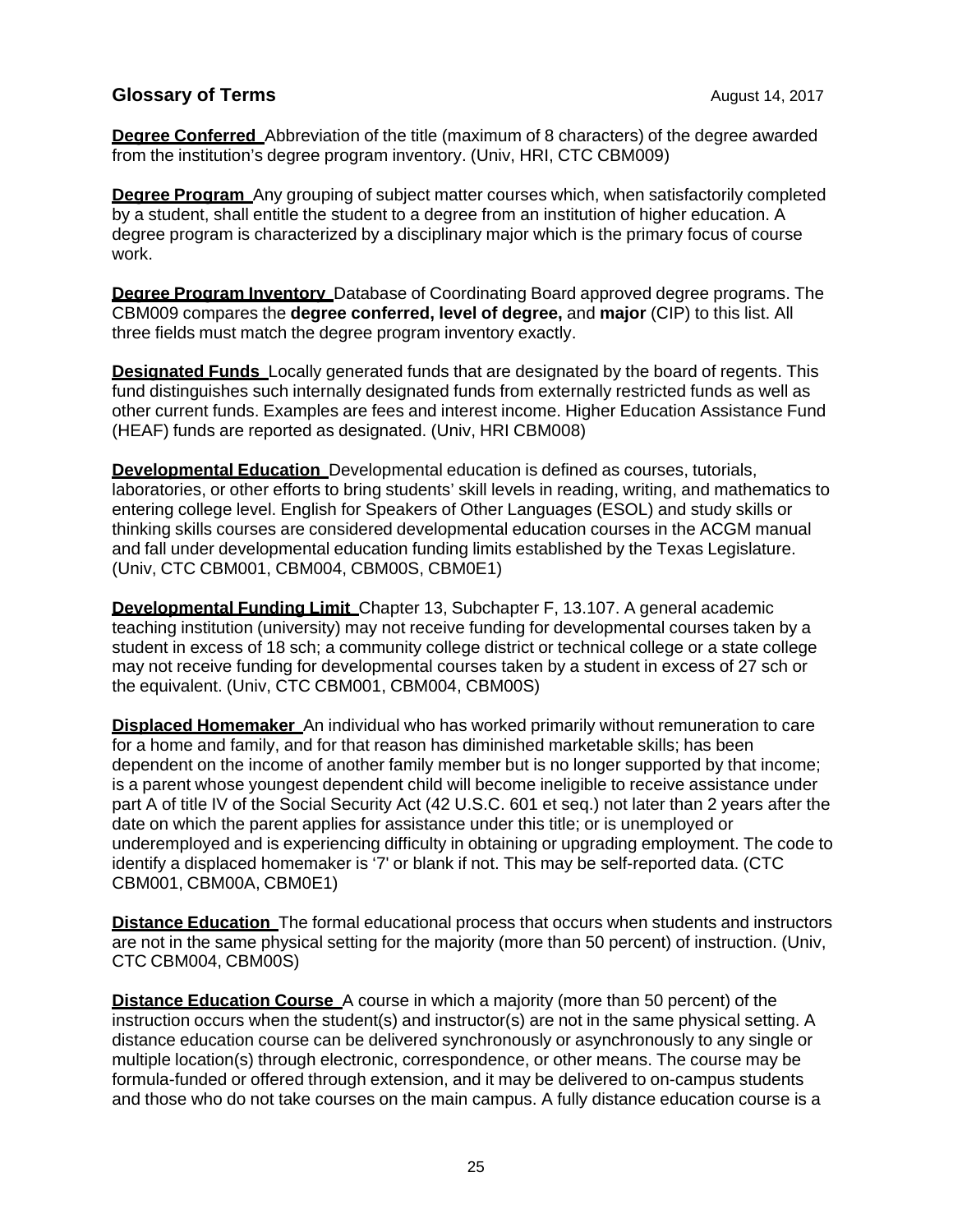course which may have mandatory face-to-face sessions totaling no more than 15 percent of the instructional time. Examples of face-to-face sessions include orientation, laboratory, exam review, or an in-person test. Also see **Instructional Telecommunications**. (Univ, CTC CBM004, CBM00S)

**Distance Education Degree or Certificate Program** A program in which a student may complete a majority (more than 50 percent) of the credit hours required for the program through distance education courses.

**DOB** Date of birth – year, month, and day of birth in YYYYMMDD format. (CBM001, CBM002, CBM008, CBM009, CBM00A, CBM00B, CBM00M, CBM00X, CBM0E1)

**Doctoral/Doctor's Degree** An academic degree beyond the level of a master's degree that typically represents the highest level of formal study or research in a given field. The doctor's degree classification includes, but is not limited to, such degrees as Doctor of Education, Doctor of Juridical Science, Doctor of Public Health, and the Doctor of Philosophy degree in any field such as agronomy, food technology, education, engineering, public administration, radiology, or ophthalmology. (Univ, HRI, ICU CBM009)

**Doctoral Funding Code** Two-digit funding area of the course that generates the semester credit hours in **Doctoral Semester Credit Hours** field. (Univ CBM001, CBM0E1)

**Doctoral Funding Limit** [TEC 61.059(I)] Limits the fundable semester credit hours generated by a doctoral-level student (admitted to a doctoral program) in a doctoral-level class funded at the doctoral rate to 99, unless that student or program has been granted an exception requested by the institution, in which case, he/she is limited to 130. Students attending healthrelated institutions are granted program exceptions up to 130 hours.

**Doctoral Hours Accumulated to Date** The total number of hours reported on the CBM001 for a student classified as a doctoral student. (Univ CBM00E)

**Doctoral Semester Credit Hours Funded** Semester credit hours attempted in a doctoral-level course funded at the doctoral rate taken by doctoral-level students (admitted to a doctoral program). Such semester credit hours are grouped by funding code and the groups are reported in separate CBM001 records to allow the CB to identify semester credit hours funded at the lowest rates. Should the student exceed the maximum number of fundable semester credit hours (see **Doctoral Funding Limit**) the excessive semester credit hours will be dropped from funding calculations in order of increasing funding rate. (Univ CBM001, CBM0E1)

**Doctoral Student** A student admitted to an approved doctoral degree program at the institution. Such a student is one who a) has been officially admitted to a doctoral program and b) has completed a master's degree which the institution recognizes as the equivalent of one year's work toward the doctoral degree on which the student is working or at least 30 semester credit hours of work toward the proposed degree. (Univ, HRI, ICU CBM001; Univ CBM00S, CBM0E1)

**Dual Credit** A process by which a high school student enrolls in a college course and receives simultaneous academic credit for the course from both the college and the high school. (Univ, CTC CBM001, CBM00S, CBM0E1)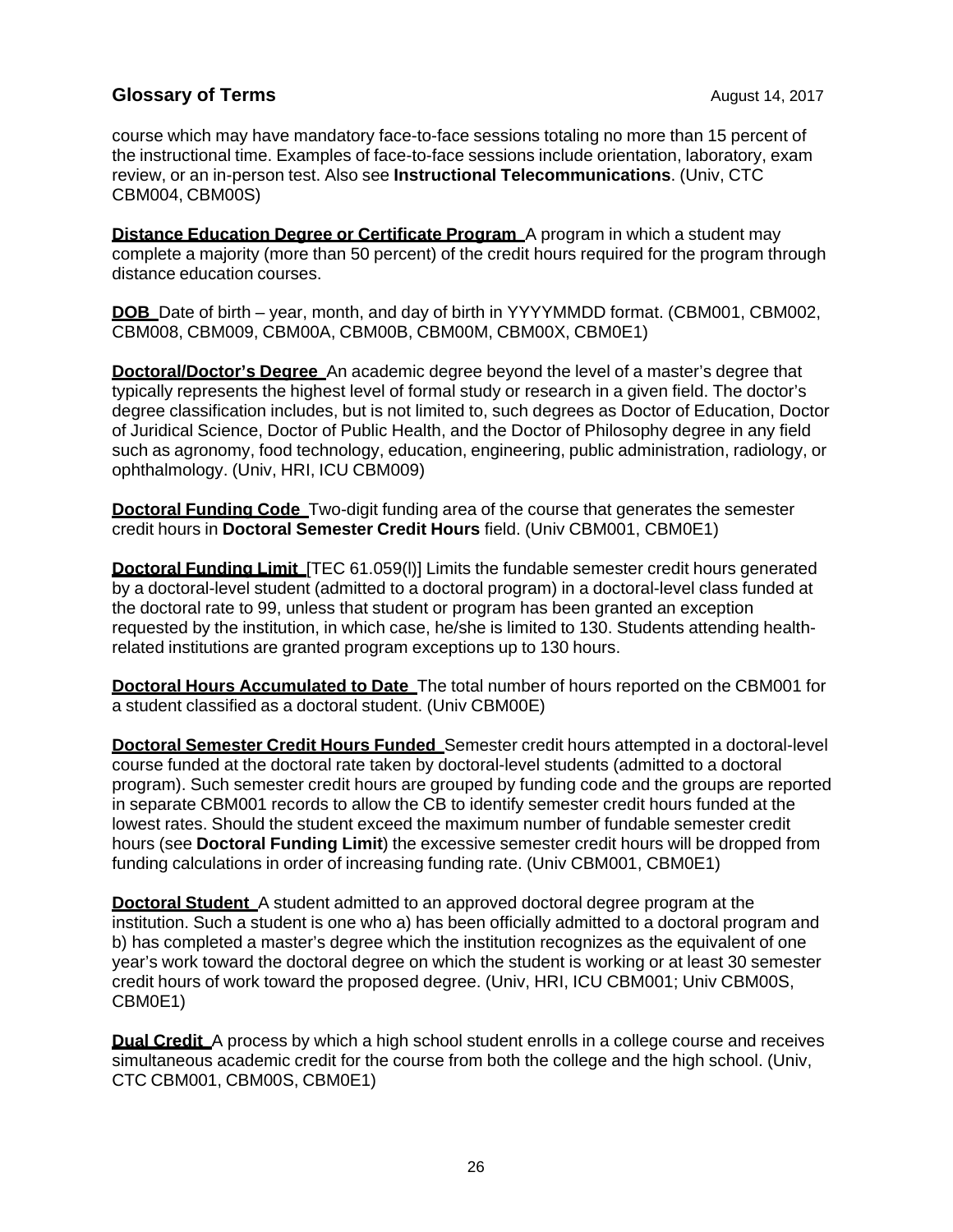**Duration of Class** Length of time that the class meets expressed in minutes. (Univ, CTC CBM005)

**Early College High School or Middle College** The institution or entity that provides the outreach, curricula, and student learning and support programs for students who attain the Recommended or Advanced High School Program diploma and up to two years of college credit simultaneously.

**Economically Disadvantaged** Colleges may use one or more of the following standards to determine whether an individual is economically disadvantaged: 1) annual income at or below the federal poverty line, 2) eligibility for Aid to Families with Dependent Children or other public assistance programs (includes WIC program participants), 3) receipt of a Pell Grant or comparable state program of need-based financial assistance, 4) participation or eligible for JTPA programs included under Title II, and 5) eligible for benefits under the Food Stamp Act of 1977 or the Health and Humans Services (HHS) Poverty Guidelines, 403.114, page 36721 of final Rules and Regulations. Students should not continue to be reported as economically disadvantaged if their circumstances change and they no longer meet the definition of economically disadvantaged. The field will contain '2' if the student or family is economically disadvantaged. (CTC CBM001, CBM00A, CBM0E1)

**EDC** Acronym for Educational Data Center at the Texas Higher Education Coordinating Board.

**EDC Password** The Educational Data Center (EDC) reporting official at the institution (usually the registrar or institutional researcher) has been given the institution's password for the sftp.thecb.state.tx.us server. New reporting officials should contact EDC staff listed in the contact information provided in the General Reporting Issues of the *CBM Reporting and Procedures Manual*. You may request your password through e-mail; however, passwords will only be distributed by voice call or postal mail. If you are requesting your password through mail, specify your name, phone number, institution, and head reporting official. The EDC contact staff will then call you to deliver your password. CBM accounts have different passwords than the Financial Aid System (FADS) accounts for the same institution.

**EDC Reporting Official** The Educational Data Center accepts one person at each institution to be the official reporting person who is the institutional contact for the CBM reports and who certifies that the report(s) are useable in all output reports. This person may be the Registrar or the Institutional Researcher.

**EDC Username** In order to submit CBM files, one must log into the SFTP server with a username and password. The username and password are case sensitive. For an EDC user, the username is 'edcNNNNNN' where 'NNNNNN' is the institution FICE code. For example, if the FICE code is 123456, then the SFTP username will be 'edc123456'.

**Educational and General (E&G)** Budgeted resources that provide educational opportunities to the citizens of Texas through instructional programs leading to formal degrees at the baccalaureate, masters, and doctoral levels; research directed toward solving technical, social and economic problems facing the state and nation; and public service programs which apply the expertise of university personnel in solving public problems.

**Educational and General Space (E&G)** Net-assignable area which is used for academic instruction, research, and support of the institution's mission. It does not include auxiliary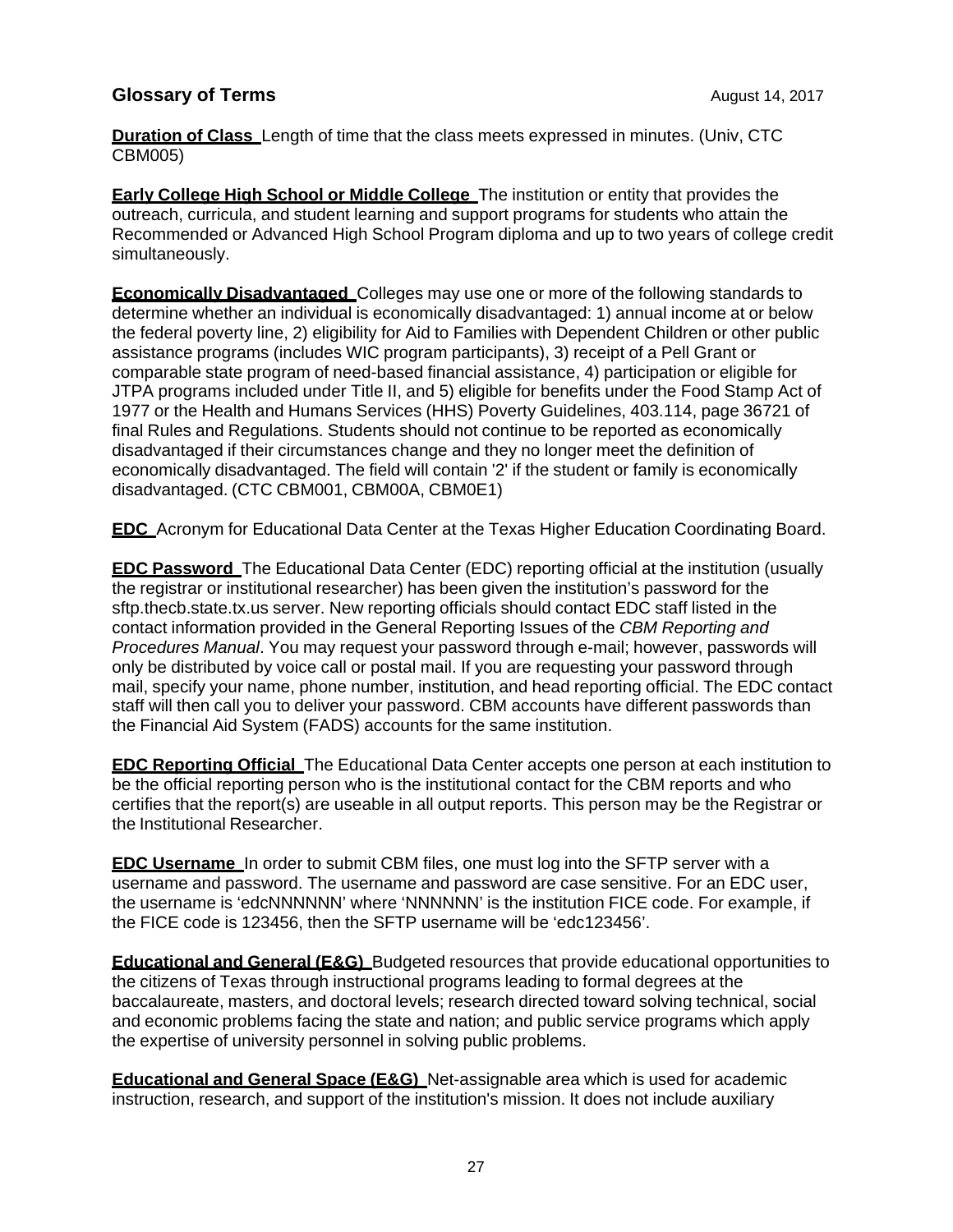enterprise space, space that is permanently unassigned, or space used for operations independent of the institution's mission.

**Educational Objective** Indicates whether the student is degree seeking (and which level), nondegree seeking, or undetermined. (CBM002)

**End of Course Enrollment** The number of students who have not withdrawn or dropped and who were enrolled on the final day of the class if the Course-end Date occurred within the reporting quarter. Students who did not qualify to be reported on the census date are not included in this total. NOTE: It is possible that a class' end date will not occur in the same quarter as the census date. In this event, the class will be reported twice; once in the quarter in which the census date occurred with all data that is available at the time, and again in the quarter in which the end date occurs. Compare **Census Date Enrollment**. (CTC CBM00C)

**Enhanced Skills Certificate** (formerly called Advanced Skills Certificate) An enhanced skills certificate associated with an AAS or AAA degree program. It may be Tech-Prep or non-Tech-Prep. It consists of at least six and no more than 15 semester credit hours (9-23 quarter hours) and may extend an AAS or AAA award to an overall total of no more than 87 semester credit hours (126 quarter hours). (CTC CBM009)

**Enrollment (Preliminary)** The uncertified, preliminary count of the number of students enrolled in higher education on the 12th day of class in a given fall semester. The figures are requested by the end of September in summary form to publish as a comparative report to the prior fall term. The preliminary enrollments are replaced by "certified" enrollments when they become available after the official enrollment reports are submitted to the Coordinating Board by higher education institutions.

**Enrollment Affected by Undergraduate SCH Limit** These are academic students officially enrolled in the section who qualify for state funding and who are affected by the undergraduate limitation of semester credit hours attempted. Included only are students in academic courses that apply toward an associate or first baccalaureate degree at an institution of higher education and for which the college receives state funding. (CTC CBM004, CBM00S)

**Enrollment Audit** An audit, conducted by the State Auditor's Office, in which auditors attempt to determine the accuracy of higher education enrollment records reported to the Coordinating Board for funding.

**Enrollment Not Affected by Undergraduate SCH Limit** These are the students who are officially enrolled, qualify for state-funding, and are not affected by the UG limit. These include students who already have a baccalaureate degree from an institution of higher education, students who pay the non-resident tuition rate, students in technical courses, academic students who enrolled as undergraduates in an institution of higher education prior to the 1999 fall semester, academic students who attempt the same course more than twice, and students enrolled in developmental courses where the student's accumulated developmental semester credit hours has not exceeded the developmental limit. (CTC CBM004, CBM00S)

**Enrollment of Developmental Students Exceeding State Limit** The number of students enrolled in this class section whose attempted developmental SCH at the reporting institution exceed the state funding limit. (See **Developmental Funding Limit)** (CTC CBM004, CBM00S)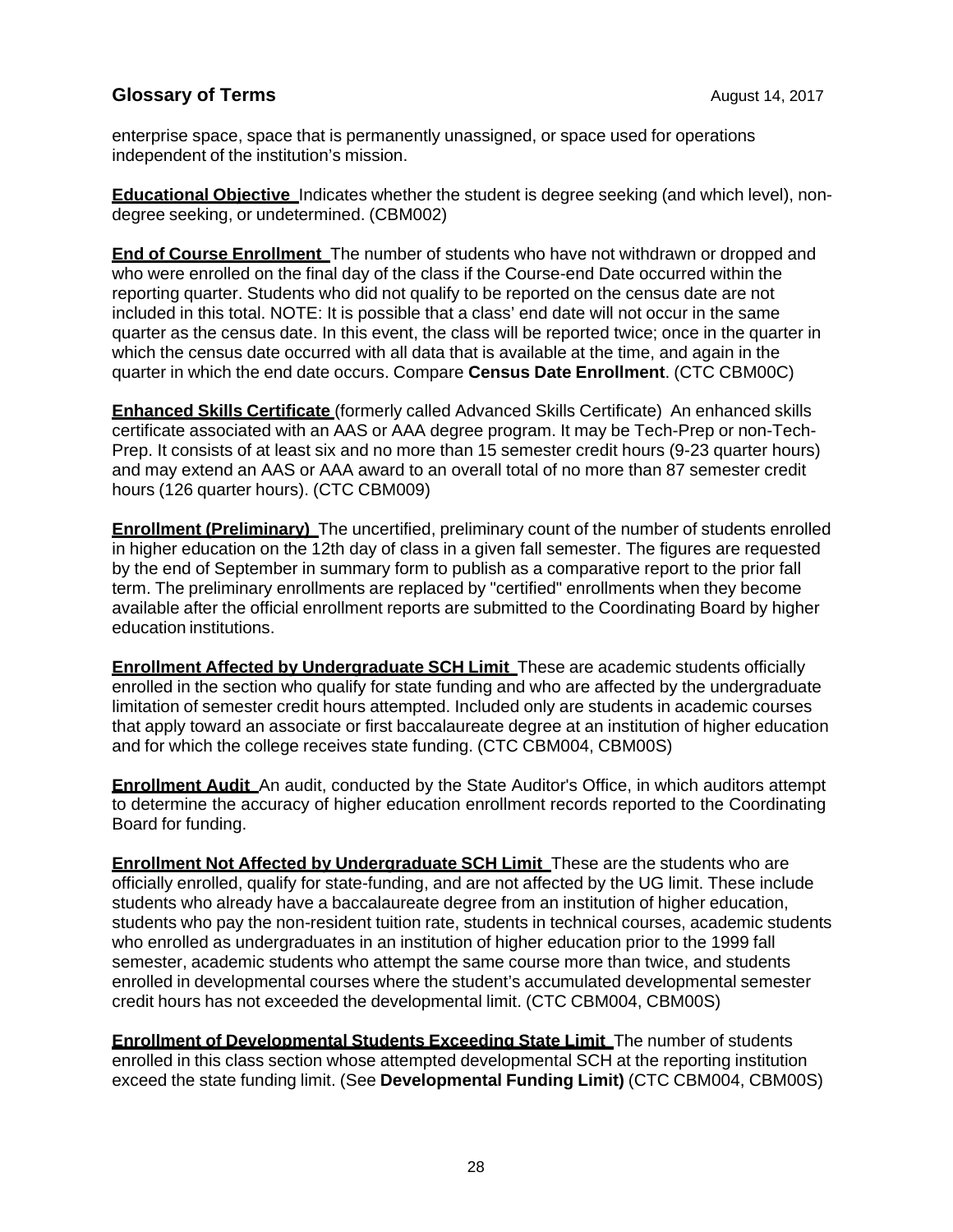**Enrollment of Students Who Exceed State Funding Limit** This field contains students enrolled in a class section where the attempted undergraduate SCH exceed the state funding limit (degree program plus 45/30 SCH). (See **Undergraduate Funding Limit**.) Also includes the number of students who are not allowed to be reported for state funding under the Physical Education Funding Limit and the students who have attempted the same course more than twice. (Univ CBM004, CBM00S)

**Enrollment Overview (CBM004, CBM006)** These fields are also listed individually in the glossary.

The university report has five categories of student enrollment covering nine separate fields:

- 1. Lower Level Enrollment Affected by Undergraduate State-funding Limit
- 2. Upper Level Enrollment Affected by Undergraduate State-funding Limit
- 3. Enrollment of Students Who Exceed State-funding Limits
- 4. Enrollment of Students Whose Developmental SCH Exceed State-funding Limits
- 5. Regular Enrollment (five fields: lower division, upper division, master's level, doctoral level, and special professional level)

Together, these are the total CBM004 reported enrollments for an institution. The first two categories are those students who are subject to the limit, but who have not yet reached it. The next two categories are those students who are subject to the limit who have exceeded the limit. To qualify for any of these four categories, both the student and the course must be subject to their respective limits. The last category is all those enrollments that do not qualify for any of the other categories. These include enrollment in religion and military science courses, enrollment in PE classes by transient students who have not exceeded the funding limit (see **Physical Education Funding Limit**) and all enrollment by students not affected by the UGL limit. All of these fields are exclusive of each other.

The community college report has four enrollment fields:

- 1. Enrollment of Developmental Students Exceeding State Limit
- 2. Enrollment Affected by Undergraduate SCH Limit
- 3. Enrollment Not Affected by Undergraduate SCH Limit
- 4. Enrollment of Students Not Eligible for State Funding

All of these fields are mutually exclusive of each other.

**Entering Status** Indicates whether the student has previous work on the degree program for which he is applying. The student may be either a transfer or have no previous work for the specific degree sought. This does not include transient students or former students when applying at the same degree level. (Univ CBM00B)

**ERR** Error Code Item - an '**E**' indicates that one or more items within a data record are in error. The '**E**' code remains as long as at least one item in the record remains in error. An '**E**' record is not used in any standard reports.

**Ethnic Origin** A code whereby students and faculty are reported in the appropriate ethnic category:  $1 =$  Hispanic or Latino origin;  $2 =$  Not Hispanic or Latino origin;  $3 =$  Not answered. (CBM001, CBM002, CBM008, CBM009, CBM00A, CBM00B, CBM00M, CBM00R, CBM00X, CBM0E1)

**Exception Type** A code indicating the type of doctoral exception reported on the CBM00E. The Coordinating Board may approve two types of partial exceptions to the limit: *program exceptions* (coded P) for students in programs where the field of study requires a higher number of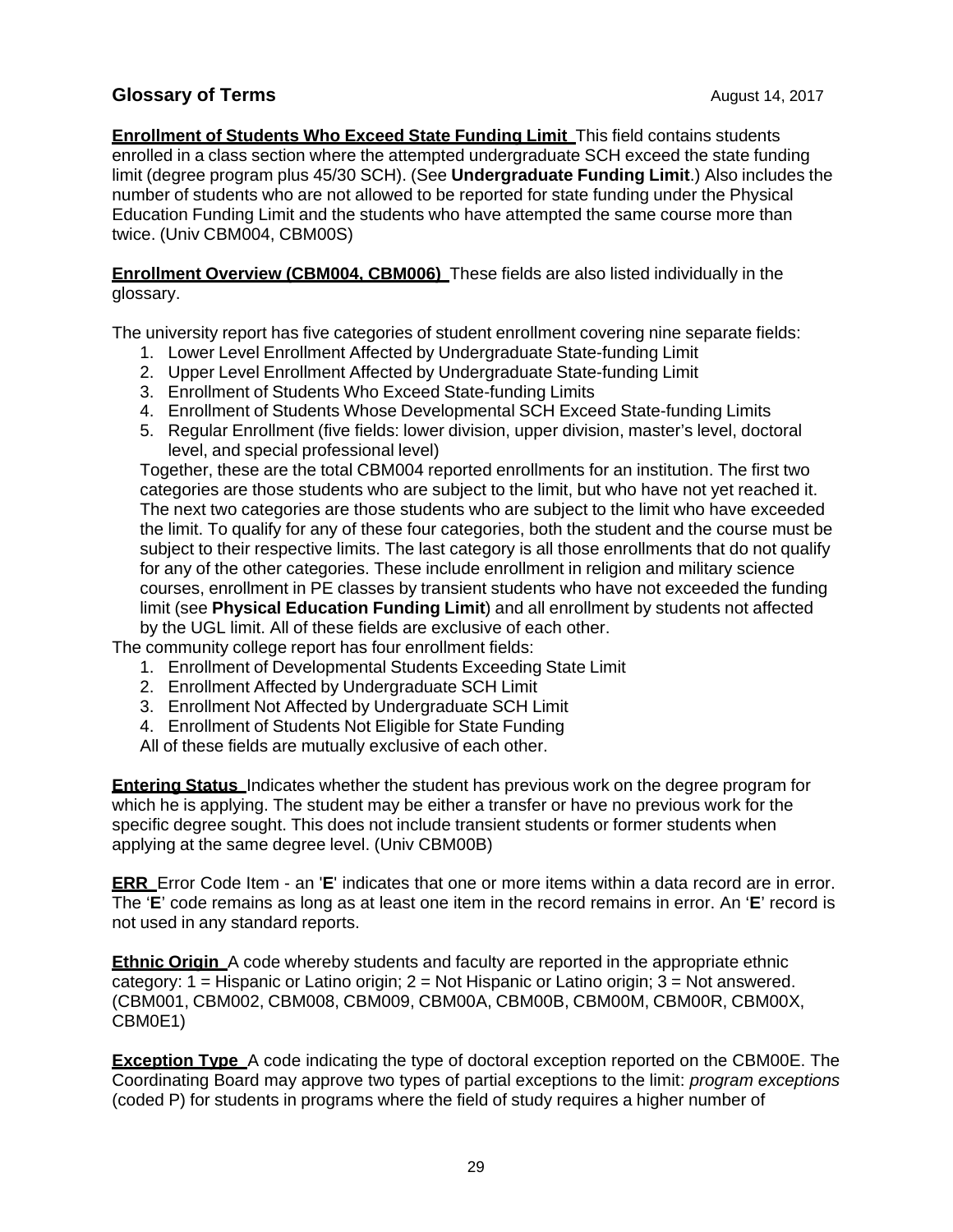semester credit hours to maintain nationally competitive standards; and *individual exceptions* (coded I) for students whose "program of research is likely to provide substantial benefit to medical or scientific advancement." Students granted exceptions generate up to 130 hours of doctoral funding. The third type of exception is a code of R to request that an exception be removed. (Univ CBM00E)

**Exception Year** The four digit year that a doctoral exception is submitted for approval. (Univ CBM00E)

**Excess Hours** Effective with students initially enrolling in the fall 1999 semester and subsequent terms, hours, including dual credit hours, attempted by a resident undergraduate student that exceed more than 45 hours of the number of hours required for completion of the degree plan in which the student is enrolled. Effective with students initially enrolling in the fall 2006 semester and subsequent terms, hours, including dual credit hours, attempted by a resident undergraduate student that exceed more than 30 hours of the number of hours required for completion of the degree program in which the student is enrolled. Beginning in fall 2009, dual credit courses are not included in the calculation of excess hours. For purposes of excess hours, resident undergraduate student includes a nonresident student who is permitted to pay resident tuition.

**Exemption** Allows a student to pay no tuition. In some cases, some or all fees will be included in the exemption. Under the TSI statute, exemption refers to several specified means by which a student may be excluded from the requirements of the statute. (CBM002)

**Extension Courses and Programs** Academic credit courses and programs delivered face-toface or by distance education, including correspondence, whose semester credit hours are not submitted for formula funding. Face-to-face, academic credit extension courses and programs may be delivered on-campus or off-campus. This term does not apply to courses and programs delivered by community colleges to an extension center or extension facility unless the semester credit hours in the courses are not formula-funded. See **Students in Self-supporting Courses and Programs**. (Univ CBM00X)

**Facilities** In the context of the facilities inventory, "facilities" is synonymous with "buildings" or "rooms" in a building, but does not include outdoor areas.

**Facilities Inventory** A uniform coding structure to identify physical facilities' building and room records. It includes data fields for space type, conditions, size, how it is used, and program department codes. The building code, room code, and room type code on the CBM005 must match the corresponding codes on the Facilities Inventory prior to certification. (Univ, CTC CBM005, CBM011, CBM014)

**Faculty** People hired to teach classes at institutions of higher education or whose specific assignments are for the purpose of conducting instruction, research, or public service as a principal activity (or activities) and who may hold academic rank titles of professor, associate professor, assistant professor, instructor, other faculty or the equivalent of any of these academic ranks. (CBM008)

**Faculty Category** A code to allow the two-year institutions to identify faculty who are hired primarily to teach on a regular basis versus faculty who are hired for a temporary appointment,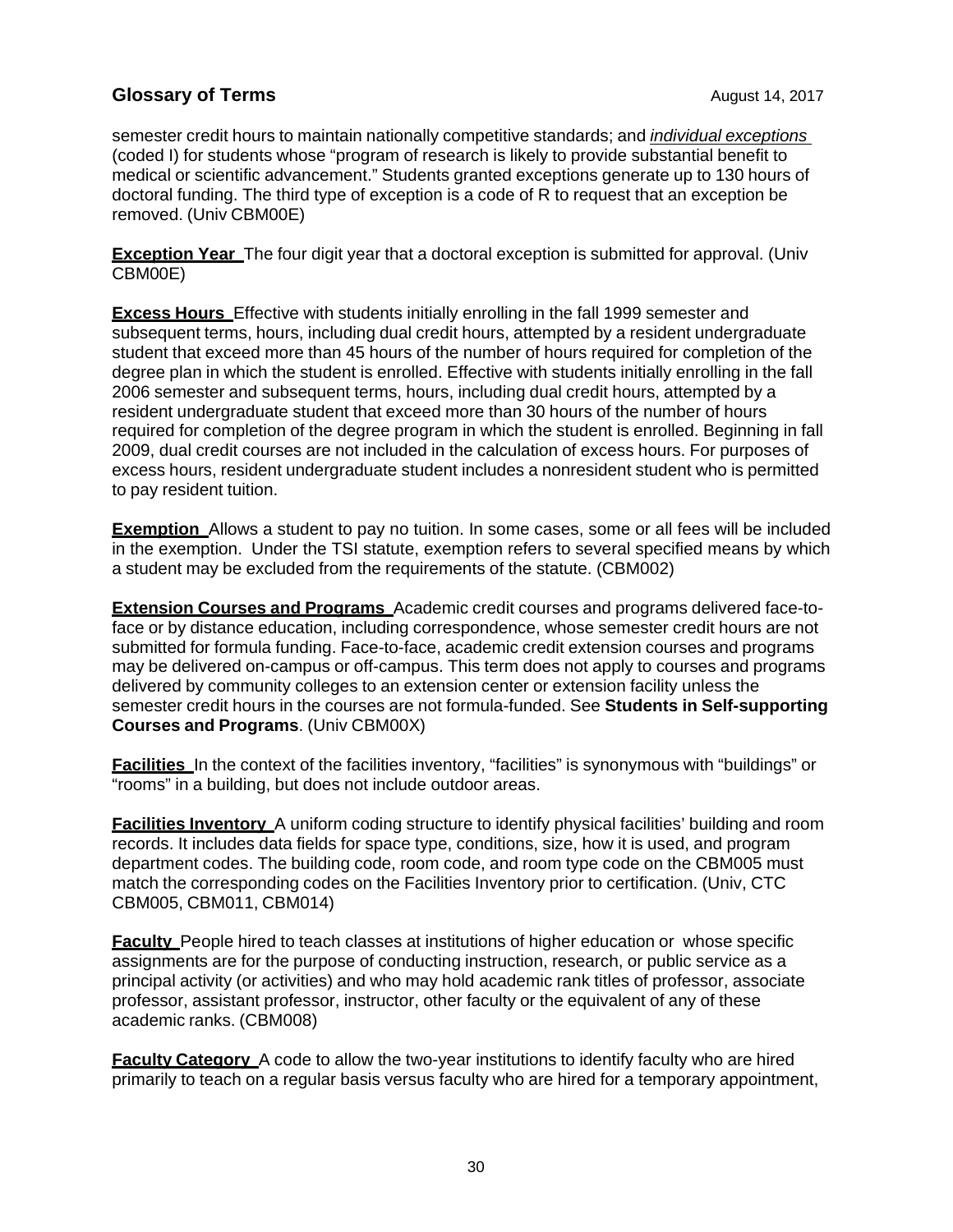such as adjunct faculty or professional staff whose primary job responsibility is non-faculty. (CTC CBM008)

**Faculty FTE by Appointment Code** Percent of time assigned to each faculty appointment by the institution and appears as part of the data summary of the CBM008. To compute the fulltime equivalent amount sum the percent of time for all appointments for each faculty and divide the results by 100. The MIS database FTE calculation is based on the first two appointments, those related to the instruction function. (Univ, HRI CBM008)

**Family's Gross Income** Untaxed and taxed income from the most recent tax year of the undergraduate's family (also on Common Application). (Univ CBM00B)

**Family Educational Rights and Privacy Act (FERPA)** Federal law which protects privacy interests of parents and students in their educational records.

**Family Obligations** Indicated whether family obligations preclude participation in extracurricular activities of the undergraduate student (also on Common Application). (Univ CBM00B)

**Father's Educational Level** The highest level of formal instruction received by the undergraduate student's father or male guardian: no high school, some high school but no diploma, high school diploma or GED or recognized home school, some college but not degree or certificate, bachelor's degree, graduate degree. (Univ CBM00B)

**FICE Code** A six-digit identification code created by the Federal Interagency Committee on Education. The FICE was originally used to identify all schools doing business with the Office of Education from the early sixties to the mid-nineties. The Coordinating Board adopted these codes as the identifier for each higher education institution in Texas. Around 1995 IPEDS began using a code called a unit-id to identify institutions that are accredited at the postsecondary level (college) by an agency recognized by the Secretary, U.S. Department of Education. These are the traditional institutions of higher education, formerly surveyed under the Higher Education General Information Surveys (HEGIS), plus any schools that are newly accredited institutions of higher education. Even though NCES modified the FICE by adding a two-digit suffix (00) and calling the new identifier an OPE number, the Coordinating Board still uses the six-digit FICE as its institution code for standard reporting of CBM data.

**Field of Study Curriculum (FOSC)** A set of courses that will satisfy the lower-division requirements for a baccalaureate degree in a specific academic area at a general academic teaching institution (university). A field of study curriculum affects academic degree programs at public colleges or universities as designated within the particular field of study curriculum.

**Field of Study Curriculum Completer** A student who has satisfactorily completed all courses in a field of study that has been approved by the Coordinating Board. (CTC CBM009)

**First College-Level Mathematics, Writing, Reading Course** As determined by the reporting institution, the first college-level mathematics, writing-intensive, and reading-intensive course reported on the CBM002. Report the grade made in such courses each semester for each time attempted until the student makes a grade of A, B, or C. (CBM002).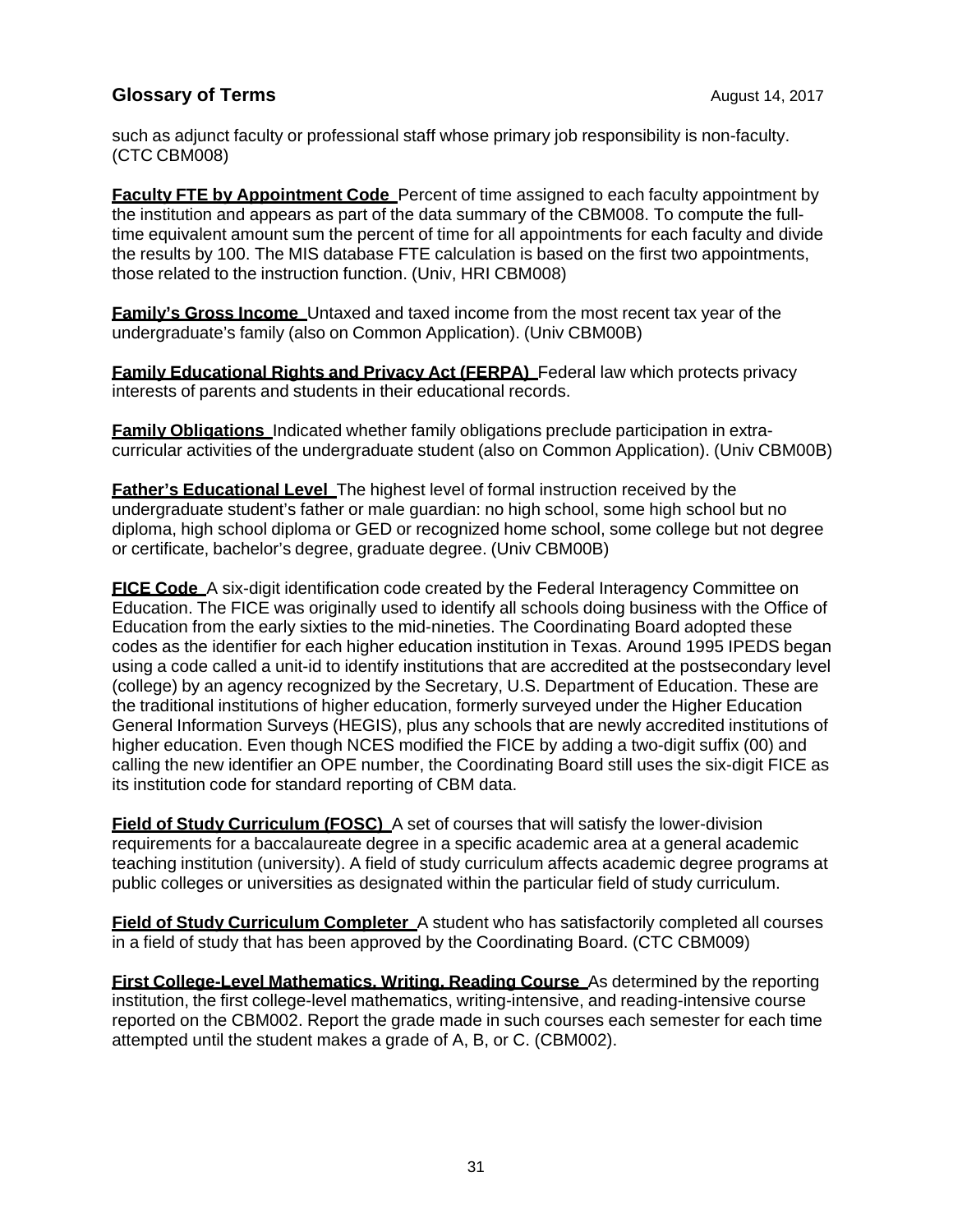**First-Generation College Student** A student who is the first member of his or her immediate family to attend a college or university; neither of his or her biological or adoptive parents have ever attended a college or university.

**First Initial** Student's or faculty member's initial of the first name. (CBM008; CTC CBM00A)

**First-Professional Certificate (Post-degree)** An award that requires completion of an organized program of study designed for persons who have completed the first-professional degree. Examples could be refresher courses or additional units of study in a specialty or subspecialty. (ICU CBM009)

**First-Professional Degree** The first degree in a disciplinary area that qualifies a person to practice in a profession. An award that requires completion of a program that meets all of the following criteria: (1) completion of the academic requirements to begin practice in the profession; (2) at least two years of college work prior to entering the program; and (3) a total of at least six academic years of college work to complete the degree program, including prior required college work plus the length of the professional program itself. First-professional degrees are discipline-specific, including, but not limited to, degrees such as Dentistry (DDS or DMD), Medicine (MD), Osteopathic Medicine (DO), Veterinary Medicine (DVM), Law (LLB, JD), Optometry (OD), Pharmacy (PharmD), (Univ, HRI, ICU CBM009)

**First Term Enrolled** Enter all four digits of the year and the two digits of the month when the student was first enrolled at the institution during the current reporting year. (Note: this might not be the first term overall when a student was enrolled, simply the first term this year.) (Univ CBM00X; CSC CBM001)

**First-Time-Entering Student** An entering student who has never attended any college. Also includes students who entered with advanced standing (college credits earned before graduation from high school). Students who have not completed their high school work are not included. (CBM001; Univ, CTC CBM0E1)

**First-Time First-Professional Student** A student enrolled for the first time in a firstprofessional degree program. Includes first-professional students enrolled in the fall term who entered the institution in the prior summer term. (Univ, HRI, ICU CBM001; Univ, CTC CBM0E1)

**First-Time Freshman** An entering freshman who has never attended any college. Includes students enrolled in the fall term who attended college for the first time in the prior summer term. Also includes students who entered with advanced standing (college credits earned before graduation from high school). Students who have not completed their high school work are not included. (CBM001; Univ, CTC CBM0E1)

**First-Time Transfer** A student entering the reporting institution for the first time but who is known to have previously attended another postsecondary institution at the same level. (Univ, HRI, CTC CBM001; Univ, CTC CBM0E1)

**First-Time Undergraduate** An undergraduate student entering college for the first-time after graduation from high school or who has never attended any college. Includes students enrolled in the fall term who attended college for the first time in the prior summer term of any college. Also includes students who entered with advanced standing (college credits earned before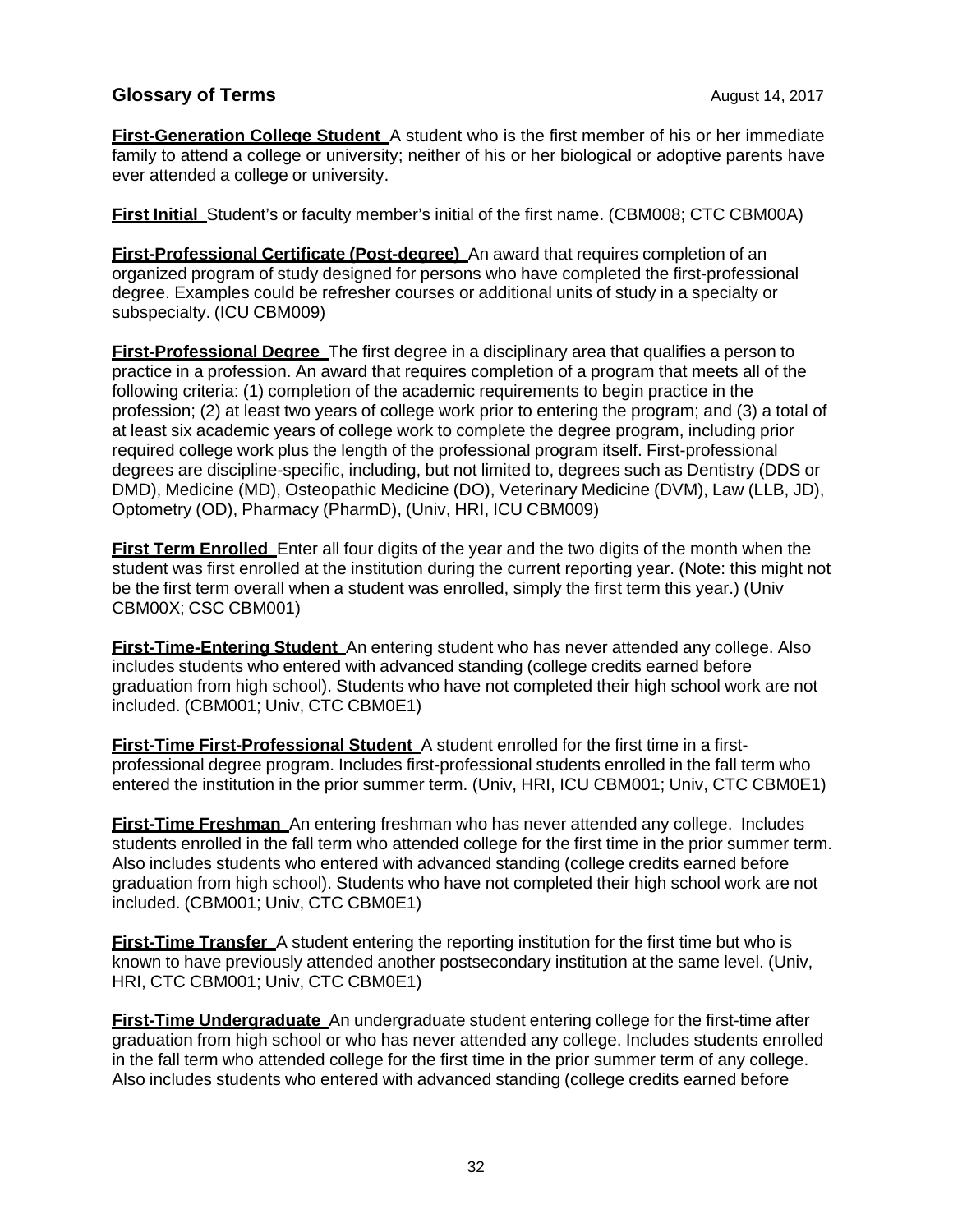graduation from high school). Students who have not completed their high school work are not included. (CBM001; Univ, CTC CBM0E1)

**First Year Student** Classification of a special-professional student in the first year of a medical or dental degree program. (HRI CBM001)

**Fiscal Year** The period of time beginning September 1 and ending on the following August 31, both dates inclusive, which coincides with the State of Texas' fiscal year. It is sometimes called academic year.

**Flex Entry Only (Faculty Record)** When a faculty member has taught an FE class during one semester, but did not teach any regular classes during the following semester, a faculty record must be provided on the CBM008 for the following semester. It will contain data for the FE class in the FE salary and percent of time fields and will be distinguished by a code of "1" in this field to indicate the faculty member did not teach during the reporting period and has been reported solely to provide a faculty match for the corresponding FE class on the CBM004. (Univ, CTC CBM008)

**Flexible Entry Faculty** Any faculty who teaches a class organized after the census date will have a record included in the data submitted for the semester following. If the faculty member is not teaching in the semester following, the record will include only data for the flexible entry class(es) in the flexible entry salary and percent of time fields and will be distinguished by a code of "1" in the **Flexible Entry Only** field**.** If the faculty member is teaching during the semester, the flexible entry data will appear in the regular record in the flexible entry fields for salary and percent of time. (Univ, CTC CBM008)

**Flexible Entry Overview** Means by which institutions can report and be funded for semester credit/contact hours in classes that were not organized by the census date (universities) or did not have its census date until after the census date of the term (CTC) but otherwise met the state-mandated funding requirements. While the semester credit hours generated in such classes are treated in all respects as any other semester credit hours, the students in these classes, even though reported on the CBM001, are not included in the institution's official headcount if they are enrolled solely in FE classes. Similarly, faculty teaching such classes are reported on the CBM008 but are not included in official headcounts of faculty if they appear solely for teaching FE classes. (CBM001, CBM004, CBM008, CBM00S, CBM0E1)

**Flexible Entry Record (Class)** For universities, classes that are organized after the official census date. A class is organized when students have registered and paid fees. For community colleges, classes whose census date falls after the census date of the regular term. Such classes will be reported in the following semester and be identified by "FE" in the last two digits or "F" in the last digit of the Section Number on the CBM004 (Univ, CTC CBM004, CBM00S)

**Flexible Entry Record (Student)** When a student is enrolled in a flexible entry (FE) class, the student will have an FE record submitted in the following semester. It contains credit or contact hour data pertaining to that class. It is separate from and independent of any record generated by the student's enrollment in the current reporting period. On the university and community, technical and state college report, it is distinguished from regular records by a code of '1' in the Flexible Entry field. In summarizing an unduplicated headcount for the term, the Flexible Entry records are bypassed. (Univ, HRI, CTC CBM001; Univ, CTC CBM0E1)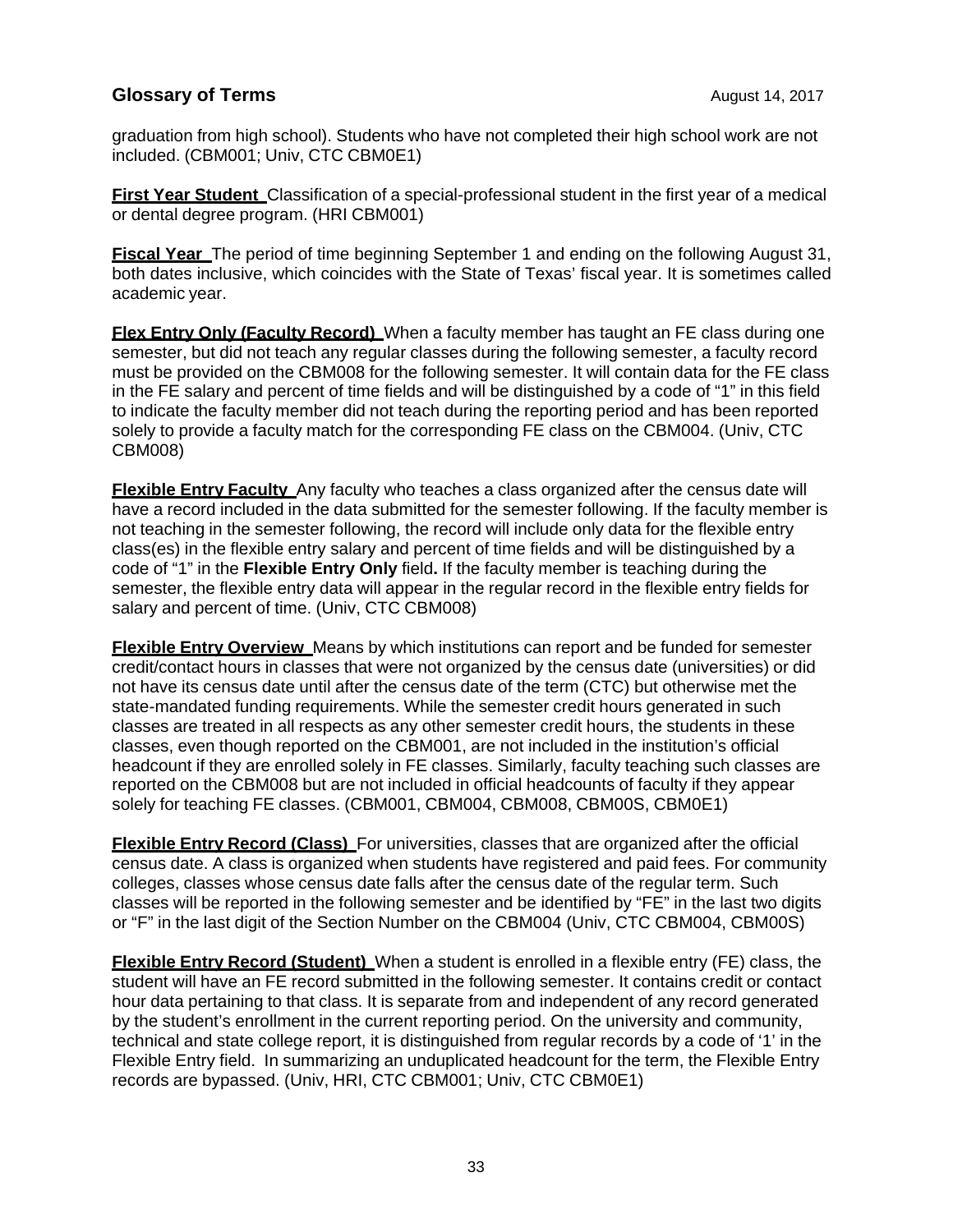A '3' in this field indicates that a university doctoral student has generated doctoral funding in more than one doctoral funding area during the semester. In order to capture all the doctoral credit hours by funding area for the term, a separate student record must be submitted for each doctoral funding area in which the doctoral student generates credit hours. So that the additional records are not considered in an unduplicated headcount, the '3' indicates that the record should be bypassed in the headcount summation.

A '2' in this field indicates a first-professional student at a health-related institution is enrolled in academic class work as a "dual degree" student at an academic component of the healthrelated institution; a "4" indicates an academic student at a health science center is taking interinstitutional courses at a health science center. (HRI CBM001)

**Formula-Funded Course** An academic credit course delivered face-to-face or by distance education whose semester credit hours are submitted for formula funding. (Univ, CTC CBM004, CBM00S)

**Formula Funding** The method used to allocate appropriated sources of funds among institutions of higher education.

**Fourth Year Student** See **Senior**. Also a classification of a special-professional student in the fourth year of a medical or dental degree program. (Univ, HRI, ICU CBM001; Univ CBM00S, CBM0E1)

**Freshman** A student who has completed fewer than 30 semester credit hours in a 120 semester credit hour program. (CBM001; Univ, CTC CBM00S, CBM0E1)

**Full-Time Equivalency of Student** The student's percent of time enrolled in relation to a full or normal workload at the institution during the reporting period. Each institution has a policy that determines a full or normal workload. An equivalency for a medical or dental professional student should be entered by semester as well. In calculating an annual FTE, the fall and spring FTEs will be divided by 2 and the summer FTE will be divided by 3 and added per student. A student who enrolls in several courses, and the sum of the credit hours is in excess of a "normal" work load, is coded as 100 percent. (HRI CBM001)

**Full-Time Student** In determining financial aid and graduation rates an undergraduate student enrolled in 12 or more semester credit hours in a long semester is considered full-time. An academic graduate student (master's, doctoral, or first-professional) enrolled for 9 or more semester credit hours in a long term or students involved in thesis or dissertation preparation are considered full time by the institution.

A first-professional medical or dental student full-time status is based on institutional definition.

A two-year college continuing education student enrolled for 24 or more contact hours a week during a quarter is considered full-time.

**Full-Time Student Equivalent (FTSE)** The Texas guideline for credit students uses a standard student credit hour load that would allow a student to graduate in a minimum number of 15 week semesters for their degree program. The Texas guideline for continuing education students at the two-year colleges uses 300 contact hours per quarter as the standard contact hour load for a full-time student equivalent.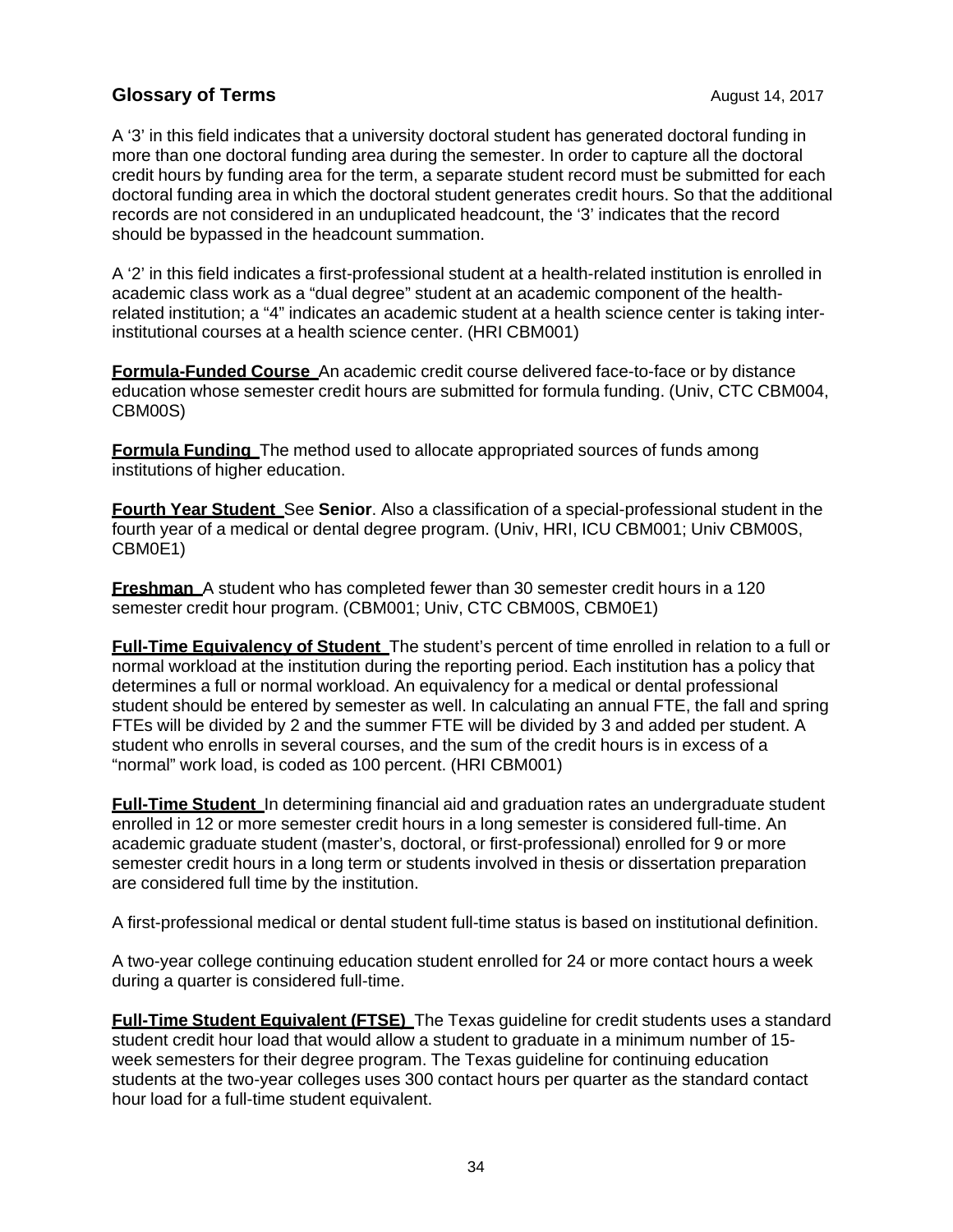To compute the **annual** average FTSE enrollment of credit-hour students, determine the total yearly number of credit hours (including summer sessions) and apply the following conversion factors as applicable:

- 1 annual undergraduate FTSE student = 30 undergraduate semester credit hours
- 1 annual master's FTSE student = 24 master's semester credit hours
- 1 annual first-professional FTSE student = 24 first-professional semester credit hours, except Optometry which is 34
- 1 annual doctoral FTSE student = 18 doctoral semester credit hours

To compute a **semester** average FTSE enrollment of credit-hour students, use a fall or spring term of credit hours and apply the following conversion factors as applicable:

- 1 semester undergraduate FTSE student = 15 undergraduate semester credit hours
- 1 semester master's FTSE student = 12 master's semester credit hours
- 1 semester first-professional FTSE student = 12 first-professional semester credit hours
- 1 semester first-professional FTSE Optometry student = 17 semester credit hours
- 1 semester doctoral FTSE student = 9 doctoral semester credit hours

To compute the annual average FTSE enrollment for continuing education enrollments at twoyear colleges, sum the continuing education contact hours for a year and equate each 900 contact hours as equal to 1 annual FTSE student.

To compute the quarter average FTSE enrollment for continuing education enrollments at twoyear colleges, sum the continuing education contact hours for a quarter and equate each 300 contact hours as equal to 1 quarter FTSE student.

To determine an annual FTSE enrollment for medical and dental students use the unduplicated fall enrollment at the health-related institution.

**Funding Code** A 2-digit numeric code that identifies an associated rate to apply to the credit or contact hours generated by student enrollment in each approved course taught during a base year, which does not align with an academic or calendar year.

State appropriations to each university are allocated based on the credit hours generated in each of the 20 program areas and five levels where the level is determined by the course content and the classification of the students enrolled. (Univ CBM003)

For two-year colleges, the funding codes are based on subject matter content using a matrix of CIP codes. There are 27 possible categories and the associated rates are multiplied times the contact hours generated in each category, independent of whether the course is academic or technical or the student is earning credit hours or continuing educations units. (CTC CBM004, CBM006, CBM00C)

**Gender** The gender of a student or faculty member. An 'M' denotes male and an 'F' denotes female. (CBM001, CBM002, CBM008, CBM009, CBM00A, CBM00B, CBM00M, CBM00R, CBM00X, CBM0E1)

**General Academic Teaching Institution** A Texas public university.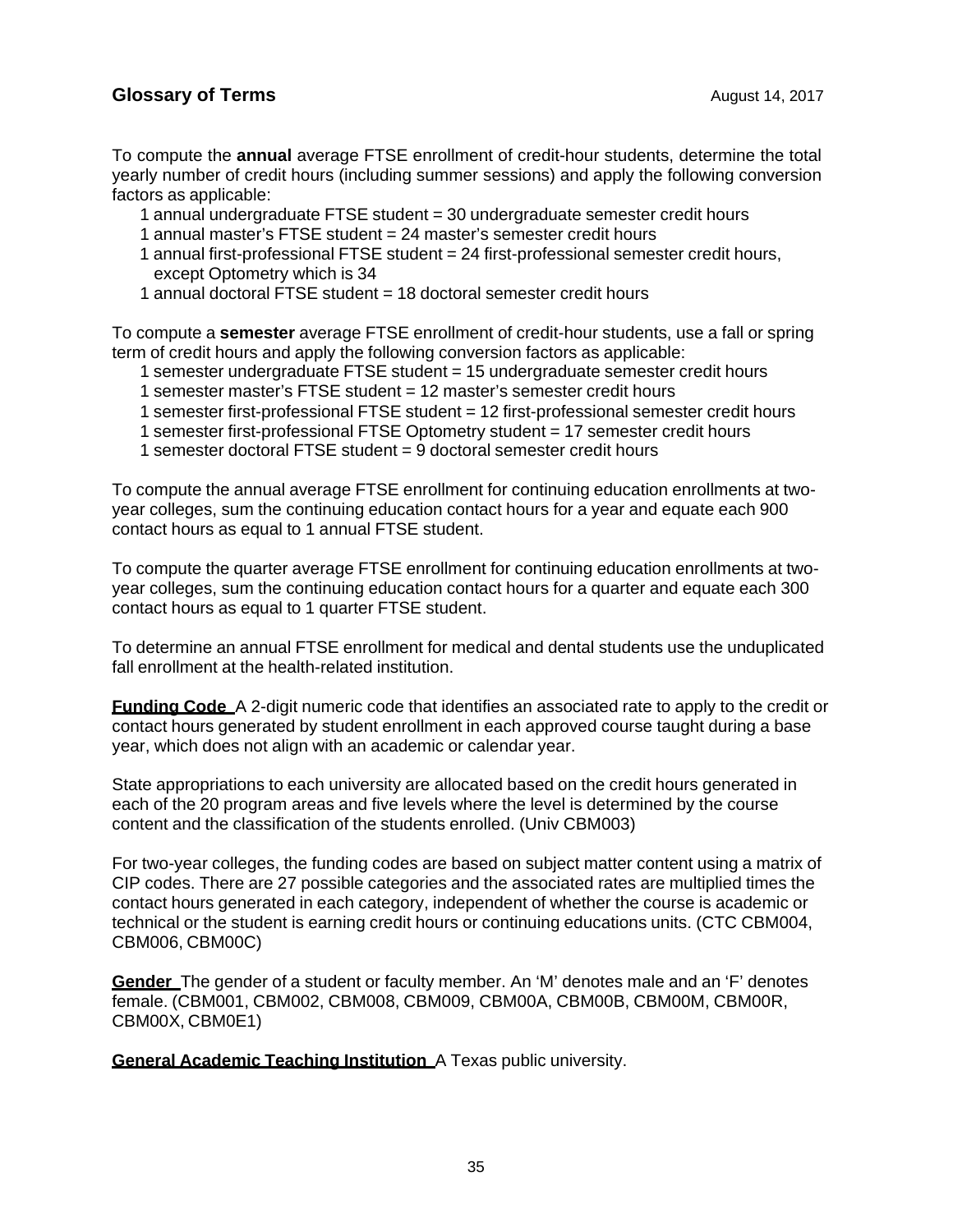**General Appropriations Act** An act adopted by the Legislature each biennium that contains most of the appropriations made by the Legislature for the next biennium.

**General Educational Development (GED)** Refers to the Tests of General Educational Development, which provide an opportunity to earn a high school credential. The GED program, sponsored by the American Council on Education, enables individuals to demonstrate that they have acquired a level of learning comparable to that of high school graduates.

**General Revenue Appropriations** Appropriations of state tax dollars made by the Legislature.

**Governing Board** The body charged with policy direction of any public community/junior college district, technical college system, public university, or other educational agency, including, but not limited to, boards of directors, boards of regents, or boards of trustees.

**Grade Points Earned** The numerical value assigned to letter grades to provide a basis of quantitative determination of an average. The grade assignments in a four-point system are  $A =$ 4,  $B = 3$ ,  $C = 2$ ,  $D = 1$ , and  $F = 0$  in non-developmental education courses taken during the reporting period. (CBM002)

**Graduate Level Course** Course offerings at a level of comprehension usually associated with master's and doctoral students. (Univ CBM003)

**Graduate Medical Education (GME)** Also called residency training. Refers to clinical training following graduation from medical school leading to specialty certification. Graduate medical education varies in length by specialty from three to seven years. Texas, like most states, requires one year of graduate medical education to be eligible for state licensure. (HRI CBM00R)

**Graduate Semester Credit Hours of Seniors** The number of semester credit hours attempted in graduate courses by students classified as seniors who are within 12 credit hours of their first baccalaureate. (Univ CBM001, CBM0E1)

**Graduate Student** A student who, after earning a baccalaureate degree, is enrolled in a course of study leading to a graduate degree (e.g., master of arts, master of science, or doctor of philosophy). (Univ, HRI, ICU CBM001; Univ CBM00S, CBM0E1)

**Graduation Rate** The percentage of a given college-entering cohort of degree-seeking students who graduate in a specific period of time, normally six years. For purposes of the "Baccalaureate Graduation Rates – First-Time-Entering Undergraduates" and "Baccalaureate Graduation Rates – First-Time-Entering Freshmen," the cohort consists of fall first-time, full-time undergraduates (or freshmen) plus summer first-time students who continue in the fall and are full-time in the fall. The summer students need not be full time in the summer. They are evaluated for full-time status based on their fall enrollment. For two-year institutions, it is the students who graduate with an associate degree or certificate within three years. For four-year institutions, it is the students who graduate with a baccalaureate degree within six years.

**Gross Area** The sum of the floor areas of a building included within the exterior walls for all stories or areas that house floor surfaces, including attics, basements, sub-basements, penthouses, mechanical rooms, etc. These are areas with six-foot-six clear headroom or areas with lower ceilings that are usable for storage or other purposes. Gross area does not include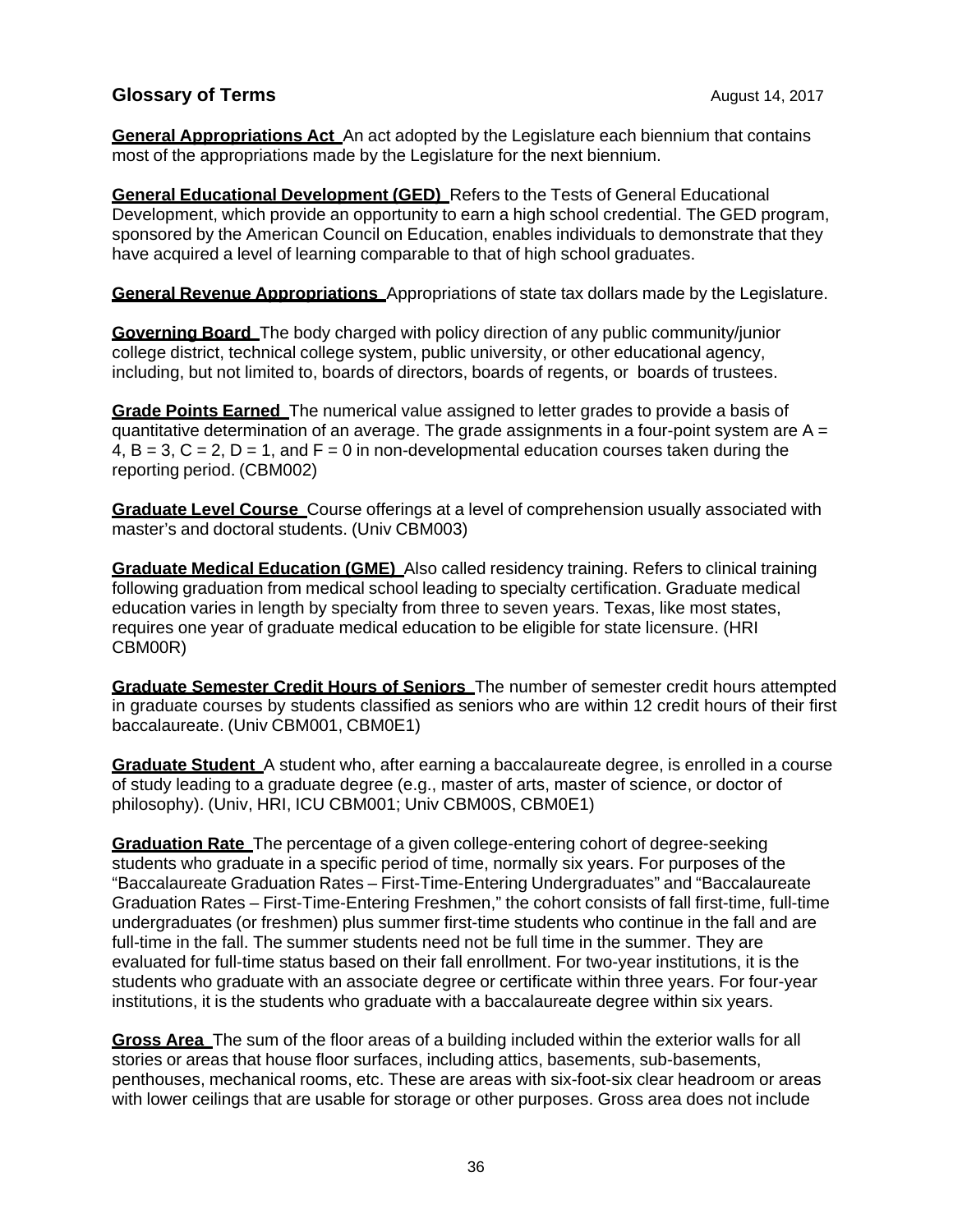cornices, pilasters, buttresses, etc. that extent beyond wall surfaces. Do not include open, unroofed courts even if surrounded by the building. The air space or open space above auditoriums and other similar rooms that extends through two or more floor levels is not included in the gross square footage. (Univ, CTC CBM014)

**Gross Square Feet (GSF)** The sum of all square feet of floor areas within the outside faces of a building's exterior walls.

*Guidelines for Instructional Programs in Workforce Education (GIPWE)* **A Coordinating** Board approved publication containing policies and procedures related to the proposal and approval of workforce education courses and programs for Texas public institutions.

**Headcount** The count of students enrolled or faculty reported. The **CBM001** headcount is the unduplicated count of non-FE. The flexible entry records and special doctoral records are not included in the official headcount for a term. The **CBM002** headcount is the total number of CBM002 records. The **CBM008** headcount is the summation of the faculty records minus flexible-entry-only records. The **CBM009** headcount is the total records reported on the degree file, not including multiple degree records. (CBM001, CBM002, CBM008, CBM009, CBM00A, CBM00B, CBM00M, CBM00R, CBM00X, CBM0E1)

**Headcount Faculty** The number of individual persons who are members of the faculty. Includes both part-time and full-time individuals. (CBM008)

**HEGIS** Higher Education General Information Survey was a system of surveys conducted by the National Center for Education Statistics (NCES) between 1966 and 1985. Texas continued to use the HEGIS codes to categorize technical programs until 1995 and Room assignments until 1999.

**Higher Education Assistance Fund (HEAF)** A constitutionally-dedicated fund that provides money for capital expenditures at institutions that are not eligible to use the Available University Fund for those purposes. HEAF funds may be used for new construction, repair and rehabilitation, capital equipment, and library resources. The Coordinating Board is required by statute to advise the Legislature every five years on the allocation of money from the fund.

**Higher Education Center** A Multi-Institution Teaching Center, University System Center, or single institution center established by the Legislature or approved by the Coordinating Board for the specific purpose of offering academic credit courses and programs from the parent institution(s). Higher education centers are of a larger size and offer a broader array of courses and programs than higher education teaching sites. They have minimal administration and (usually) locally provided facilities. (Univ, CTC CBM004, CBM006, CTC CBM00C)

**Higher Education Regional Council (HERC)** A group composed of representatives from all public higher educational institutions that exist within regional areas of the state. Every region has a council. Its purpose is to coordinate planning among institutions by reviewing and recommending to the Coordinating Board institutional plans for out-of-district or distance education offerings.

**Higher Education Teaching Site** An off-campus teaching location that promotes access in an area not served by other public universities. Teaching sites offer a very limited array of courses and/or programs and do not entail a permanent commitment for continued service. Teaching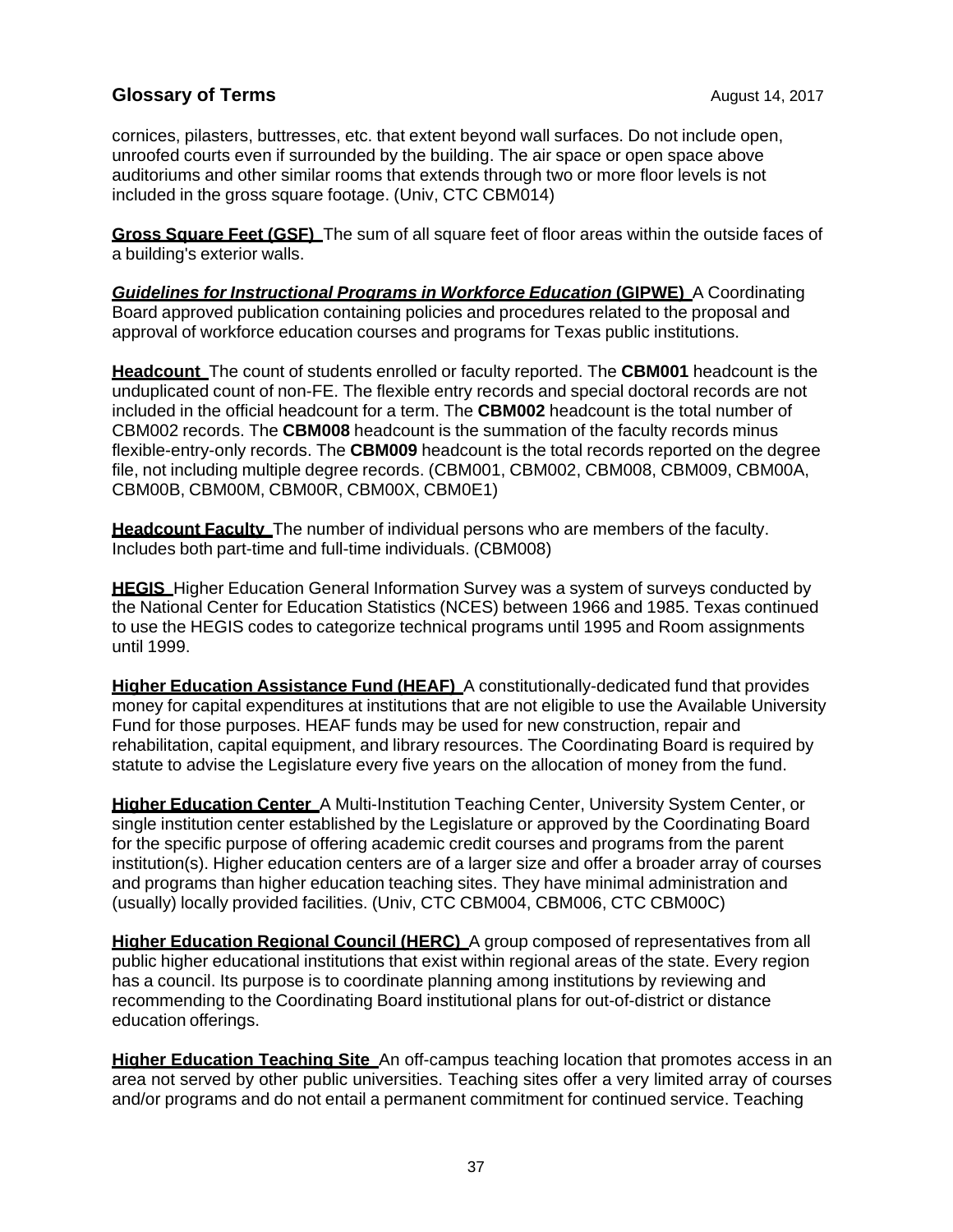sites may not own facilities, nor are they eligible for state support to acquire or build facilities. Teaching sites do not require Board approval or recognition. (Univ CBM004, CBM006, HRI CBM001)

**Highest Earned Certificate/Degree** Highest earned certificate or degree by the faculty member. (CTC CBM008)

**Hispanic or Latino** An ethnic origin of a person of Cuban, Mexican, Puerto Rican, South or Central American, or other Spanish culture or origin, regardless of race. (CBM001, CBM002, CBM008, CBM009, CBM00A, CBM00B, CBM00M, CBM00R, CBM00X, CBM0E1)

**HRI** Acronym for Health-related Institution.

**Hybrid/Blended Course** A distance education course in which a majority (more than 50 percent but less than 85 percent) of the planned instruction occurs when the students and instructor(s) are not in the same place. (Univ, CTC CBM004, CBM00S; CTC CBM00C)

**Independent Colleges and Universities of Texas, Incorporated (ICUT)** A professional association of Texas independent institutions.

**Independent Institution** Colleges and universities that are not public, state-supported institutions. Independent institutions are also known as "private" institutions. Also see **Private Institution**.

**Independent Study** Class instruction type that includes, but is not limited to, conference courses and individual problems courses. (Univ CBM004, CBM00S)

**In-District Student** A community college student who is a legal resident of the locality (taxing district) in which he/she attends college and thus is entitled to reduced tuition charges if offered by the institution. (CTC CBM001, CBM004, CBM00C, CBM00S, CBM0E1)

**In-District Tuition** The tuition charged by a community college to those students residing in their taxing district. This may be a lower rate than in-state tuition offered by the institution. (CTC CBM001, CBM0E1)

**Individual Instruction Classes** Includes the following modes of instruction – practicum, independent study, private lessons, thesis, dissertation, and individualized. (Univ, CTC CBM004, CBM00S; CTC CBM00C)

**Individualized Instruction** Includes Internet, videotape, audio-tutorial and similar types of individualized instruction. (Univ, CTC CBM004, CBM00S; CTC CBM00C))

**Individuals With Disabilities** Students who receive special services through a special populations coordinator or a state program. It is typically self-reported. Students referred to the college by the Department of Assistive and Rehabilitative Services for education and training should be reported in this category. (CTC CBM001, CBM00A, CBM0E1)

**Initial Occupancy Date** The four-digit calendar year of the initial occupancy of the building by the building's original owner, whether the institution owns it or not. (Univ, CTC CBM014)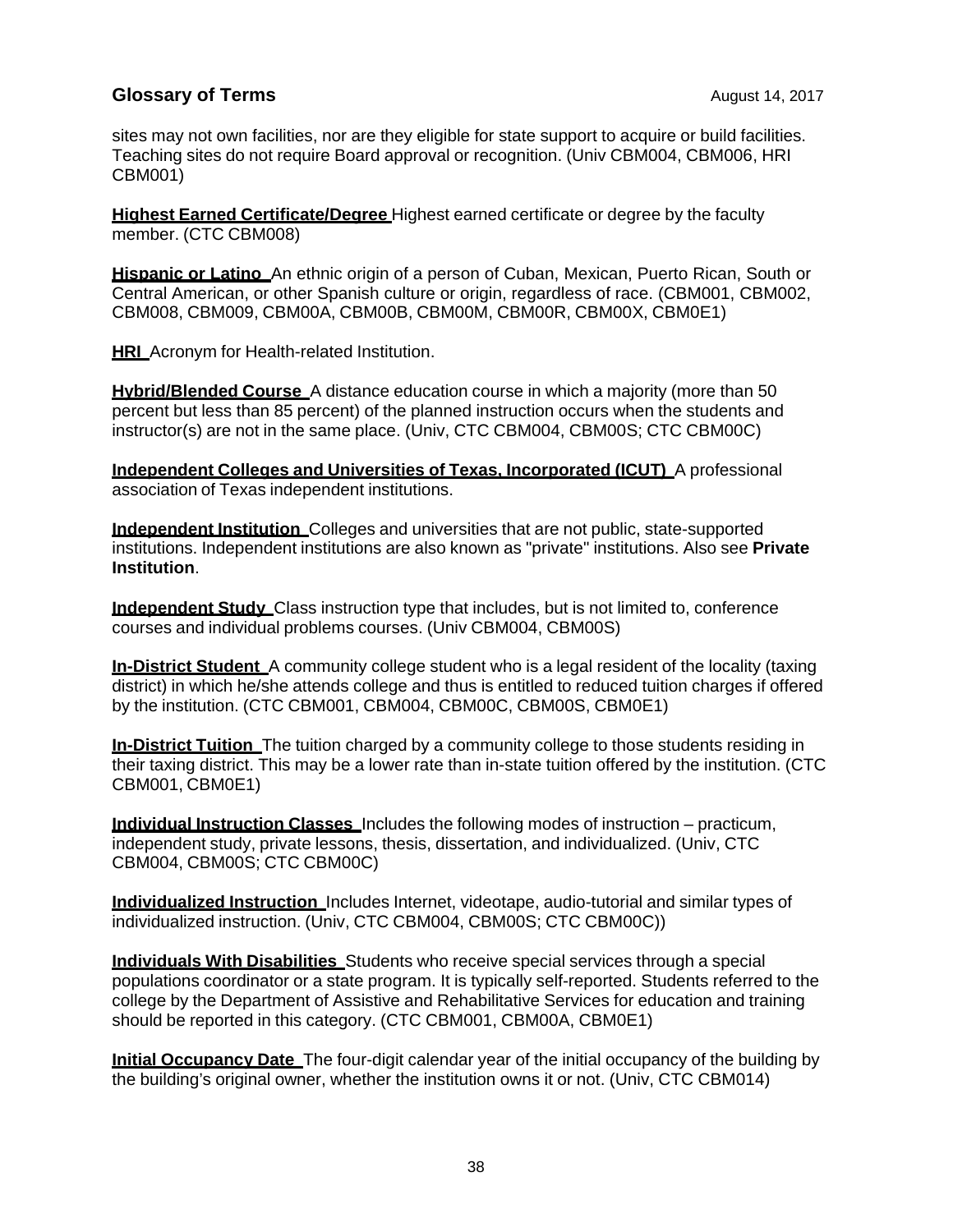**Initial Test Route** The first test attempted to meet the College Readiness requirement of the Texas Success Initiative. All three sections are expected, but not required, to be attempted on the initial attempt. (CBM002)

**In-State Student** A student who is a legal resident of the state (Texas) in which he/she attends college. (CBM001; Univ, CTC CBM0E1)

**In-State Tuition** The tuition charged by institutions to those students who meet the state's or institution's residency requirements. (Univ, CTC CBM001, CBM0E1)

**Institution of Higher Education** As defined in the Texas Education Code (§61.003), any public community college, senior college or university, medical or dental unit, or other agency of higher education, such as the Texas Engineering Extension Service. Also includes independent junior, senior, and health-related institutions.

**Instruction Mode** The method by which the instruction is delivered (e.g., face-to-face, internet, other electronic media). (Univ, CTC CBM004, CBM00S; CTC CBM00C)

#### **Instructional Telecommunication** (Univ, CTC CBM004, CBM00S; CTC CBM00C)

- (a) Instruction in which the majority of the instruction occurs when the student and instructor are not in the same physical setting. A class is considered a distance education class if students receive more than one-half of the instruction at a distance. Distance education can be delivered synchronously or asynchronously to any single or multiple location(s): (1) other than the "main campus" of a senior institution (or "on campus"), where the primary office of the chief executive officer of the campus is located; (2) outside the boundaries of the taxing authority of a community/junior college district; or (3) via instructional telecommunications to any other distance location.
- (b) Delivery systems may include, but are not limited to, one or more of the following: interactive video, open-channel television, cable television, closed-circuit television, low-power television, communication and/or direct broadcast satellite, satellite master antenna system, microwave, video tape, video disc, computer software, computer networks, and telephone lines.
- (c) The Board retains final authority for the offering of all classes, courses, programs, and degrees, and may take whatever action it deems appropriate to comply with the law or to maintain a high-quality and cost-effective system of distance education and off-campus instruction for the state.
	- (1) Each course and program offered under the provisions of this subchapter must be within the role and mission of the institution responsible for offering the instruction. Each course must be on the offering institution's inventory of approved courses, and each program must be on the offering institution's inventory of approved programs.
	- (2) Prior approval may be required before an institution may offer courses and programs under the provisions of this subchapter in certain subject area disciplines or under other conditions specified by the Board.
	- (3) No doctoral or special professional degree programs may be offered via distance education or off-campus instruction without specific prior approval by the Board. The Commissioner may approve delivery to other off-campus sites or via other delivery modes doctoral or special professional degree programs that have previously been approved by the Board for electronic or off-campus delivery.
- (d) A "Reception Site" is any location that receives instruction via instructional telecommunications. This may include campuses, health agencies, business and industrial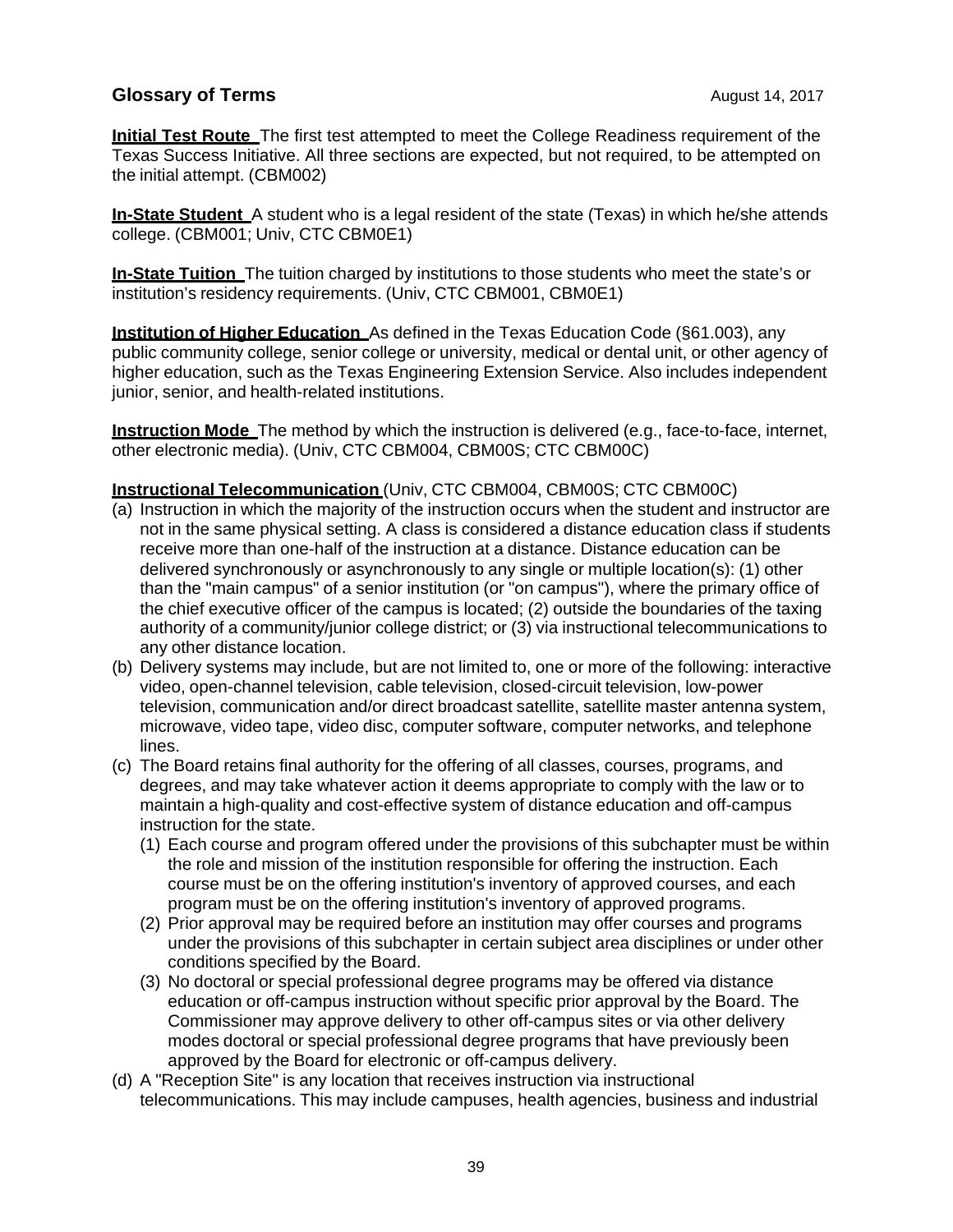sites, public schools, homes, or any other locations where students may receive instruction.

- (e) Institutions shall not submit for formula funding semester credit hours generated through distance education by any student who is not a Texas resident or is not physically located in Texas. In limited cases, exceptions can be approved by the Commissioner.
- (f) Instruction delivered out-of-state through distance education to non-Texas residents should be treated as extension courses; institutions shall charge appropriate fees to cover the cost of instruction.

**Instructor** A faculty member of an institution of higher education who is tenured or is on tenure-track and who does not hold the rank of assistant professor, associate professor, or professor. (CBM008)

**Integrated Postsecondary Education Date System (IPEDS)** The education data collection program used by the U. S. Department of Education National Center for Education Statistics (NCES). It is a single, comprehensive data collection system developed to encompass all institutions and organizations whose primary purpose is to provide postsecondary education.

**Inter-institutional Class** A class in which the faculty and course of one institution are provided to the students of another and the institutions have an agreement on file with the CB. As determined by the agreement, either the providing institution may report all sch for funding, or each of the participating institutions may report the sch generated by their own students. (Univ, CTC CBM004, CBM00S; CTC CBM00C)

#### **Inter-institutional Continuing Education Contact Hours** See **Contact Hour Overview (CBM00A)**.

**Inter-institutional FICE** This is the six-digit FICE code of the providing institution of the faculty of record. (CTC CBM00C)

**Inter-institutional ID** An indicator of '1' for students who are enrolled in another institution and will not appear on the reporting institution's CBM001. (Univ CBM004, CBM00S)

**Inter-institution SCH Load** The number of semester credit hours in inter-institutional courses for which the student is registered during the reporting period and that qualify for state funding. (HRI CBM001)

**International Baccalaureate (IB) Program** An internationally recognized curriculum that offers 11th and 12th grade high school students the opportunity to earn an IB diploma. IB diploma holders may obtain advanced standing at some colleges and universities. In the IB Program, students gain a broad world view; take an in-depth approach to academics; and develop time management, problem-solving, research, and organizational skills that will help them well beyond college.

**International Medical Graduate (IMG)** A graduate of a medical school located outside of the U.S., Canada, or Puerto Rico.

**International Student** International denotes a person who is not a citizen or permanent resident of the United States and who is in this country on a temporary basis and does not have the right to remain indefinitely. May also be referred to as non-resident alien. (CBM001, CBM002, CBM008, CBM009, CBM00A, CBM00B, CBM00M, CBM00R, CBM00X, CBM0E1)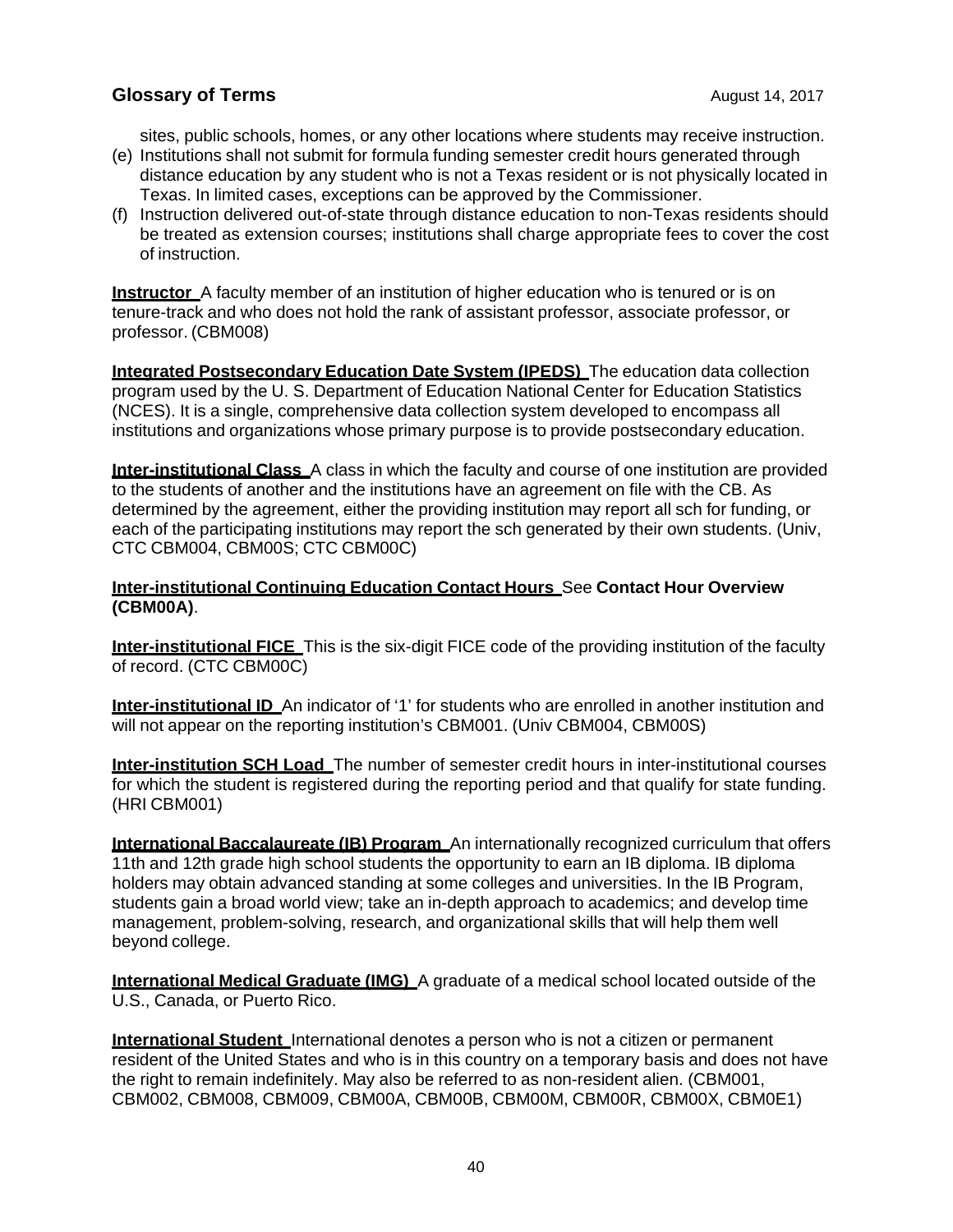**Internship** A supervised, external learning experience for students in non-health professions programs. Internship experiences provide workplace settings in which students learn and apply program theory and management of the work flow. Internship experiences take place in any setting outside of health care and students may or may not be paid for the learning experiences. (CTC CBM004, CBM00S, CBM00C)

**Junior** A student classification of a student who has completed at least 60 semester credit hours but no more than 89 semester credit hours. (Univ, HRI, ICU CBM001; Univ CBM00S, CBM0E1).

**Laboratory** A learning activity designed for individual or group study of a particular subiect matter area involving the practical application of theory through observation, experimentation, and research; or in the case of foreign language instruction, the involving of learning through demonstration, drill, and practice. (Univ, CTC CBM004, CBM00S; CTC CBM00C)

**Laboratory Contact Hours** The maximum number of hours per week students are required to spend in contact with teaching staff in a laboratory situation associated with each course. (Univ CBM003)

**Language Fluency** Indication that a language other than English is spoken fluently (also on Common Application). (Univ CBM00B)

**Last Name** Student's or faculty member's last name (CBM001, CBM008, CBM009, CBM00A, CBM00B, CBM00R, CBM00X, CBM0E1)

**Last Term Enrolled** Four digits of the year and two digits of the month when the student was last enrolled at the institution during the year. (Univ CBM00X, CSC CBM001)

**Lecture** An activity in which the faculty member gives an oral presentation of facts or principles; students are usually responsible for note taking. (Univ, CTC CBM004, CBM00S; CTC CBM00C)

**Lecture Contact Hours** The maximum number of hours per week students are required to spend in contact with teaching staff in a lecture situation associated with each course (e.g., conference, seminar, individual instruction, or independent student). (Univ CBM003)

**Legislative Appropriations Request (LAR)** Documents developed each biennium in which state agencies and institutions indicate their financial needs for the next biennium to the Legislature.

**Legislative Budget Board (LBB)** An agency that consists of 10 members of the House and Senate. The LBB staff is responsible for a wide range of activities associated with the appropriations process.

**Level of Award/Degree** A code identifying a formal recognition certifying successful completion of a prescribed set of courses or program of study. (i.e., certificate, associate degree, baccalaureate, masters', doctoral degree, core curriculum completer, field of study completer, marketable skills achievement award) (CBM009, CTC CBM00M)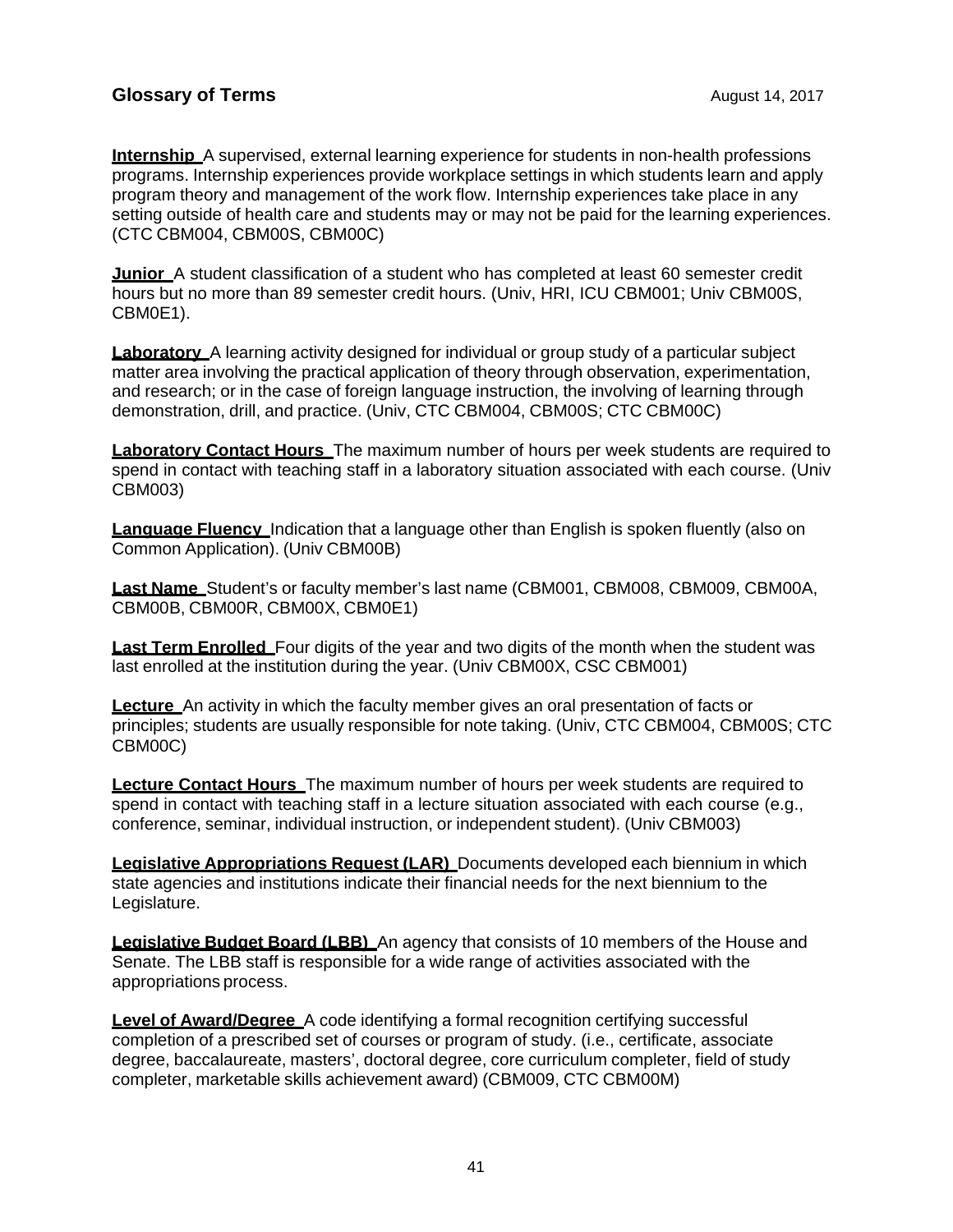#### **Level of Course** See **Course Level**.

**Limited English Proficiency** A student who has limited ability in speaking, reading, writing, or understanding the English language, and whose native language is a language other than English; or who lives in a family or community environment in which a language other than English is the dominant language. The field contains a '4' if the student has limited English proficiency and blank if not applicable. (CTC CBM001, CBM00A, CBM0E1)

**Local Need Course** A workforce education course approved for a specific college. (CTC CBM004, CBM00S)

**Location Code** The physical location of the class by site category (e.g., state, foreign country, military bases, correctional institutions, other campuses, health agencies, business and industrial sites, or public schools). For the Facilities Building Report, the physical location of the building is in relation to the main campus. (See the possible codes in Appendix H in the *Appendices for the Reporting and Procedures Manual*). (Univ, CTC CBM004, CBM014, CBM00S; CTC CBM00C )

**Lower Division Academic Course Guide Manual (ACGM)** The official list of approval numbers for general academic transfer courses that may be offered for state funding by public community and technical colleges in Texas. It lists a basic core of general academic courses which are freely transferable among all public institutions of higher education in Texas in accordance with the Texas Education Code, §61.051(g). TCCNS numbers are assigned to most courses in the manual. Academic courses reported on the CTC CBM004 must appear either on this list of approved courses or in the **Special Approval/Unique Need Inventory**. See *Academic Course Guide Manual*. (CTC CBM004, CBM00S)

**Lower Division Course** Course offerings at a level of comprehension usually associated with freshman and sophomore students. (Univ CBM003)

**Lower Division Student** An undergraduate student who has earned 60 or fewer semester credit hours and has not earned any degree. (Univ CBM004, CBM00S)

**Lower-Level Enrollment Affected by Undergraduate State Funding Limit** Those students who, during the reporting period, are at the lower division level and who are enrolled in higher education for the first time in fall 99 or later and therefore are subject to the limitation established by SB 345, **Undergraduate Funding Limit**. This field is used only if the course itself, as well as the student, is subject to the limit. For example, enrollment in developmental classes would not appear in this field. (Univ CBM004, CBM00S)

**Main Campus** The primary campus or campuses of an institution of higher education supplying instruction and supported by on-site administration. Also referred to as on-campus.

**Major** A subject-matter area in which a student may specialize by taking a specified number of courses as a part of the requirements for completion of a program of study. It is identified with a six- or eight-digit **CIP code** of the program in which the award is to be conferred. (CBM001, CBM009, CBM0E1)

**MAPS** An academic assessment instrument that was allowed as an approved test until June 4, 2003.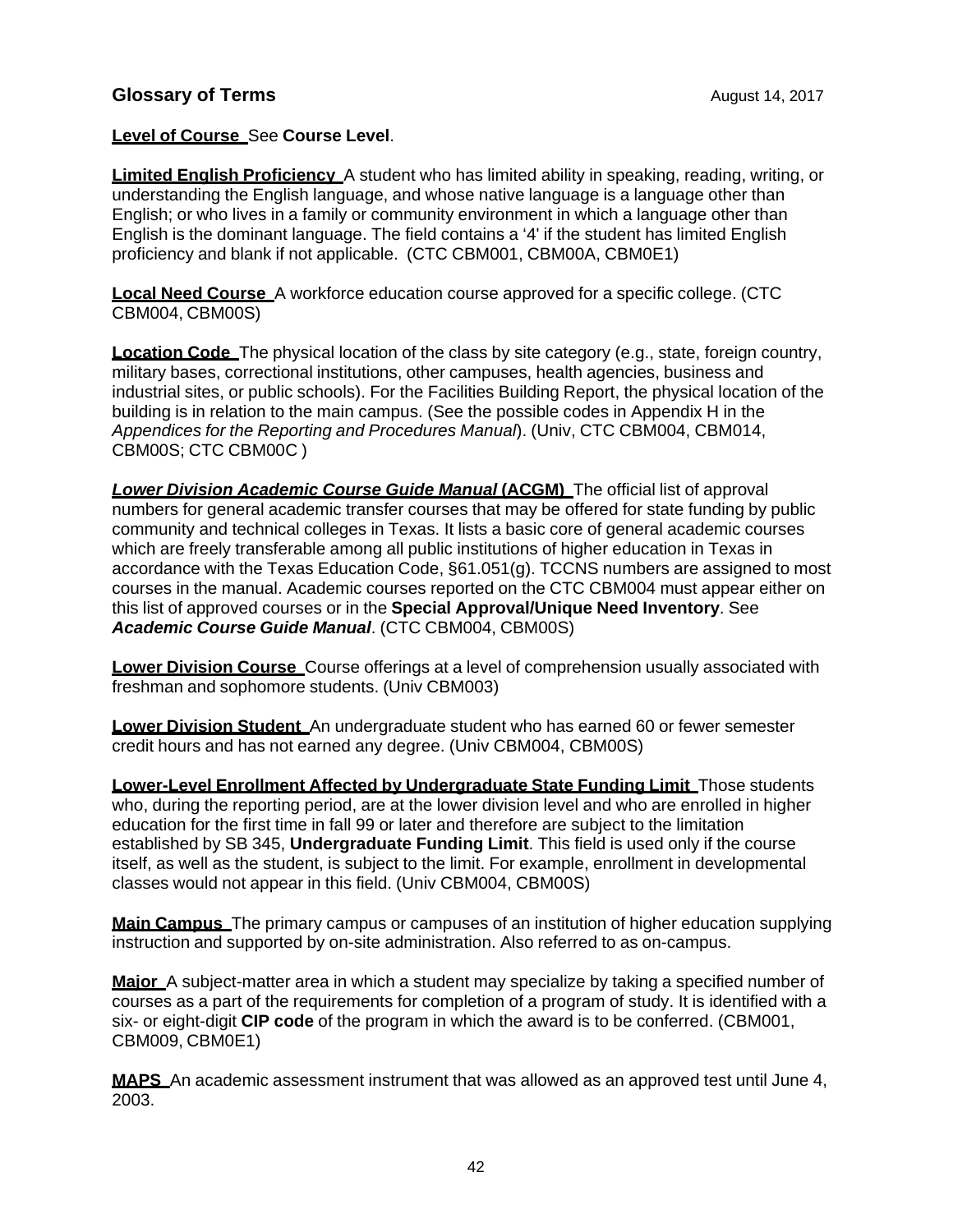#### **Marketable Skills Achievement Award** See *Occupational Skills Achievement Award*

**Master's Certificate (post-degree)** An award that requires completion of an organized program of study designed for persons who have completed the master's degree. Examples could be refresher courses or additional units of study in a specialty or subspecialty. (HRI CBM009)

**Master's Degree** An award that requires the successful completion of a program of study of at least the full-time equivalent of 1 but not more than 2 academic years of work beyond the bachelor's degree.

**Master's Level Course** Course offerings at a level of comprehension usually associated with master's students. The numerical value is a '5'. (Univ CBM003)

**Master's Student** A student possessing a baccalaureate degree or the equivalent and admitted to an approved master's degree program at the institution. (Univ, HRI, ICU CBM001; Univ CBM00S, CBM0E1)

**Medical License Number of Institutional Permit Number** Provide the Texas medical license or institutional permit number. (HRI CBM00R)

**Medical School of Graduation** Provide the six-digit code of the medical school from which the resident graduated. See appendix. (HRI CBM00R)

**Metropolitan Statistical Areas (MSA)** These are geographic units to gather statistics in metropolitan areas of the United States. If a county is located in an MSA it is considered to be located in an urban area, otherwise it is considered rural. The State Demographer defines the MSAs.

**Middle Initial** Student's or faculty member's initial of the middle name. (Univ, CTC CBM001, CBM008, CBM009, CBM00B, CBM00R, CBM00X, CBM0E1)

**Mini Term** Usually a two or three-week term that occurs after a regular term ends and the next regular term begins. Reporting such a class and its students is left to the institution to decide which of the following options bests fits their computer systems. Since the mini term census date falls after the prior regular term census date, the class and students could be reported as flex-entry. The other alternative is to report the class and students as a regular class in the upcoming semester since the mini term census date occurs before the regular term census date. One consideration is in which term are the students grades posted to the transcript.

**Month of Award** Month in which an award was conferred. (CBM009; CTC CBM00M)

**Mother's Educational Level** The highest level of formal instruction received by the undergraduate student's mother or female guardian: no high school, some high school but no diploma, high school diploma or GED or recognized home school, some college but not degree or certificate, bachelor's degree, graduate degree. (Univ CBM00B)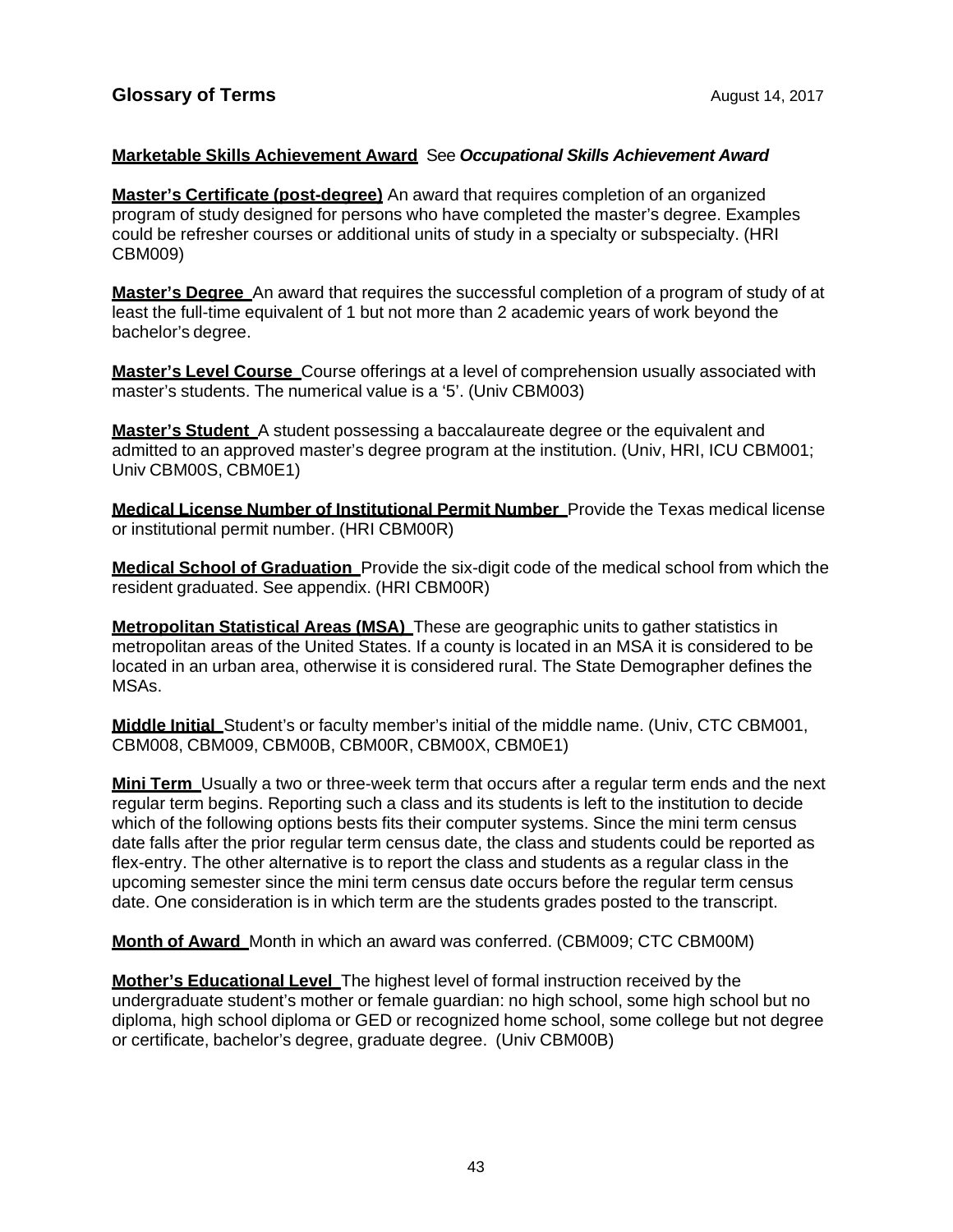**Multi-Institution Teaching Center (MITC)** A formal, approved arrangement among public universities, independent universities, and community, technical, and state colleges to provide courses and degree programs cooperatively at an off-campus location. It has minimal administration and locally provided facilities. (Univ, CTC CBM004, CBM00S; CTC CBM00C)

**Multiple Course Listing** A code of 1 on the course inventory to identify special topics and other courses whose content can change from offering to offering. The institution is to keep a report by semester of the individual subjects taught under the reported subject and course number in case the CB requests the specifics to meet its responsibilities. (Univ CBM003)

**Multiple Entry Class Records** Multiple entries for a single class section are permissible to represent a class that is team taught, offers variable credit, or is simultaneously offered to students at different locations. (Univ, CTC CBM004, CBM00S; CTC CBM00C)

**National Center for Education Statistics (NCES)** A part of the Office of Educational Research and Improvement at the U. S. Department of Education, the center collects and reports statistical information showing the condition and progress of education in the U. S.

**Native Hawaiian or Other Pacific Islander** The race of a person having origins in any of the original peoples of Hawaii, Guam, Samoa, or other Pacific Islands. (CBM001, CBM002, CBM008, CBM009, CBM00A, CBM00B, CBM00M, CBM00R, CBM00X, CBM0E1)

**Net Assignable Square Feet (NASF)** The sum of floor space within the interior walls of rooms on all floors of a building assigned to, or available for assignment to, occupants for use. NASF is determined by room type and room use data fields. See also **Assignable Area**.

**New Hire** A person who is hired for full-time permanent employment for the first time, or after a break in service, for the reporting semester. Persons who have returned from sabbatical leave or have less than a 9-10 month contract are not included as new hires. It is reported only the first semester that it occurs. (CBM008)

**Non-Assignable Areas** The reporting of this room space is optional for the institution. See Appendix F, Space Use Codes and Appendix G, Functional Category Codes in the *Appendices for the Reporting and Procedures Manual*.

*Circulation Areas –* Space that provides physical access to assignable rooms. Included are corridors, lobbies, public stairways, elevators, escalators, loading platforms (unless provided with a secure enclosure), tunnels, bridges, fire towers, etc. Walls do not always bound circulation areas. Libraries often have large open areas containing functional sub-areas, such as circulation desks, open stack reading rooms, and study areas, but have no walls separating these areas. In these cases, a reasonable allocation of space for general access corridors is deducted from the total Assignable Area. These circulation areas are apparent when the subareas are assigned room numbers and inventoried separately. Exceptions are halls in office suites and similar settings that are used to circulate from room to room and are not general access space. This space is part of the Assignable Area.

*Building Service Areas –* Rooms used for building protection, care, and maintenance, such as custodial closets, trash rooms, guardrooms, custodial locker rooms, and custodial storage/supply rooms. Central physical plant shop areas, warehouses, vehicle storage areas, and equipment storage areas are Assignable Areas.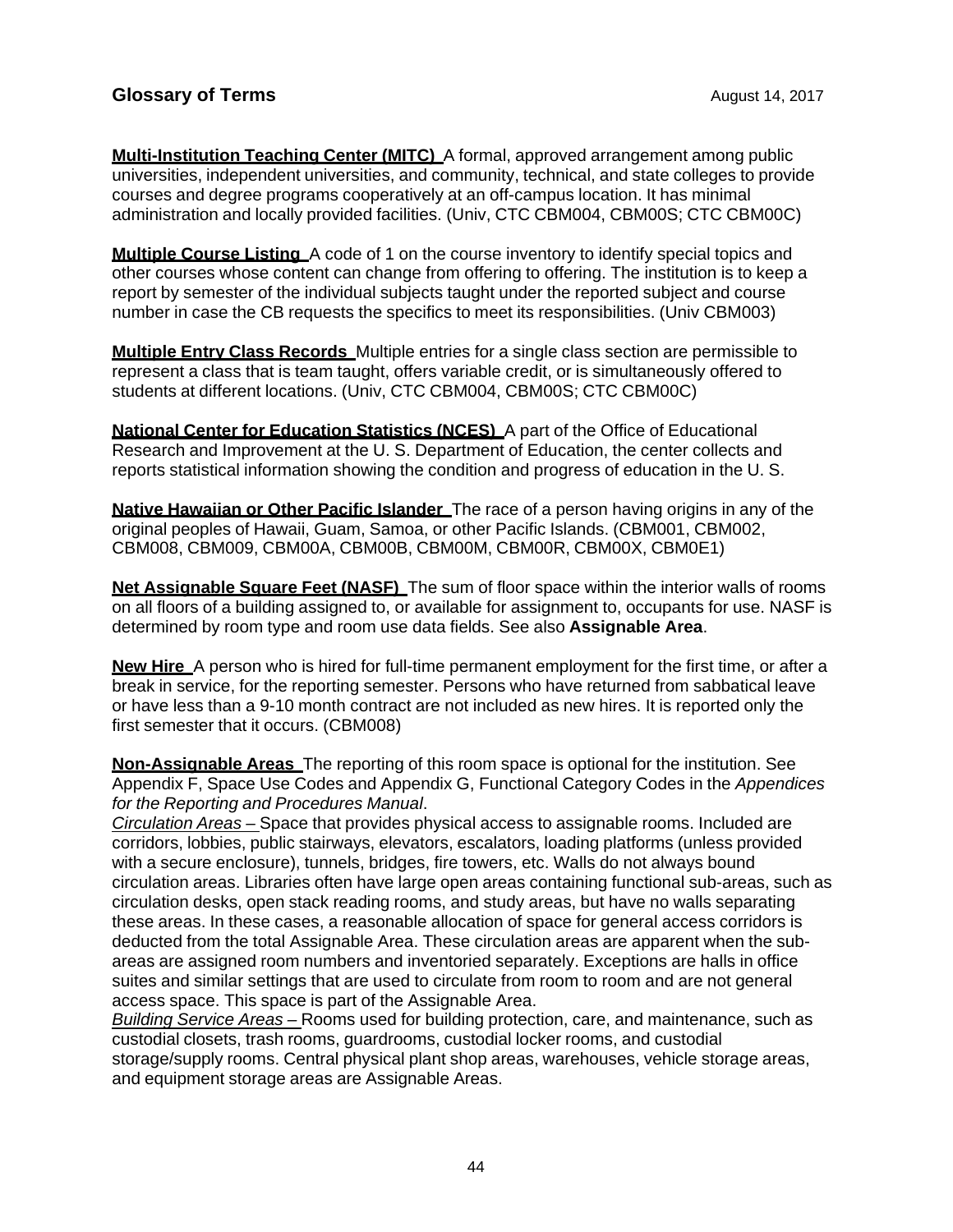*Mothballed/Permanently Incapable of Use Areas –* Space that once was assignable but is no longer in use.

*Mechanical Areas –* Areas that house mechanical equipment such as air conditioning and utility services. Examples are mechanical areas in central utility plants, boiler rooms, air handlers, mechanical service shafts, air ducts, service chutes, telephone closets, switchgear rooms, fuel rooms, etc.

*Public Toilets –* Accessible to the public. Rest rooms within office suites and other non-public areas are service rooms: Class Laboratory Service (215), Office Service (315), Shop Service (725), etc.

*Shell Space –* Unfinished space designed to convert into usable space at a later date.

*Structural Areas –* This area cannot be occupied or used because of certain structural features. Examples are exterior walls, firewalls, attics, basements, stairwells, and rooms with less than six- foot-six clear headroom that cannot be used for storage or other purposes.

*Unfinished Area –* Potentially assignable area in new buildings or additions to existing buildings that are not completely finished at the time of inventory.

**Non-Course-Based Developmental Education** May include, but is not limited to, such activities as tutoring, supervised self-study, and participation in learning assistance centers. While non-course-based developmental education is not eligible for state formula funding, beginning in fall 2009, short or "accelerated" developmental education courses are eligible (see the ACGM for more detail). (CBM002)

**Non-Credit Course** A course that results in the award of continuing education units (CEU) as specified by Southern Association of Colleges and Schools (SACS) criteria, or institutional credit rather than credit toward a degree or certificate. Only courses that result in the award of CEUs may be submitted for state funding. (CTC CBM00C)

**Non-Critical Deferred Maintenance (NCDM)** Deferred maintenance that does not place occupants at risk of harm or facilities at risk of not fulfilling their functions.

**Non-Degree-Seeking Student** A student who is attending a university but who does not intend to work toward a degree; coded '1'. Any student who has been reported as non-degree-seeking will be excluded from an initial graduation cohort. (Univ CBM001, CBM0E1)

**Non-Disclosure** A code to indicate that the student has refused to have directory information disclosed; coded '2'. (CBM001, CBM002, CBM009, CBM00A, CBM00M, CBM00R, CBM00S, CBM00X, CBM0E1)

**Non-Resident Student** A student who is not considered a Texas resident for tuition purposes and therefore must pay a nonresident tuition rate, which is higher than the rate charged to Texas residents. (Univ, CTC CBM001)

**Non-Tenure-Track Faculty** A faculty member who is not seeking tenure. (CBM008)

**Number of Floors** The number of floors in the building, including basements, penthouse, halfbasements, and assignable attic space are identified. (Univ, CTC CBM014)

**Number of People Living in Household** Includes brothers and sisters attending college; required only of undergraduate students. (also on Common Application). (Univ CBM00B)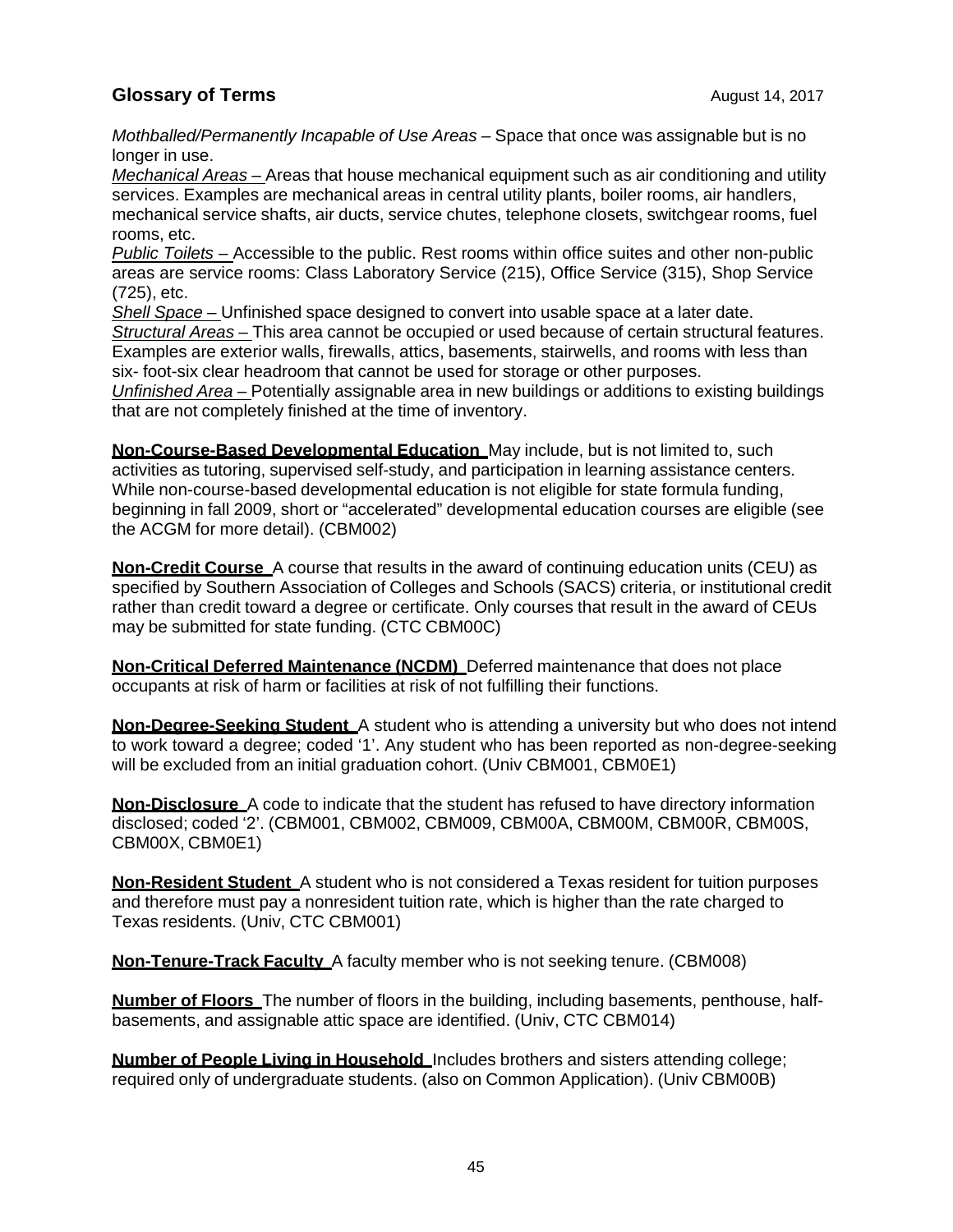**Number of Semester Hours in (Math, Writing, Reading) Developmental Education** The number of semester credit hours attempted by the student in each developmental education course during the reporting period. (CBM002)

**Occupational Program** A program of study consisting of one or more courses designed to provide the student with sufficient knowledge and skills to perform in a specific occupation.

**Occupational Skills Achievement Award** A credit program of 9-14 semester credit hours or a workforce continuing education program of 144-359 contact hours. They meet minimum standard for program length specified in the federal Workforce Investment Act, but are too short to qualify as certificate programs on the Coordinating Board program inventory. (CTC CBM00M)

**Off-Campus** Generally indicates a class/student that is located physically away from the Main Campus. (Univ CBM001, CBM004, CBM00S)

**Off-Campus Course** A course in which a majority (more than 50 percent) of the instruction occurs when the students and instructor(s) are in the same physical location and which meets one of the following criteria: for public senior colleges and universities, Lamar state colleges, or public technical colleges, off-campus locations are locations away from the main campus; for public community colleges, off-campus locations are the sites outside the service area. (Univ, CTC CBM004, CBM00S; CTC CBM00C)

**Off-Campus Education Unit** A subdivision under the management and control of an existing public university, university system, health-related institution or a combination of these units, hereinafter referred to as the parent institution(s), in a geographic setting separate from the parent institution(s). Off-campus education units include teaching sites, higher education centers, university system centers, Multi-Institutional Teaching Centers, regional academic health centers, branch campuses, and all other off-campus educational endeavors. (HRI CBM001, Univ, CTC CBM004, CBM00S; CTC CBM00C)

**Off-Campus Educational Unit** A subdivision under the management and control of an existing public university, university system, health-related institution or a combination of these units, hereinafter referred to as the parent institution(s), in a geographic setting separate from the parent institution(s). Off-campus education units include teaching sites, higher education centers, university system centers, Multi-Institutional Teaching Centers, regional academic health centers, branch campuses, and all other off-campus educational endeavors. (HRI CBM001; Univ, CTC CBM004, CBM00S; CTC CBM00C)

**Off-Campus SCH** On the university **CBM004** and **CBM006**, the semester credit hour report titled "Off Campus Semester Credit Hours" includes not only those hours which have been coded a "1" in item 8, **Location Code**, but also all of the special categories of off-campus sites such as semester credit hours of classes in another state, foreign country, military base, prison, primary/secondary school, business, or another higher education site. (Univ CBM004, CBM00S)

**Off-Campus/Electronic Communications Site** Lists the zip code, state, or foreign country of the site identified in the **Location Code** field. (Univ, CTC CBM004, CBM00S)

**On-Campus Student** A student who is admitted to an institution, the majority of whose semester credit hours are reported for formula funding and whose coursework is primarily taken at an institution's main campus or on one or more of the campuses within a multi-campus community college system. (Univ CBM004, CBM00S)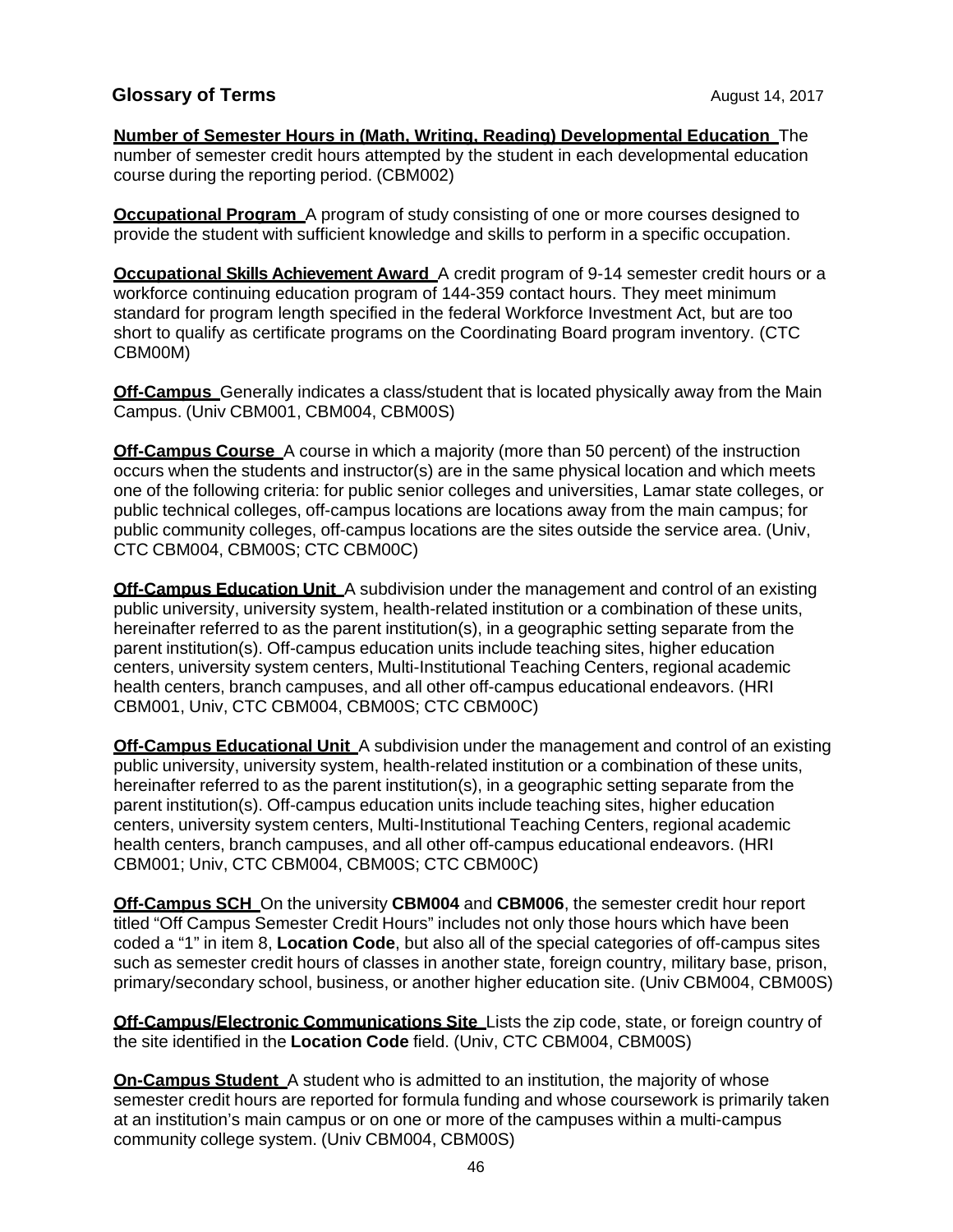**Organized Classes** Classes whose primary mode of instruction is lecture, laboratory, or seminar. A class is organized when the students have registered and have paid tuition and fees or established with a signature an accounts receivable. (Univ CBM004, CBM00S)

**Other Faculty** A faculty member of the institution who does not have tenure or is not on tenuretrack at the institution. This includes, but is not limited to, adjunct, special, visiting, emeritus, and lecturer at your institution. Also includes faculty with tenure or on-tenure track from another institution. (CBM008)

**Other Higher Education Site** An off-campus teaching location that promotes access in an area not served by other public universities. Teaching sites offer a very limited array of courses and/or programs and do not entail a permanent commitment for continued service. Teaching sites may not own facilities, nor are they eligible for state support to acquire or build facilities. Teaching sites do not require Board approval or recognition. The entity is identified with the FICE of the higher education unit (public/private institution, MITC, university system center, or other off-campus educational center) where the course is taught. (HRI CBM001; Univ, CTC CBM004, CBM00S; CTC CBM00C)

**Out-of-District Student** A community college student who is a legal resident of the state of Texas but who resides outside the locality (taxing district) in which he/she attends. (CTC CBM001, CBM004, CBM00S, CBM00C)

**Out-of-State Student** A student who is not a legal resident of the state in which he/she attends school. (CBM001)

**Out-of-State/Out-of-Country Courses and Programs** Academic credit courses and programs delivered outside Texas/United States to individuals or groups who are not regularly enrolled on-campus students. Out-of-state and out-of-country courses do not receive formula funding.

**Overload** A faculty member who is employed full time and has a teaching assignment in addition. (CBM008)

**Overload Salary** Salary paid for teaching a class that is considered to be an overload. (CBM008)

**Ownership Code** Represents the agency with which the ownership of the building resides. See Appendix H in the *Appendices for Reporting and Procedures Manual*. (Univ, CTC CBM014)

**Part-Time Student** An undergraduate student enrolled for either 11 semester credits or less or less than 24 contact hours per week each term. A graduate student enrolled for eight semester credits or less.

**Pathway Education Center (PEC)** A higher education center that is on the Supply/Demand Pathway.

**Pathways** A project to collect data to support faculty of the Local Vertical Curricula Alignment Pilot Projects among secondary and postsecondary institutions.

**Percent of Time** The percent of a faculty member's time spent for each appointment during the reporting period. This percent is in relation to a full or normal workload at the institution. (CBM008)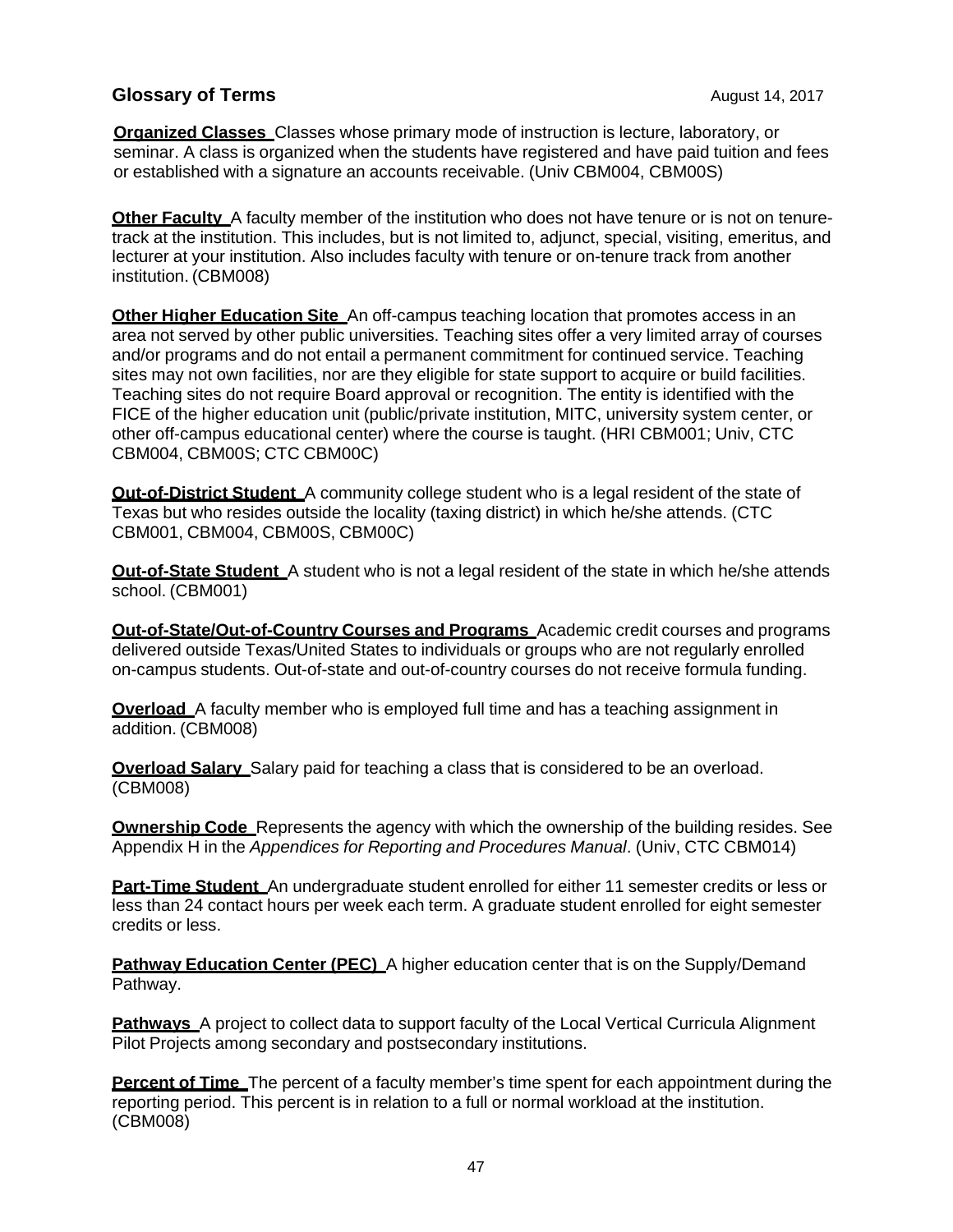**Perimeter** Only the perimeter of the ground floor is reported to the THECB. It is measured where the walls meet the ground and does not include porches, sidewalks, and cosmetic structures.

**Permanent University Fund (PUF)** An endowment that consists of land and a wide range of financial instruments. The income from the Permanent University Fund is called the **Available University Fund**.

**Persistence Rate** The rate at which students persist in higher education, often as measured by the percentage of students who continue in higher education from one year to the succeeding year. To avoid confusion, this term is replacing the term "retention rate," which is used in the public education sector as a reference to students who are held back and not promoted to the next grade.

**PESB** Programs to Eliminate Sex Bias - the field will contain '6' if the student is enrolled in a program to eliminate sex bias. To date, this field has not been used. (CTC CBM001, CBM00A, CBM0E1)

**Physical Education Courses Funding Limit** A rider in the appropriations bill states that no funds appropriated under this act shall be used for contact hours or semester credit hours for students who are registered solely for physical education, weight lifting, group exercises, aerobics, or related courses, have registered for the same such course more than once; and are not seeking a degree plan or certificate of completion of a course of study. (CBM001; Univ, CTC CBM004, CBM00S; CTC CBM00C)

**PK-16 or P-16** The period of education that begins with pre-kindergarten and ends with a fouryear baccalaureate degree.

**Post-Baccalaureate Student** A student with a bachelor's degree and who has not been admitted to a graduate or first-professional program and is not currently enrolled in an undergraduate degree program. (CBM001; Univ CBM00S, CBM0E1)

**Post-Master's certificate** An award that requires completion of an organized program of study of 24 credit hours beyond the master's degree, but does not meet the requirements of academic degrees at the doctor's level. (HRI CBM009)

**Practicum** A type of external learning experience whereby the students receive practical, general training and experiences in the workplace. Includes student teaching, internships, workstudy, cooperative education and similar activities. (Univ, CTC CBM004, CBM00S; CTC CBM00C)

**Predicted Assignable E&G (Educational & General) Space** Amount of assignable educational and general space as calculated by factors in the Coordinating Board Space Projection Model.

**Prerequisite** A course or competency required prior to entering a program or a course.

**Primary Usage/CIP Percent** The percentage that applies to the primary CIP code. Where a room serves several purposes or users, the institution may prorate its use. (Univ, CTC CBM011)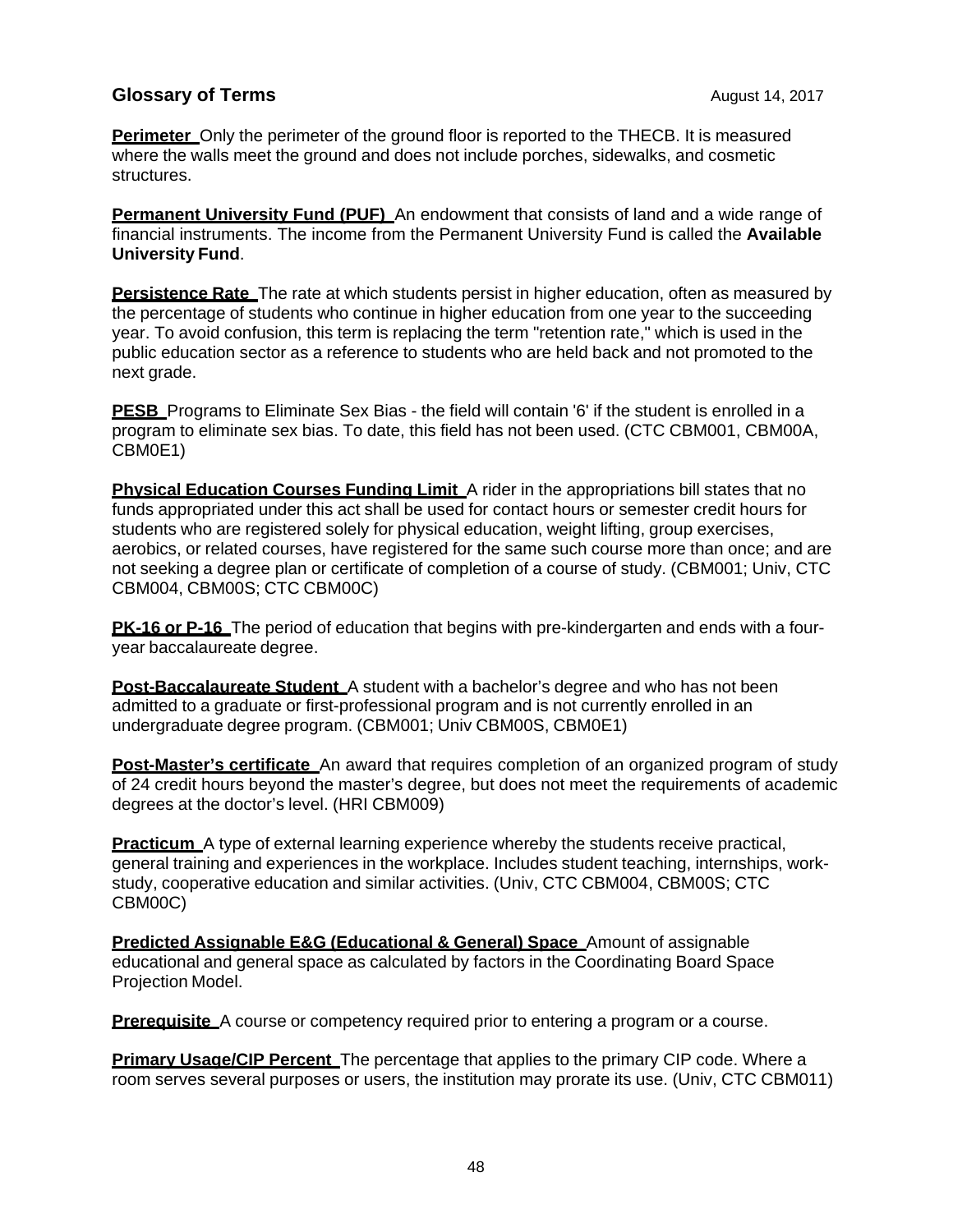**Primary Use CIP Code** The primary classification of an instructional program (CIP) code associated with a room on the Room Inventory Report. Use the first six digits of the codes listed in Appendix C in the *Appendices for Reporting and Procedures Manual*. (Univ, CTC CBM011)

**Primary Use Usage Code** The recommended primary usage code is evaluated based on the room's exclusive or predominant design or use. Functional category codes are programoriented codes that profile the actual use/function of a room and help determine its type of space. Classification often is determined by the program's funding: state, auxiliary, federal, or private; and it is often determined by whom the program serves. As with the use of all codes in this manual, the inventory specialist must choose the best code according to all relevant alternatives. Note that this code may be prorated to reflect more than one use/function. See Appendix G in the *Appendices for Reporting and Procedures Manual*. (Univ, CTC CBM011)

**Prior Date of Birth** The previous date which the institution is changing on the database which tracks undergraduates' semester credit hour accumulation. The format is YYYYMMDD. Prior date of birth, prior gender, and prior student identification must be entered into the update to process a change to a student's data. (CBM00N)

**Prior Gender** The previous gender code which the institution is replacing on the database which tracks undergraduates' semester credit hour accumulation. Prior date of birth, prior gender, and prior student identification must be entered into the update to process a change to a student's data. (CBM00N)

**Prior Student Identification Number** The previous SSN or student ID number which the institution is changing on the database which tracks undergraduates' semester credit hour accumulation. Prior date of birth, prior gender, and prior student identification must be entered into the update to process a change to a student's data. (CBM00N)

**Priority Occupations** Occupations that have an impact on the Texas economy, require substantial training time, and offer a reasonable expectation of career opportunities and advancement. Priority occupations for the state are determined by the Texas State Board of Education.

**Private Institution** A private or independent college or university that is organized under the Texas Non-Profit Corporation Act (Article 1396-1.01 et seq., Vernon's Texas Civil Statutes); exempt from taxation under Article VIII, Section 2, of the Texas Constitution and Section 501( c)(3) of the Internal Revenue Code of 1986 (26 U.S.C. Section 601); and accredited by a recognized accrediting agency.

**Private Lesson** Class type that includes independent instruction of private music or other individualized instruction. (Univ CBM004, CBM00S)

**Professor** A faculty member of an institution of higher education who has the highest academic rank and who is tenured or is on-tenure track. (CBM008)

**Program Category** A summary of groups of related instructional programs designated by the first two digits of its appropriate CIP code.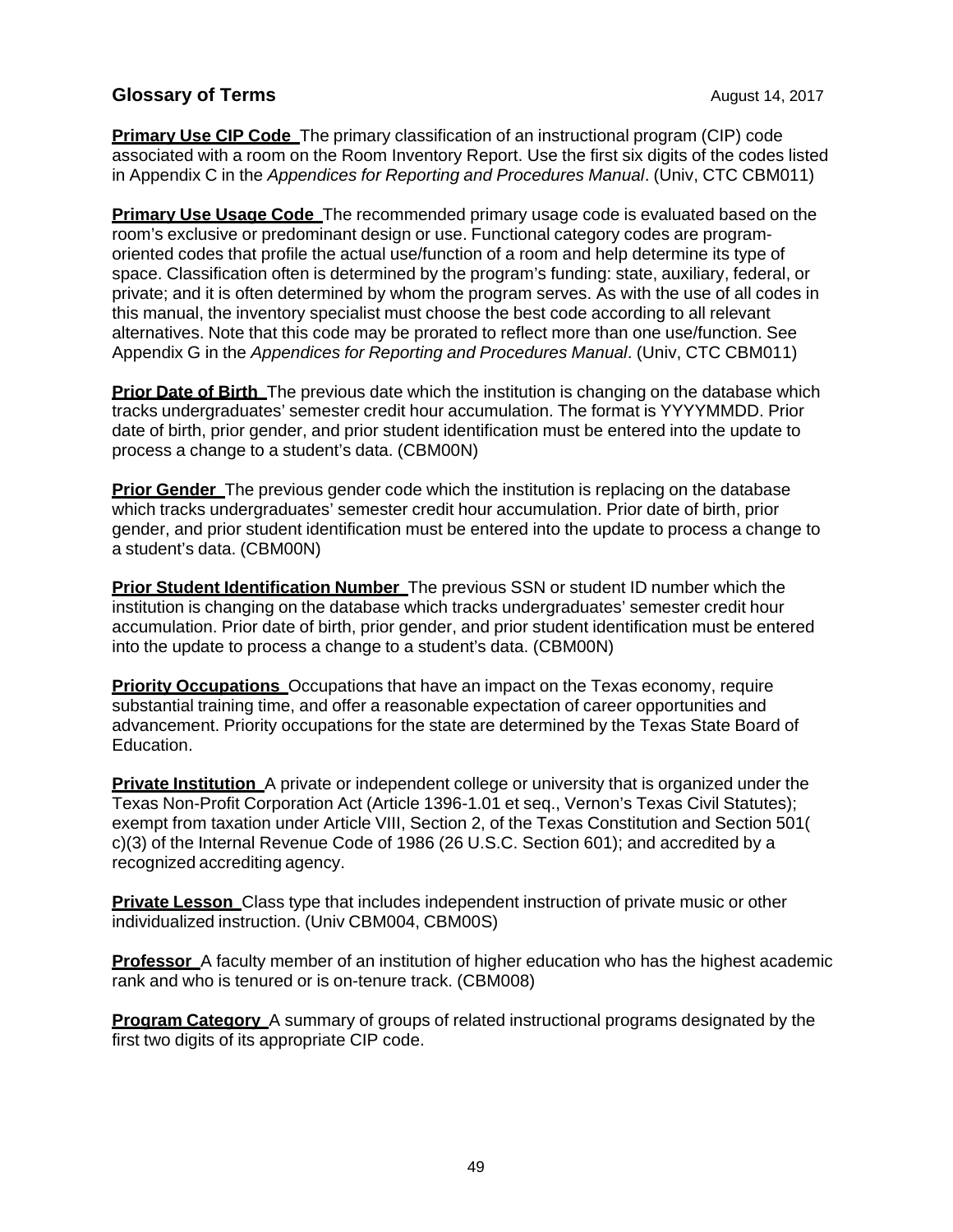**Program Closure** The process whereby a program is officially discontinued and removed from the program inventory either voluntarily by the institution or by the Coordinating Board through the deactivation process.

**Program Competencies Profile** A matrix or checklist of competencies matched against learning modules or courses in which the competencies will be developed.

**Program Deactivation** The process whereby an institution suspends all new student enrollments for a maximum of three years to assess program vitality and make revisions without loss of eligibility for state funding or dropping the program and its courses from the program/course inventory. (Univ CBM003)

**Program Funding** The rate per base contact hour generated in a particular subject field as recommended by the Coordinating Board and approved by the Texas Legislature.

**Program Inventory** A database of Coordinating Board-approved degree programs listed by institution.

**Program Linkage** Agreements between community and/or technical college programs and other educational institutions to facilitate transfer of courses or course credits and promote a seamless educational pathway.

**Program or Program of Study** Any grouping of courses which are represented as entitling a student to a degree or certificate.

**Program Reactivation** A formal process to reinstate a program that has been deactivated within the previous three years. (Univ CBM003)

**Program Revision** The process whereby an institution requests a change to an existing approved program.

#### **Proprietary School or Proprietary Institution** See **Career School or Career College**.

**Quality Workforce Planning Committees** Twenty-four regional planning groups composed of representatives from local education and training providers, business, industry, and labor that are charged by the Texas Legislature to analyze regional labor market information, identify targeted occupations, and develop a service area plan for vocational and technical education for their region.

**Quarter Calendar System** A calendar system in which the academic year consists of four sessions called quarters of about 12 weeks each. The range may be from 10 to 15 weeks. The conversion of quarter hours to semester credit hours is 3 quarter hours equal 2 semester credit hours.

**Race** A category used to describe a group to which an individual belongs, identifies with, or belongs in the eyes of the community. The categories do not denote scientific definitions of anthropological origins. A person may be counted in more than one group. (CBM001, CBM002, CBM008, CBM009, CBM00A, CBM00B, CBM00M, CBM00R, CBM00X, CBM0E1)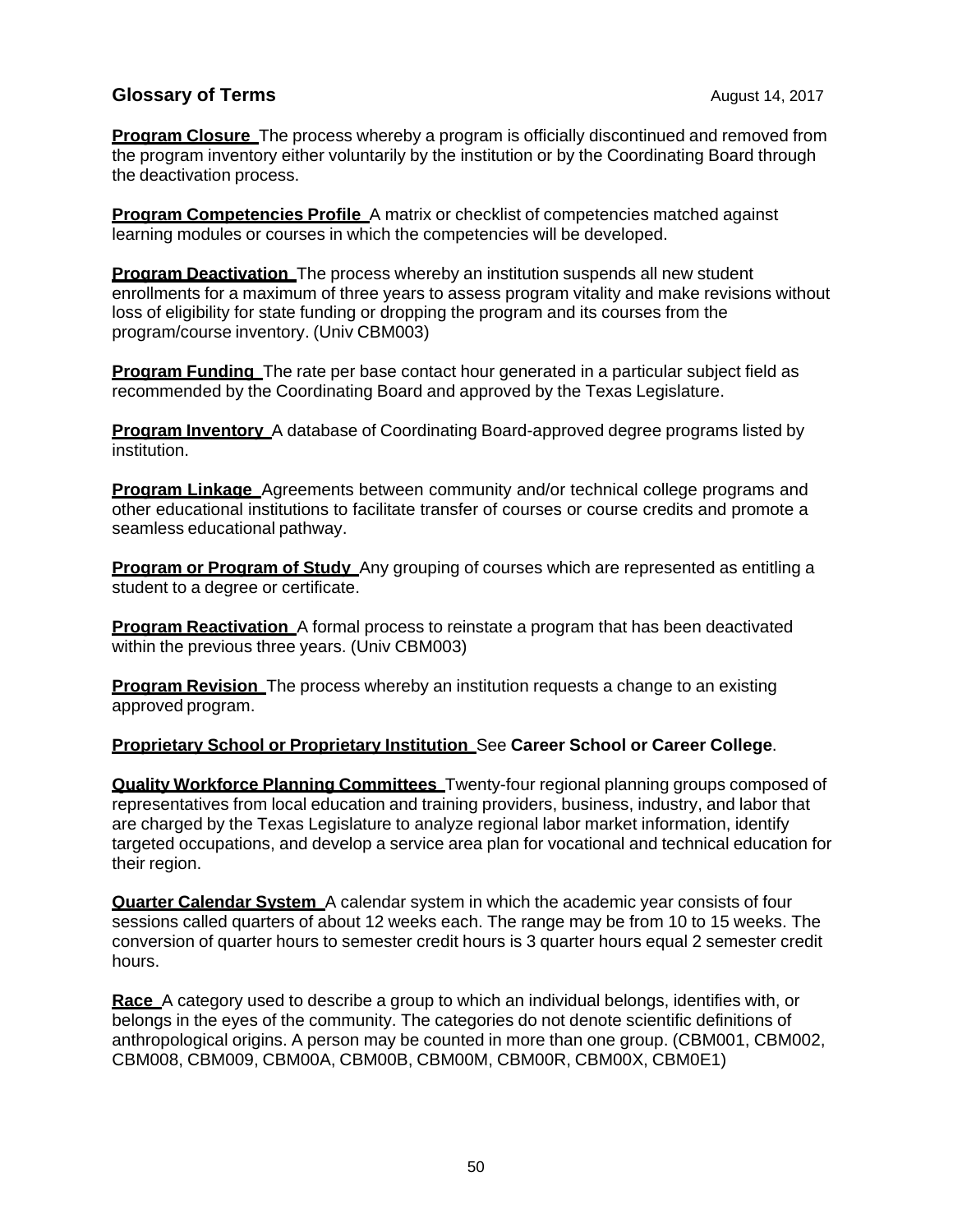**Rank** Relative standing assigned by the institution to a faculty member. The data summary for 'rank' on the CBM008 is based on this field minus flexible-entry-only records. (CBM008)

**Reception Site** Any location that receives instruction via instructional telecommunications. This may include campuses, health agencies, business and industrial sites, public schools, homes, or any other locations where students may receive instruction. (Univ, CTC CBM004, CBM00S; CTC CBM00C)

**Regional Academic Health Center (RAHC)** A special purpose campus of parent healthrelated institution(s) that may be used to provide undergraduate clinical education, graduate education, including residency training programs, or other levels of medical education in specifically identified counties. (HRI CBM001)

**Remaining Usage/CIP Percent** The percentage that applies to the remaining CIP code. Where a room serves several purposes or users, the institution may prorate its use. (Univ, CTC CBM011)

**Remaining Use Usage Code** Functional category codes are program-oriented codes that profile the actual use/function of a room and help determine its type of space. Classification often is determined by the program's funding: state, auxiliary, federal, or private; and it is often determined by whom the program serves. As with the use of all codes in this manual, the inventory specialist must choose the best code according to all relevant alternatives. Note that this code may be prorated to reflect more than one use/function. See Appendix G in the *Appendices for Reporting and Procedures Manual* and **Primary Use Usage Code**. (Univ, CTC CBM011)

**Remediation** An activity designed to teach basic competencies in such areas as reading, writing, oral communication, and mathematics. See **Developmental Education**.

**Remote Campus** A code used to identify university and community, technical, and state college students who are in a correctional facility (coded '5'). In addition, it is a restricted use code whereby Texas Woman's University identifies students enrolled at the Dallas facility with a '1' and students enrolled at the Houston campus with a '2'. Community colleges use the code to identify out-of-district branch campuses recognized by the Coordinating Board. Texas State Technical College identifies their extension centers of the West Texas campus with a '1' for Abilene, a '2' for Breckenridge, and a '3' for Brownwood. (Univ, HRI, CTC CBM001; CTC CBM00A; Univ. CTC CBM0E1)

**Remote Teaching Site** A six-digit code assigned to a location to identify where the student has received instruction. (HRI CBM001)

**Repeated Hours for Attempted Course** Hours for a course that is the same or substantially similar to a course that the student previously attempted for two or more times at the same institution. Previously attempted courses from which the student withdraws before the official census date shall not count as an attempted course. (Univ, CTC CBM004, CBM00S; CTC CBM00C)

**Repeated Hours for Completed Course** Hours for a course in which a student enrolls for two or more times that is the same as or substantially similar to a course that the student previously completed and received a grade of A, B, C, D, F, or Pass/Fail at the same institution.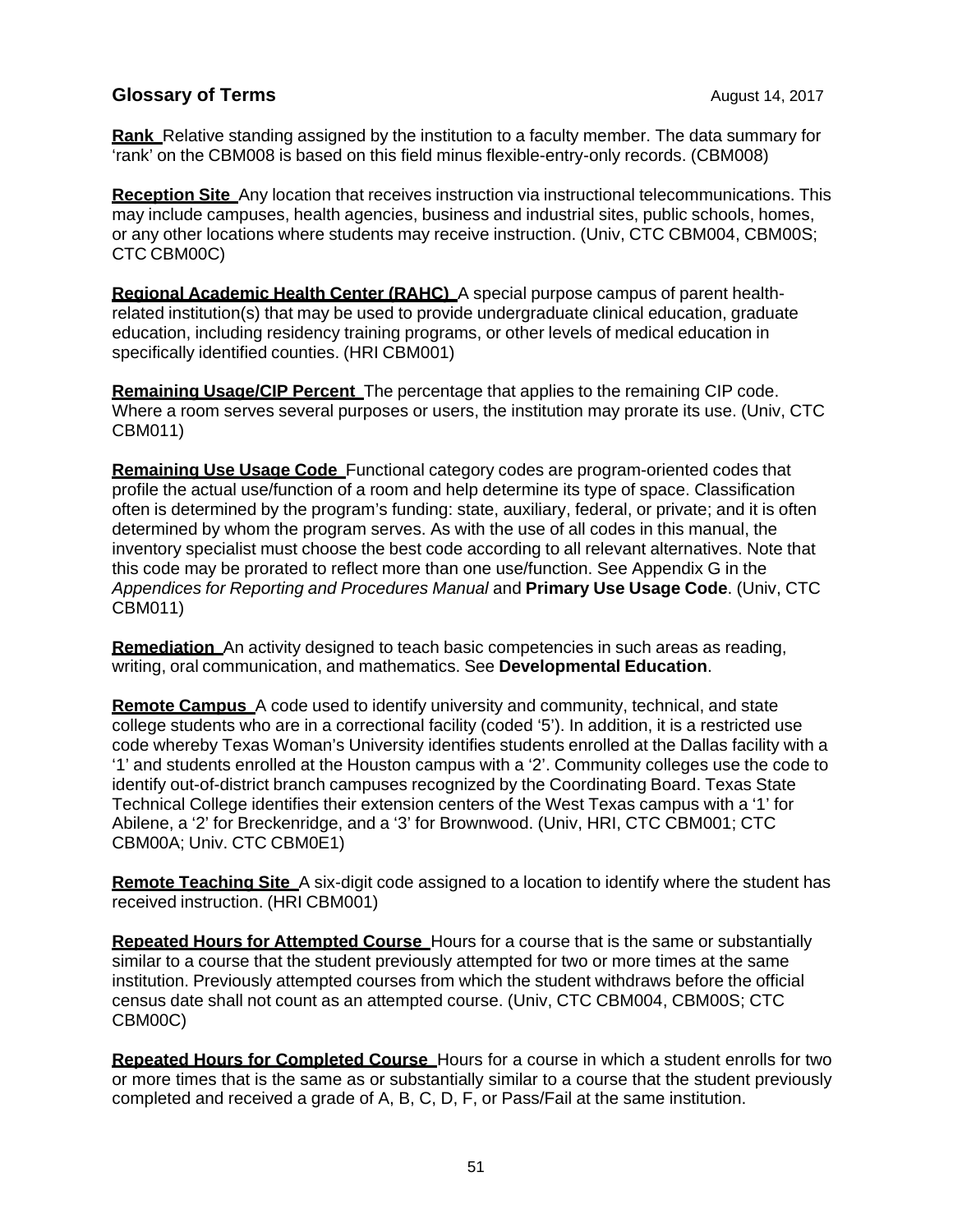**Replacement Values** Estimated cost to replace a building.

**Reporting Period** The semester or quarter in which the data to be reported occurs. For the universities, there are four set reporting periods; fall, spring, summer, and annual. For the summer reporting period, the two summer sessions are combined into one report using nonduplicative data. A course that is taught in both sessions will be reported twice, but with identifiers that distinguish them from each other. There are four reporting periods for community, technical, and state colleges for credit courses, unless authorized to report a combined summer term; fall, spring, summer I, and summer II. The continuing education courses are reported in four quarters; fall, winter, spring, and summer. Institutions may schedule enrollment periods different from the standard periods noted above. See **Semester** and **Quarter Calendar System**.

**Residence** A code that represents the county, state, or country of which the student is a legal resident as identified by the student as his/her permanent address at the time of application to the institution. On the CBM001 data summary, all residence codes from 001-254 (Texas county codes) are summed to produce the Texas Residents category; codes 310-369 produce Out of State Residents; and codes 402-799 produce Foreign Residents. All other codes are considered invalid and are not included. (CBM001; Univ, CTC CBM0E1)

**Residency Program** Any of the following residency programs: Combined Medicine and Pediatrics, Family Practice, Internal Medicine, Obstetrics/Gynecology, and Pediatrics. (HRI CBM00R)

**Resident** A resident of the State of Texas as determined in accordance with Chapter 21, §§21.21 - 21.27, of this title (relating to Determining Residence Status).

**Resident Alien** A non-citizen who has been lawfully admitted for permanent residence. (CBM001, CBM002, CBM008, CBM009, CBM00A, CBM00B, CBM00M, CBM00R, CBM00X, CBM0E1)

**Resident Physician** A physician contractually obligated to a Texas medical school, licensed hospital, or non-profit corporation to receive residency education and training for a specified period of time. (HRI CBM00R)

**Responsibility Factor** Equals the proportion of credit hour time the faculty member has with students over the course of the semester in regularly scheduled meetings of each class section. (Univ, CTC CBM004, CBM008)

**Restricted Funds** Funds from external agencies or individuals that are restricted in use by the donor. Examples are federal student financial aid and research contracts. (Univ, HRI CBM008)

**Restricted Program Admission** An item used to distinguish students who have a declared major in a particular discipline from those who are actually admitted to a certificate or degree program through a restricted or separate admission process. The distinction provides more accurate enrollment and graduation numbers in key, high-demand occupations, and the data are often linked to special legislative initiatives. (Univ, HRI, CTC CBM001; Univ, CTC CBM0E1)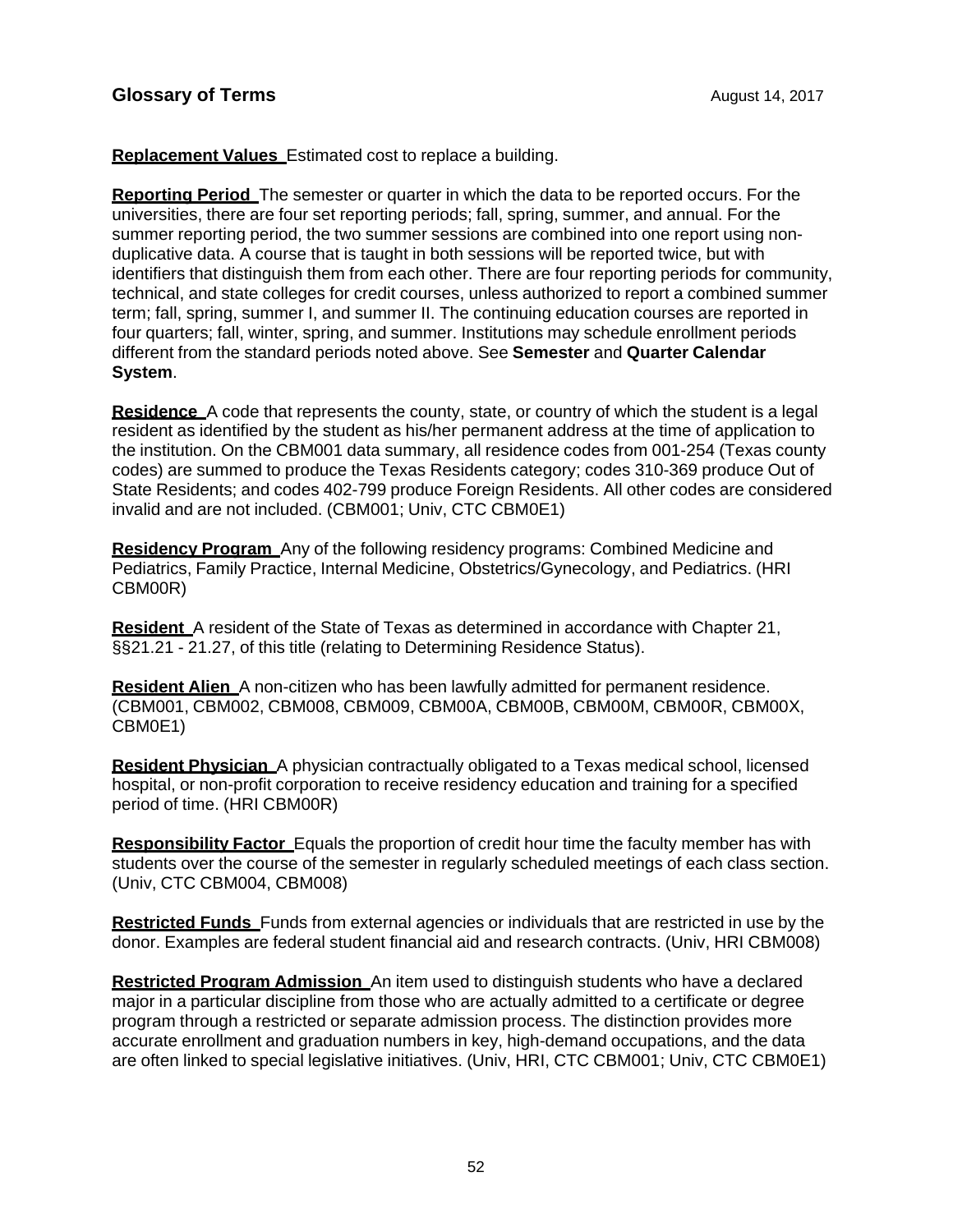**Retention Rate** In higher education discussions, the rate at which students are retained or graduate, and thereby persist, in higher education, as often measured by the percentage of students who continue in higher education from one year to the succeeding year. The cohort generally consists of students who started in a fall term or in the previous summer term and who continued in the fall term. More recently, the term "persistence rate" is used more commonly to avoid confusion with the use of retention rates in the public education sector, where it refers to students who are held back and not promoted to the next grade.

**Review** As shown on the CBM Edit Summary Report, the percentage increase or decrease of item values compared to the previous year to aid in early detection of potentially erroneouslyreported data. Items identified with a "Review" message must be evaluated and updates submitted to correct where appropriate. If the absolute value of the difference between the current year and prior year item

- 1) is less than 50, a Review message is not printed
- 2) is between 50 and 10,000, a percentage change greater than 25% is identified
- 3) is between 10,000+ and 100,000, a percentage change greater than 20% is identified

4) is greater than 100,000, a percentage change greater than 10% is identified If the original report has only one column the comparison data is in the adjacent column. If the original report has multiple columns the comparison data is in the next row and asterisks are

printed below the column in question. **Riders** Notes in the General Appropriation Act that provide special instructions from the

Legislature.

**RN Nursing Program** A code of 'NL (Not Licensed)' to indicate the student is enrolled in a generic BSN program and is working towards his/her first RN license. (HRI CBM001)

**Room Measurement** Room dimensions are measured to the nearest tenth of a foot from interior wall surfaces to opposite interior wall surface, disregarding alcoves. Alcove dimensions are measured and reported separately; columns and projections should be ignored. See Appendix I in the *Appendices for Reporting and Procedures Manual*. An alcove is measured between its sidewall surfaces and from its back wall surface to where the plane of the primary wall surface crosses the alcove opening. The room inventory file format only allows two sets of alcoves to be reported. If there are more than two alcoves in a room, the total area must be mathematically converted into two sets of alcove dimensions. (Univ, CTC CBM011)

**Room Number** A code assigned by the institution to identify interior space of a building, usually based on the room usage, and posted to the institution's Facilities Inventory. A room use report (CBM005) is required of classes that are taught in the fall term in buildings or rooms required to be included in the institutions' Facilities Inventory. (Univ, CTC CBM005, CBM011)

**Room Type Code** Based on the room's exclusive or predominant design or use. There are major categories of room types that should encompass all space found in campus buildings. Architectural features of a room, including its structural design and utility services, are relevant to its primary use and helps determines the type of space it is. Categorizing a room type is separate from classifying a room's function or its academic discipline. Placing the focus on a room's relationship may help clarify its definition and code description. The information needed to code a room's type of space may best be obtained by visual inspection, but may also be obtained from as-built drawings. Room type codes can change when its physical characteristics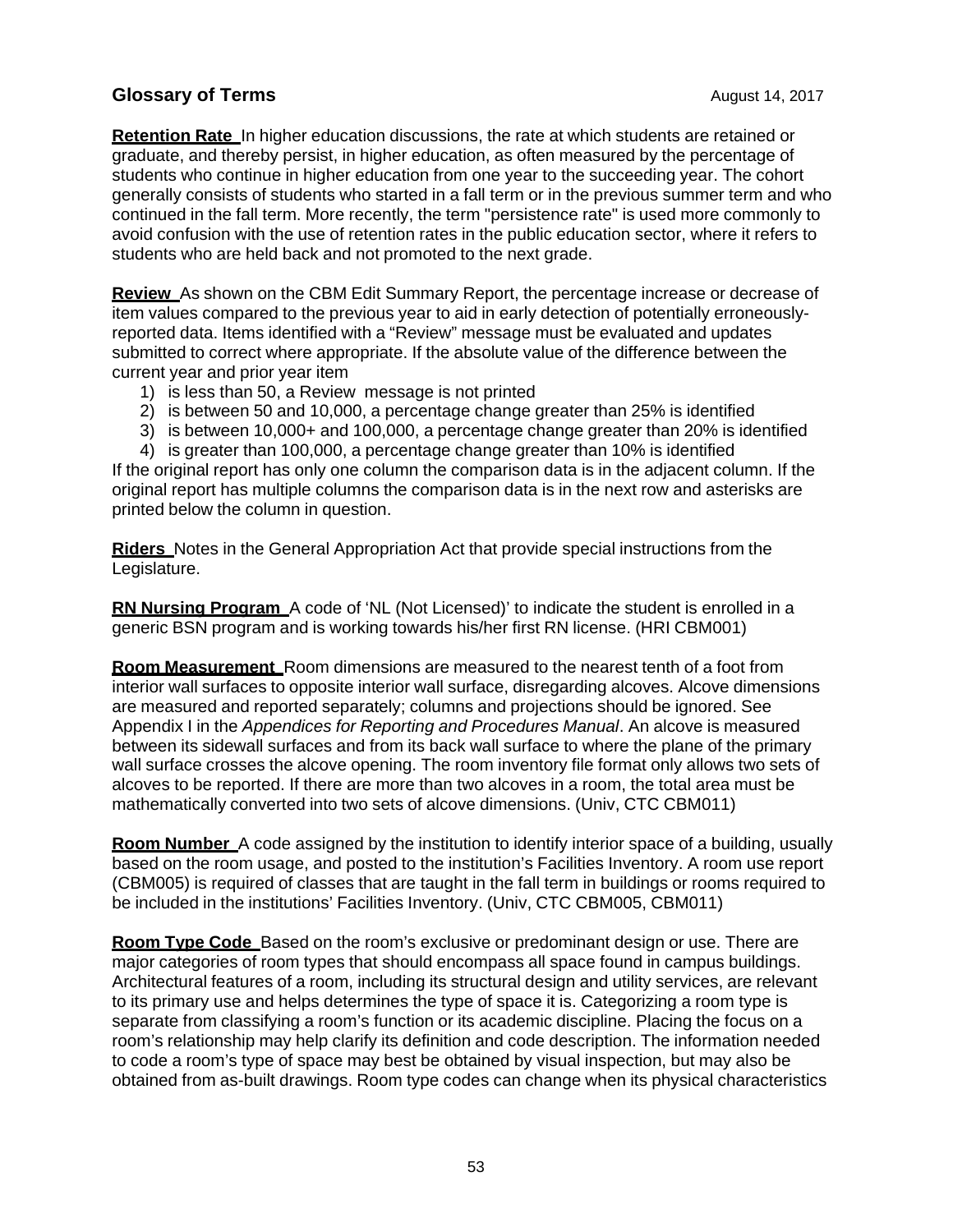are changed or remodeled. See Appendix F in the *Appendices for Reporting and Procedures Manual*. (Univ, CTC CBM011)

**Room Usage Code** Indicates the room's actual use (General Academic Instruction, Social and Cultural Development, etc.). Usage codes, descriptions, definitions, and examples are listed in Appendix G in the *Appendices for the Reporting and Procedures Manual*. As with other room coding, use the code that closest describes the usage of the particular room. Usage may be prorated. (Univ, CTC CBM011)

**Salary** Prior to fall 2005, salary contracted for the reporting period (or .5 of a nine month salary or .375 of a twelve month salary.) As reported on the universities and health-related CBM008, salaries are broken out by source of funds: **State Appropriations, Designated, Restricted,**  and **Auxiliary Enterprises**. All salary paid for services defined as **Overload** will appear in a separate salary field on the CBM008, regardless of the source of funds. For health-related institutions, salary is defined as the annual budgeted salary and non-fringe benefit supplements. Effective fall 2005, the two-year institutions will report an annual salary paid during the current fiscal year. On the CBM008 data summary, the breakout by salary source is based on this field, not including overload data. (CBM008)

**SAT** Scholastic Assessment Test. An examination administered by the Educational Testing Service and used to predict the facility with which an individual will progress in learning collegelevel academic subjects. A student who meets CB standards on designated section/s of the SAT is exempt from the requirements of the Texas Success Initiative (TSI) for the related section(s). (CBM002)

**SCANS Skills** Skills identified by the Secretary's Commission on Achieving Necessary Skills as needed by American workers for entry-level employment.

**SCH** Semester Credit Hour. A unit of measure representing an hour (50 minutes) of instruction over a 15-week period in a semester or trimester system or a 10-week period in a quarter system.

**SCH Generation of University Courses in Formula Areas** The level of semester credit hours generated in university courses is based on the level of the course and the level of the students in the course. There are five possible course levels (lower level – values 1 and 2, upper level – values 3 and 4, master's – level 5, graduate – level 6, and special professional – level 7) and five possible enrollment levels (freshmen/sophomores, junior/senior, master's/postbaccalaureate, doctoral, and special professional). (Univ CBM004)

- 1) All **lower level courses** will generate lower division semester credit hours irrespective of the level of the student.
- 2) **Upper level courses** will generate two levels of semester credit hours based on the enrollment levels: a) freshman/sophomore enrollments will generate lower division semester credit hours and b) all junior/senior/master's/doctoral/special professional enrollments will generate upper division semester credit hours.
- 3) **Master's level courses** may generate three levels of semester credit hours: a) freshman/ sophomore enrollments will generate lower division semester credit hours; b) junior/senior enrollments will generate upper division semester credit hours; and c) master's/doctoral/ special professional enrollments will generate master's level semester credit hours.
- 4) **Graduate level courses** may generate four levels of semester credit hours: a) freshman/ sophomore enrollments will generate lower division semester credit hours; b) junior/senior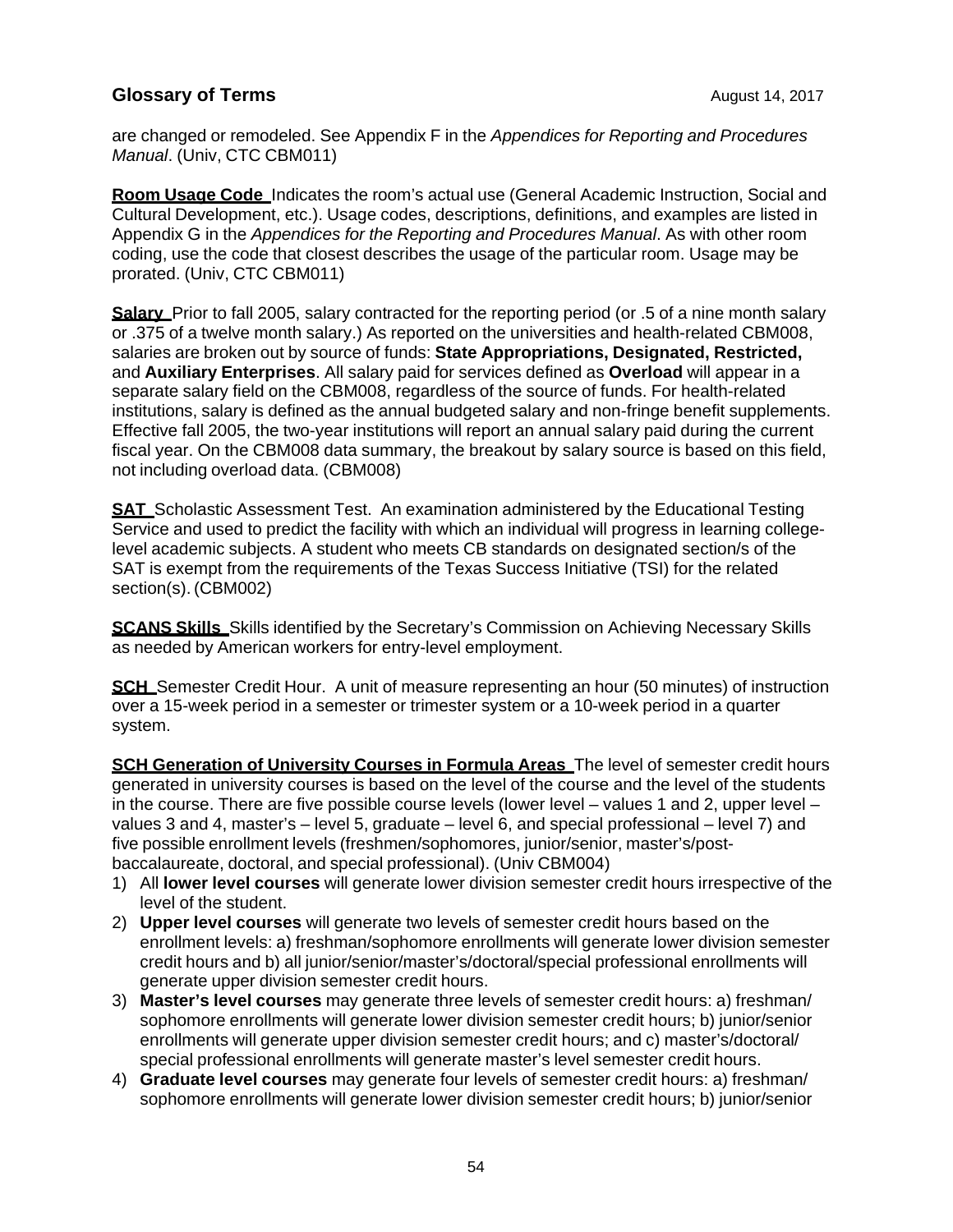enrollments will generate upper division semester credit hours; c) master's/specialprofessional enrollments will generate master's level semester credit hours; and d) doctoral enrollments will generate doctoral level semester credit hours.

5) **Special-professional courses** will only generate special professional hours if the enrollments are master's, doctoral, and special professional. Any undergraduate enrollments are not considered in the semester credit hour calculation.

**SCH Load-Developmental Not State-Funded** Number of developmental semester credit hours for which the student is registered during the reporting period that do not qualify for state funding. (Univ CBM001, CBM0E1)

**SCH Load-Developmental State-Funded** Number of semester credit hours in developmental courses for which the student is registered during the reporting period that do qualify for state funding. (Univ CBM001, CBM0E1)

**SCH Load-Inter-institutional Not State-Funded** The number of semester credit hours in interinstitutional courses for which the student is registered during the reporting period and that do not qualify for state funding. (Univ, HRI CBM001; Univ CBM0E1)

**SCH Load-Inter-institutional State-Funded** The number of semester credit hours in interinstitutional courses for which the student is registered during the reporting period and that qualify for state funding. (Univ CBM001, CBM)E1)

**SCH Load-Not State-Funded (Undergraduate and Graduate)** The number of credit hours for which the student is registered in the reporting period that do not qualify for state funding, not including any inter-institutional or developmental SCH which have their own fields. Examples are attempted semester credit hours of an undergraduate student who has exceeded the state limit, semester credit hours of a student who has attempted the same course more than twice, semester credit hours of a student in physical education courses that are not allowed for statefunding (see **Physical Education Courses Funding Limit**) and semester credit hours of a student in Military Science or religion courses. Not required for Medical and Dental students. (Univ, HRI CBM001; Univ CBM0E1)

**SCH Load-State-Funded** Number of semester credit hours for which the student is registered during the reporting period that do qualify for state funding. Excluded are all developmental semester credit hours, semester credit hours in excess of state limits, and inter-institutional semester credit hours. (Univ, HRI CBM001; Univ CBM0E1)

**SCH of Undergraduate Degree Program** The number of semester credit hours required to be earned in order for a student to receive a baccalaureate degree in the specified program. (Univ, HRI CBM001; Univ CBM0E1)

**SCH Overview (CBM001)** This is a list of all semester credit hour fields on the University. Health-Related, and Community, Technical, and State Colleges' CBM001 and CBM0E1 reports. The definition of each specific item can be found under its own item name. *Universities:*

- 1) Semester Credit Hour Load, Current Registration (Off-Campus)
- 2) Semester Credit Hour Load, Current Registration (On-Campus)
- 3) Semester Credit Hours of Students Enrolled in Dual Credit Courses
- 4) SCH Load-Developmental State-Funded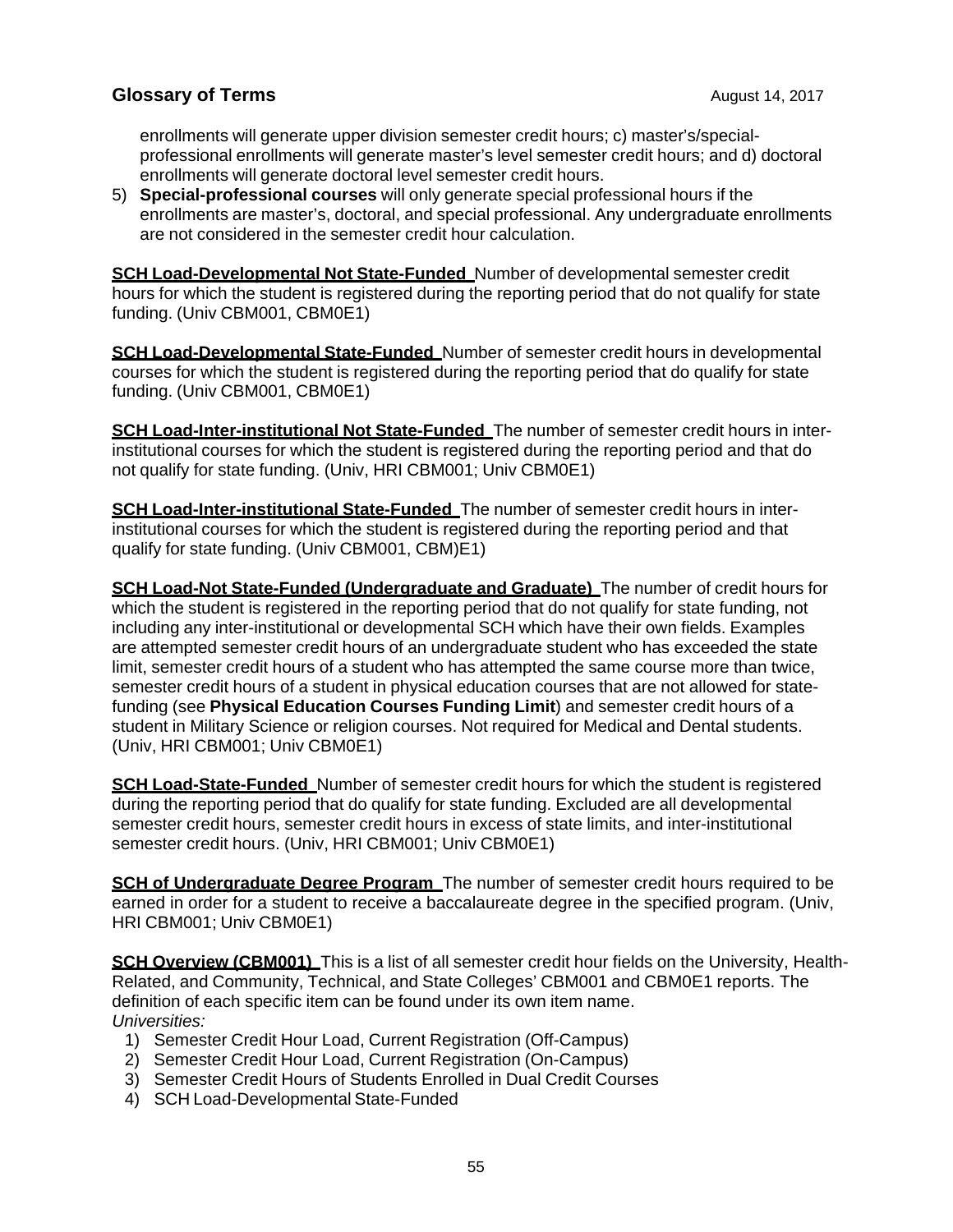- 5) SCH Load-Developmental Not State-Funded
- 6) SCH Load-Inter-Institutional Not State-Funded
- 7) SCH-Inter-Institutional State-Funded
- 8) SCH Load-Not State-Funded
- 9) SCH Load-State-Funded
- 10) SCH of Undergraduate Degree Program
- 11) Doctoral Semester Credit Hours Funded
- 12) Graduate Semester Credit Hours of Seniors

#### *Health-Related:*

- 1) Inter-Institution SCH Load
- 2) Semester Credit Hour Load, Current Registration
- 3) Semester Credit Hour Load, Remote Site
- 4) SCH of Undergraduate Degree Program
- 5) SCH Load Not State-Funded
- 6) SCH Load Inter-Institutional Not State-Funded
- 7) SCH Load State-Funded

#### *Community, Technical, and State Colleges:*

- 1) Semester Credit Hour Load in Academic Courses which is not Affected by the Undergraduate Limit
- 2) Semester Credit Hours-Developmental Education in Excess of State Limit
- 3) Semester Credit Hours in Academic Courses which are Affected by the Undergraduate Limit
- 4) Semester Credit Hours in Developmental Education Courses
- 5) Semester Credit Hours of Students Enrolled in Dual Credit Courses
- 6) Total Semester Credit Hours in Technical Courses
- 7) Semester Credit Hours Technical Not State-Funded
- 8) Semester Credit Hours Academic Not State-Funded

**School or College** A six-digit code that identifies the specific school or college in which the student is enrolled and is to be funded. The student records for all components of the healthrelated institution will be submitted as one report under the FICE code of the health science center. (HRI CBM001, CBM008, CBM009)

**Second Year Student** See **Sophomore**. Also used on the Health-Related CBM001 in reference to a student in the second year at a medical or dental school. (CBM001)

**Secondary Usage/CIP Percent** The percentage that applies to the secondary CIP code. Where a room serves several purposes or users, the institution may prorate its use. (Univ, CTC CBM011)

**Secondary Use Usage Code** Functional category codes are program-oriented codes that profile the actual use/function of a room and help determine its type of space. Classification often is determined by the program's funding: state, auxiliary, federal, or private; and it is often determined by whom the program serves. As with the use of all codes in this manual, the inventory specialist must choose the best code according to all relevant alternatives. Note that this code may be prorated to reflect more than one use/function. See Appendix G in the *Appendices for Reporting and Procedures Manual* and the primary usage code definition. (Univ, CTC CBM011)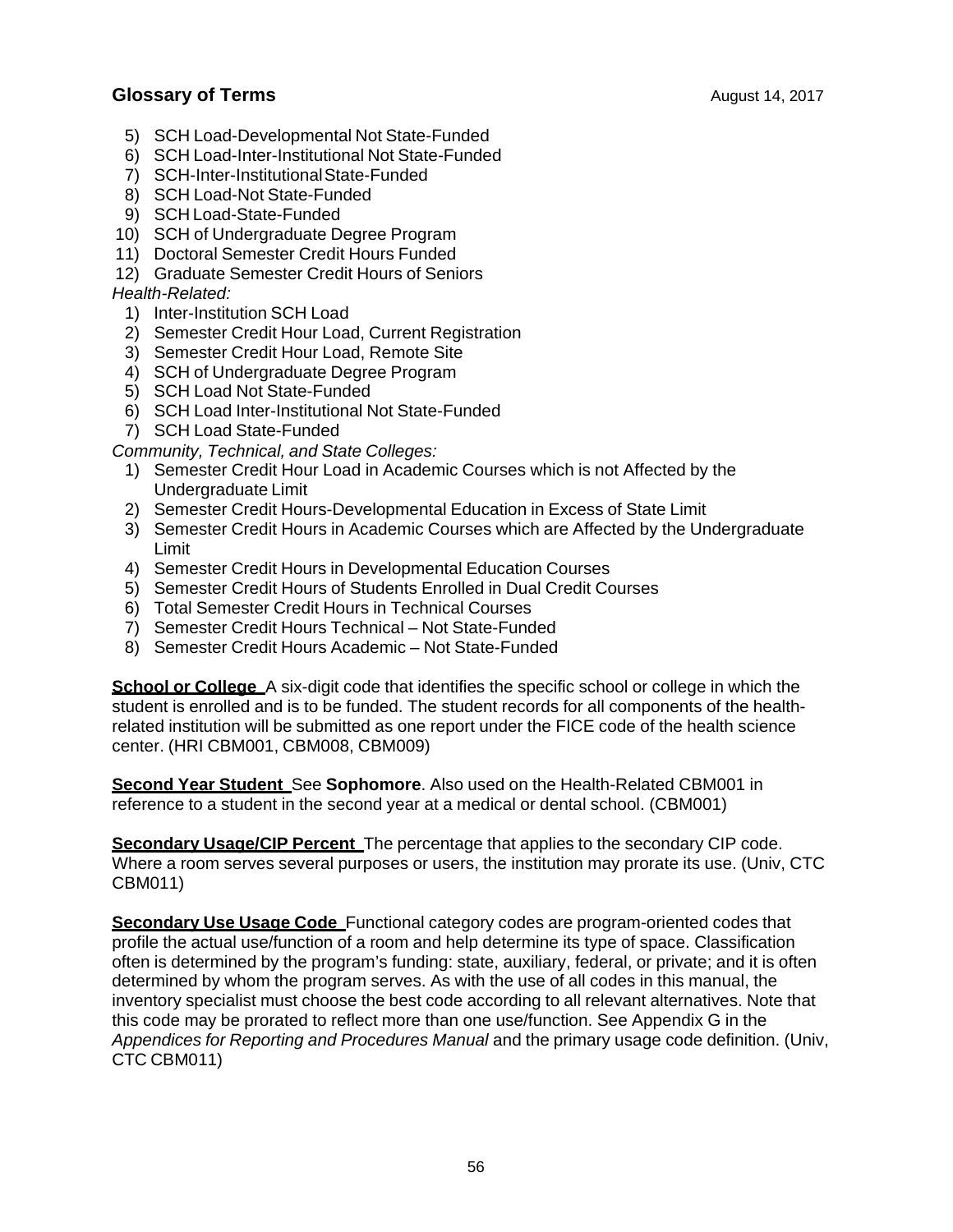**Secure File Transfer Protocol (SFTP)** State and Federal security requirements mandate that confidential data be transferred electronically using a secure process. The Coordinating Board requires and distributes reports with the Secure Shell (SSH) and Secure FTP (SFTP) combination. SFTP provides a secure channel for file transfer from mainframes or PCs to an SFTP server at the THECB. Detail instructions on how to use SFTP can be found at the following link: http://www.thecb.state.tx.us/Reports/DOC/0702.DOC.

**Self-Supporting Courses and Programs** Academic credit courses and programs (formerly defined as extension courses or programs) whose semester credit hours are not submitted for formula funding. (Univ CBM00X)

**Semester** A fall or spring semester shall normally include at least 15 weeks for instruction and one week for final examination, or a total of 16 weeks of instruction and examination combined. Each of the two summer terms shall include no less than 5½ calendar weeks, including registration, instruction, and final examinations.

**Semester Credit Hour (SCH)** A unit of measure of instruction consisting of 60 minutes, of which 50 minutes must be direct instruction, over a 15-week period in a semester system.

**Semester Credit Hour Load, Current Registration** The number of semester credit hours for which the student is registered in the term being reported. Semester credit hours attempted in FE classes (courses that begin after the census date of the prior term) are reported in a separate record and a "1" coded in Flexible Entry item. Other than the FE SCH, this field contains all the semester credit hours attempted by the student during the reporting period. NOTE: Unlike the university CBM001, which breaks out the SCH load in current registration by on and off-campus, the health institutions include both on and off-campus semester credit hours in one item. (HRI CBM001)

**Semester Credit Hour Load, Current Registration (Off-Campus)** The number of off-campus semester credit hours, including non-state-funded semester credit hours, for which the student is registered in the reporting period. These hours plus Semester Credit Hour Load, Current Registration (On-campus) is the sum of all non-Flexible Entry SCH the student attempted during the reporting period. Semester credit hours attempted in FE classes (courses that begin after the census date of the prior term) are reported in a separate record and a "1" coded in the Flexible Entry item. (Univ CBM001, CBM0E1)

**Semester Credit Hour Load, Current Registration (On-Campus)** The number of on-campus semester credit hours, including non-state-funded semester credit hours, for which the student is registered in the reporting period. These hours plus Semester Credit Hour Load, Current Registration (Off-campus) is the sum of all non-Flexible Entry SCH the student attempted during the reporting period. Semester credit hours attempted in FE classes (courses that begin after the census date of the prior term) are reported in a separate record and a "1" coded in the Flexible Entry item. (Univ CBM001, CBM0E1)

**Semester Credit Hour Load, Remote Site** The number of semester credit hours for which the student is registered during the reporting period at an approved remote teaching site. These hours are also included in Semester Credit Hour Load, Current Registration. (HRI CBM001)

**Semester Credit Hour Load in Academic Courses which is not Affected by the Undergraduate Limit** The number of semester credit hours attempted in academic courses if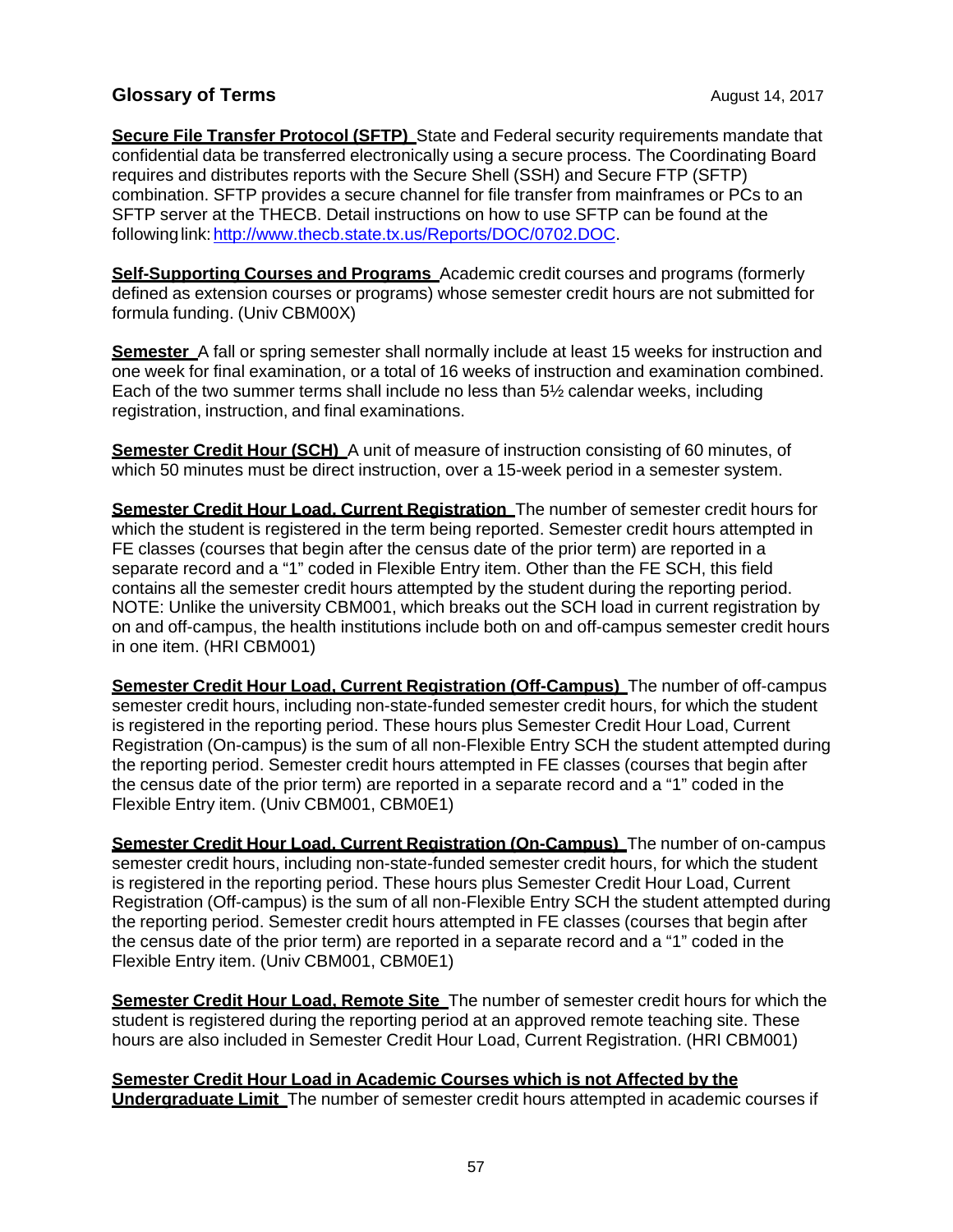the student is not affected by the undergraduate SCH limit. Examples are semester credit hours of students who pay the non-resident tuition rate and academic students who enrolled as undergraduates in an institution of higher education prior to the 1999 fall semester. Not included are developmental semester credit hours or flexible entry semester credit hours if this is not an FE record. (CTC CBM001, CBM0E1)

**Semester Credit Hour Value** A unit of value indicating the number of hours (or equivalency) of instruction per week for a course for a school term. This is the number of semester credit hours (SCH) for which the class is actually taught. It may be less but not more than the total for which it is approved on the course inventory. (Univ, CTC CBM004, CBM00S)

**Semester Credit Hours Academic – Not State-Funded** Semester credit hours of students enrolled in academic courses which are not allowed to be reported for funding. (CTC CBM001, CBM0E1)

**Semester Credit Hours-Developmental Education in Excess of State Limit** The number of semester credit hours which exceeds the state limit of 27 semester credit hours (CB Rules Chapter 13 Subchapter F Section 13.107). See the *Community College General Academic Course Guide Manual* for a list of courses that are subject to this limit. (CTC CBM001, CBM0E1)

**Semester Credit Hours in Academic Courses Which are Affected by the Undergraduate Limit** The number of semester credit hours attempted in academic courses that apply to an associate or current baccalaureate degree at an institution of higher education and from which the college receives state funding. Not included are academic semester credit hours if the student pays the non-resident tuition rate. This item applies to students who initially enrolled as undergraduates in an institution of higher education in the 1999 fall semester or in a subsequent term. (CTC CBM001, CBM0E1)

**Semester Credit Hours in Developmental Education Courses** The number of attempted semester credit hours in developmental education courses by the student at the current institution during the term reported, not including the semester credit hours attempted that exceed the state-mandated funding limit. (CTC CBM001, CBM0E1)

**Semester Credit Hours of Students Enrolled in Dual Credit Courses** Credit hours for which a student receives simultaneous academic credit for the course from both an institution of higher education and a high school under CB Rule 4.81 - 4.85 of this title (relating to Dual Credit Partnerships Between Secondary Schools and Texas Public Colleges). These credit hours also are reported in the following: SCH in Academic Courses of Students Affected by the UG Limit, SCH in Academic courses of Students Who Are Not Affected by the UG Limit, and Total SCH in Technical Courses as appropriate. (CTC CBM001, CBM0E1)

**Semester Credit Hours Technical – Not State-Funded** Semester credit hours of students enrolled in technical courses which are not allowed to be reported for funding. An example are the hours of a student who has attempted the same course for a third or more times. (CTC CBM001, CBM0E1)

**Seminar** An activity in which a group of students engage in research or advanced study and meets under the general direction of one or more faculty members for a discussion of problems of mutual interest. (Univ CBM004, CBM00S)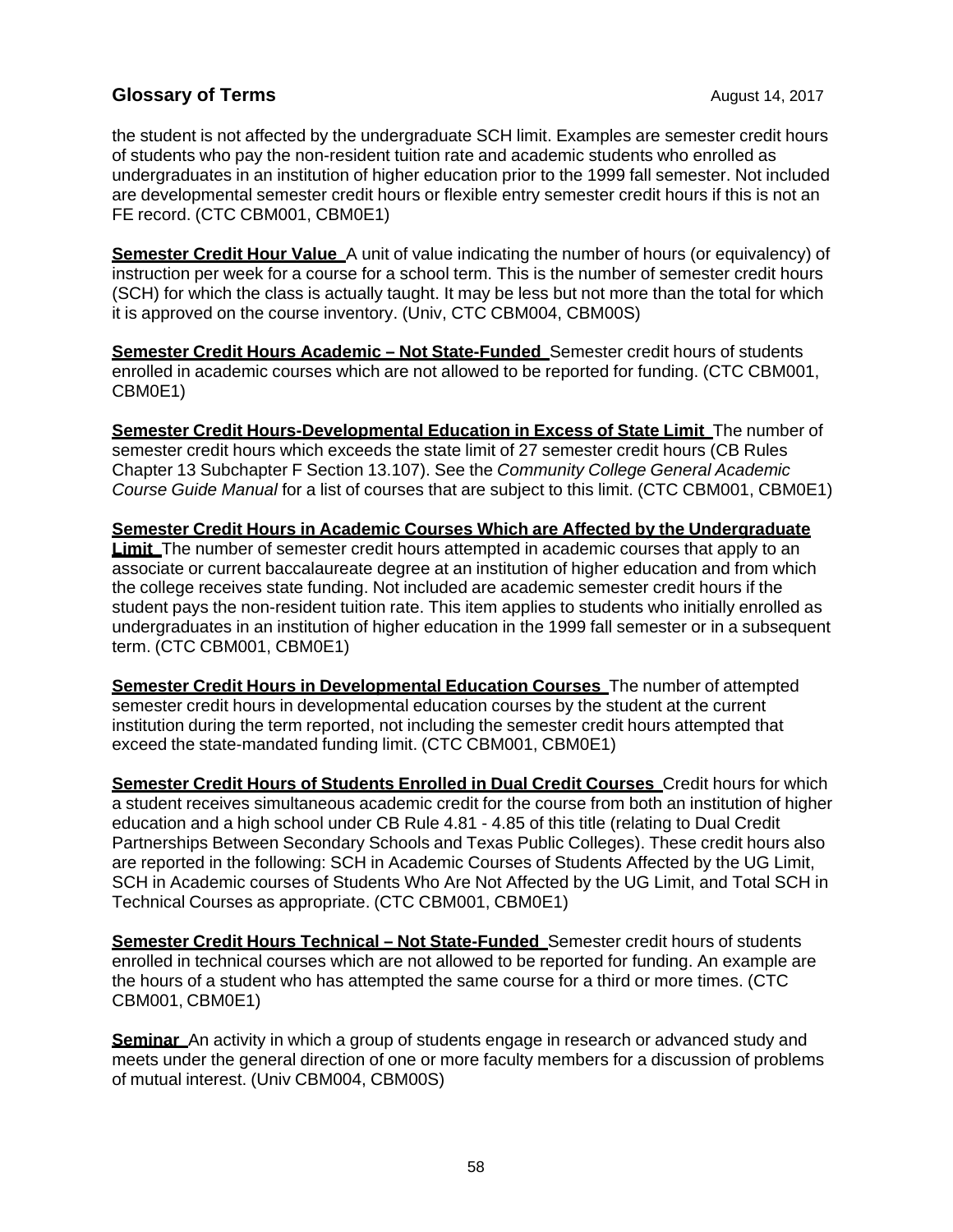**Senior** A student who has completed at least 90 semester credit hours in a 120 credit program. (Univ, HRI, ICU CBM001; Univ CBM00S, CBM0E1)

**Service Area** The geographical area, or target market, for educational delivery by community/junior colleges as defined in the Texas Education Code, Chapter 130, Subchapter J.

**Short Course Title** An abbreviated title of each course which adjusts the title to include not more than a total of 30 characters (letters, symbols, spaces, and punctuation). (Univ CBM003)

**Single Parent** A field indicating the student is a single parent. It will have a value of '8' or blank if not applicable. This may be self-reported data. However, students who receive special federally funded or state funded assistance (such as referrals from the Texas Department of Human Services or the Texas Department of Health) because they are single parents may also be reported in this category. Assistance may include child care assistance or child care fee waivers. (CTC CBM001, CBM00A, CBM0E1)

**Skill Standard** A standard that specifies the level of knowledge and competence required to successfully perform work-related functions within an occupational cluster.

**Small Class** Undergraduate level organized classes with less than 10 registrations and graduate level classes with less than five registrations. Any composite or cross-listed section having both undergraduate and graduate level courses will be treated as if it were an undergraduate class and will be defined as a small class if there are less than ten total registrants in the class.

**Sophomore** A student who has completed the equivalent of one year of undergraduate work; that is, at least 30 semester hours but less than 60 semester hours in a 120-hour program. (CBM001; Univ, CTC CBM00S, CBM0E1)

**Southern Association of Colleges and Schools (SACS)** The regional organization that accredits postsecondary educational institutions in Texas.

**Southern Regional Education Board (SREB)** A consortium of 17 southeastern states, including Texas, with offices in Atlanta.

**Space Deficit** The shortage of available space when compared to predicted assignable educational and general space as calculated by factors in the Coordinating Board Space Projection Model.

**Space Projection Model** A planning tool, adopted by the Coordinating Board, for public universities, technical colleges, and health-related institutions that predicts how much assignable educational and general space is required to fulfill an institution's mission for teaching, research, and public service.

**Space Projections** Predictions of needed assignable educational and general square feet calculated from factors in the Coordinating Board Space Projection Model.

**Space Surplus** The amount of actual educational and general space which exceeds the predicted amount of space as forecast by the Coordinating Board Space Projection Model.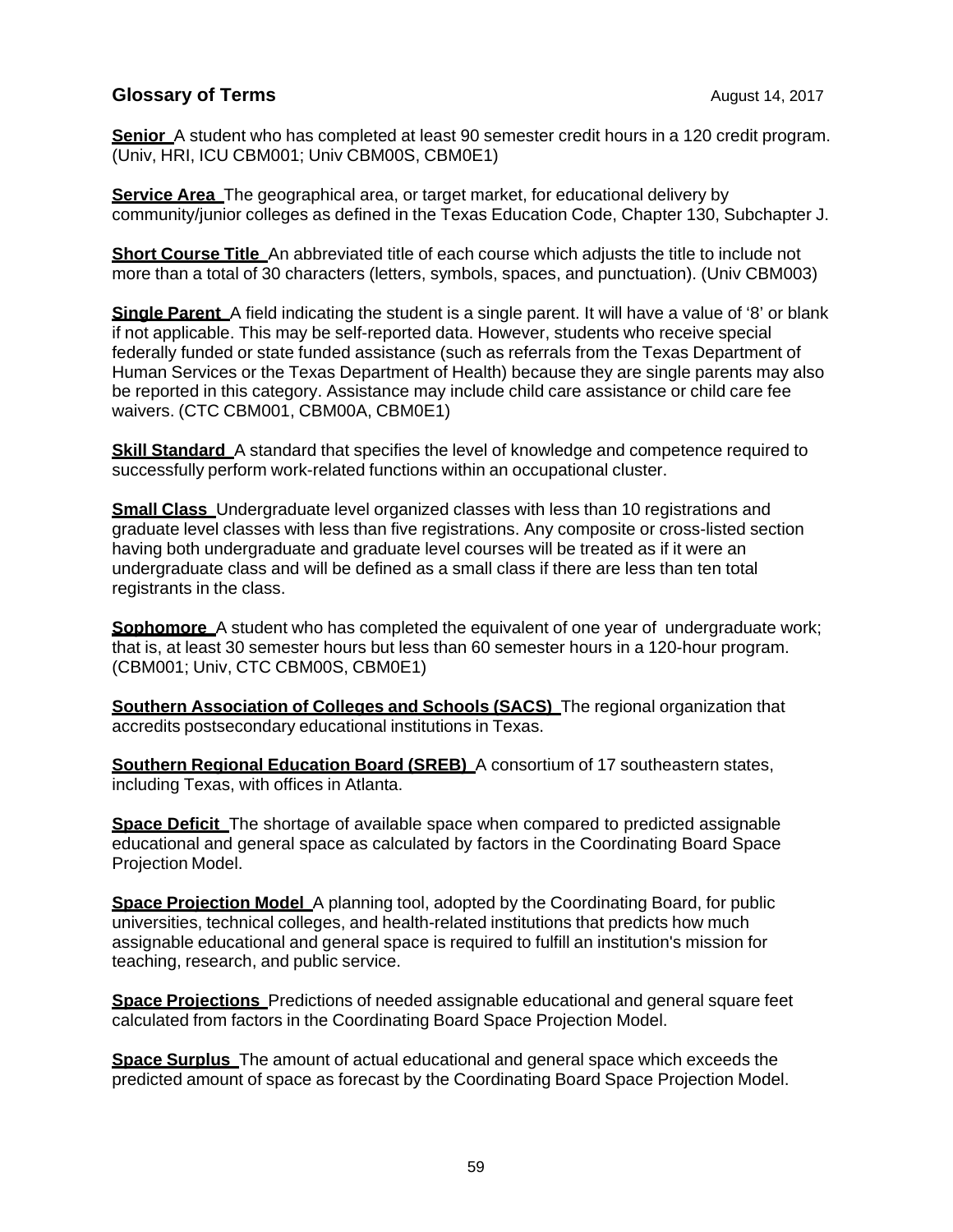**Special Approval or Unique Need Inventory** An inventory of special approval or unique need courses. If a community or technical college wishes to offer a course not generically approved in the *Academic Course Guide Manual*, or for more credit or contact hours than listed in the ACGM, it must request approval for such courses on the basis of unique need. (CTC CBM004, CBM00S)

**Special Doctoral Record** Semester credit hours attempted in a doctoral-level course funded at the doctoral rate by a doctoral student and reported by funding area. If a student generates semester credit hours in more than one funding area, a special doctoral record must be created for each funding area after the first one. The special records will be distinguished by "3" in the **Flexible Entry** item. See **Doctoral Funding Limit** for a description of the regulations that necessitate such records and **Doctoral Semester Credit Hours** for more discussion of these records. (Univ CBM001, CBM0E1)

**Special Purpose Campus** A major, secondary location of an institution offering programs related to specific and limited field(s) of study, usually with its own administrative structure and usually headed by a Dean. Regional Academic Health Centers are considered special-purpose campuses. Special Purpose Campuses must be established by the Legislature or approved by the Coordinating Board. (HRI CBM001)

**Special Topics Course** A *Workforce Education Course Manual* course that should be used only when course content does not exist in any other *WECM* course. The Special Topics course is intended for temporary use or transitional content. Such a course expires after three years.

**Specialist Degree** A degree program awarded for study beyond the master's degree but below the doctorate that typically requires 60-70 semester credit hours beyond a bachelor's degree (or about 30 beyond a master's degree). It is designed as a terminal degree and reported at the master's level. (Univ CBM009)

**Specialty** Area or discipline pursued in residency training. Distinctions exist between medical (non-invasive) and surgical (invasive) specialties, as well as primary care (i.e., family practice, internal medicine, pediatrics) and subspecialty training (i.e., dermatology, ophthalmology, cardiology, etc.). (HRI CBM00R)

**Start Time** Time of day that a class starts based on the 24 hour clock. (Univ, CTC CBM005)

**State Appropriations** A source of salary funds that includes all funds from state appropriations including special items, whether funded by general revenue or other educational and general income. (Univ, HRI CBM008)

**Status of Continuing Education Student** A code of "0" that indicates the student is a continuing education student. (CTC CBM00A)

**Student-Faculty Ratio** Determined using a formula by dividing student FTE by faculty FTE of the same level.

**Student Financial Aid** Funds from various sources awarded to students, generally on the basis of merit or need, to help defray the cost of living, tuition, and other expenses while attending an institution of higher education. Such funds may be in the form of scholarships, grants, loans, or student employment.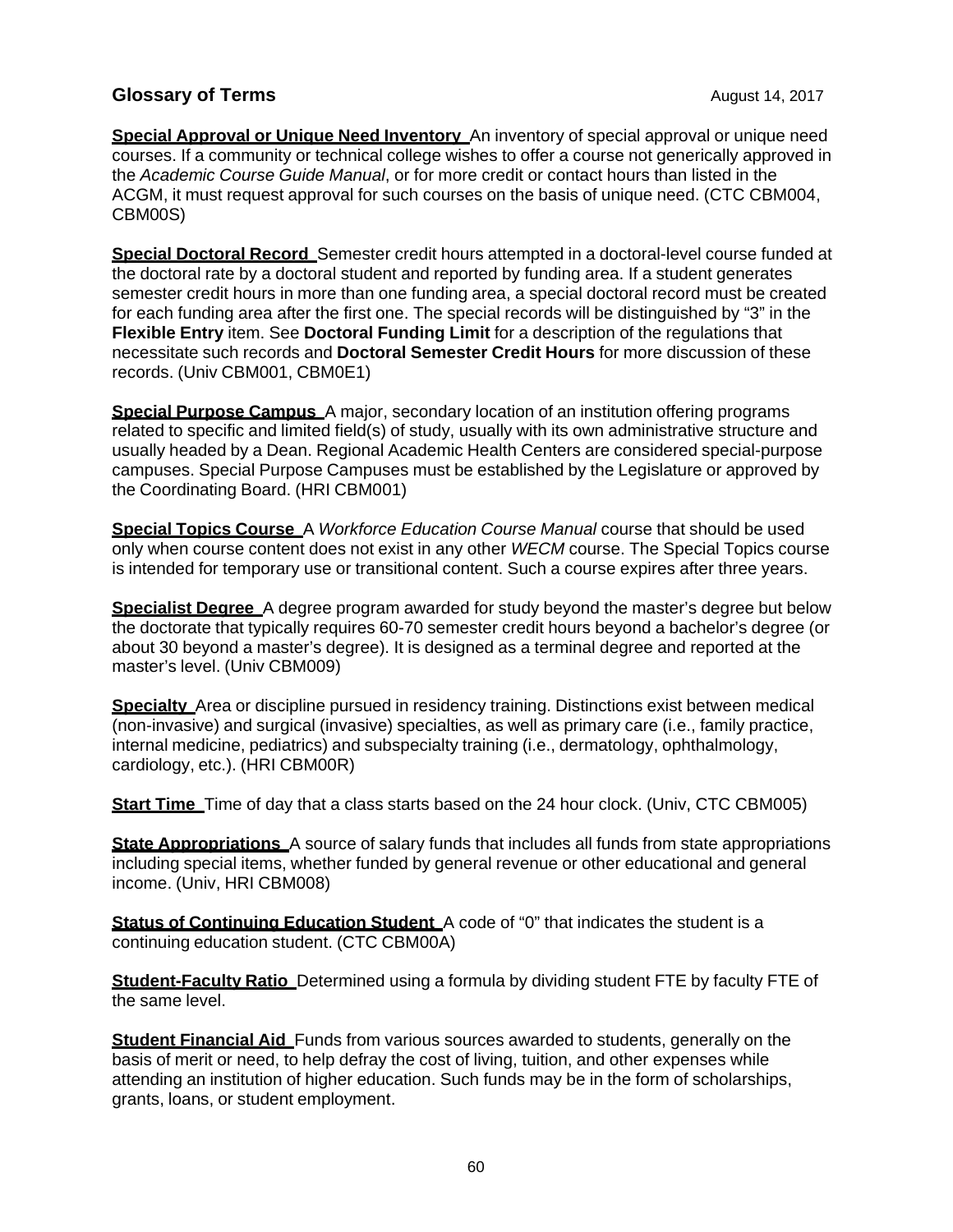**Student ID** Student Identification Number. The number used by the institution to identify its students. The number will usually be a Social Security Number but in some cases (foreign nationals, etc.) the institution will create a number. These numbers should not have alphabetic characters in them. (CBM001, CBM002, CBM009, CBM00A, CBM00B, CBM00M, CBM00R, CBM00S, CBM00X, CBM00E1)

**Student Intent** A code to identify the primary reason the student is attending college. This item is solely student-declared beginning in fall 2001. (CTC, CSC CBM001; CTC CBM0E1)

**Student Station Capacity** The number of occupants the space is designed to accommodate (desks, table spaces with chairs, etc.) in a room at the beginning of a semester by actual count. Since the inventory is changed continuously by institutional reporting, room capacity must be changed when the number of stations in a room is altered. (Univ, CTC CBM011)

**Study-Abroad Courses** Off-campus, academic credit instruction which is delivered outside the United States primarily to regular on-campus students.

**Study-in-American Courses** Off-campus, academic credit instruction which is delivered outside Texas but in the United States primarily to regular on-campus students.

**Supply/Demand Pathway (SDP)** A developmental approach to providing access which allows for the gradual increase of resources as demand grows, operating under the principle of avoiding over-commitment as well as under-commitment of state resources.

**TAAS** Texas Assessment of Academic Skills. An exam which was administered to Texas public school students between 1990 and 2002. For a period of three years from the date of testing, a student who tested and performed on the Exit-Level TAAS with a minimum scale score of 1770 on the writing test, a Texas Learning Index (TLI) of 86 on the mathematics test, and 89 on the reading test was exempt from the assessments required under the TASP and TSI programs. (CBM002)

**TAKS** Texas Assessment of Knowledge and Skills. An exam administered to public school students in Texas designed to help students meet the state's curriculum standards, known as Texas Essential Knowledge and Skills (TEKS). The TAKS replaced the Texas Assessment of Academic Skills (TAAS) in spring of 2003. For a period of three years from the date of testing, a student who is tested and performs on the Eleventh grade exit-level TAKS with a minimum scale score of 2200 on the math section and/or a minimum scale score of 2200 on the English Language Arts section with a writing subsection score of at least 3, shall be exempt from the assessment required under TSI for those corresponding sections. (CBM002)

**TASP** Texas Academic Skills Program. A program which was replaced by the Texas Success Initiative in fall 2003. It included an examination to assess each student's reading, writing, and mathematics skills to determine whether the student was prepared to complete successfully college level course work. The program required institutions to provide developmental courses to prepare students to complete such course work. (CBM002)

**Teaching Assistant** A graduate student who is teaching and/or assists a faculty member in teaching a class or laboratory (excluded are those who only serve as graders). (CBM008)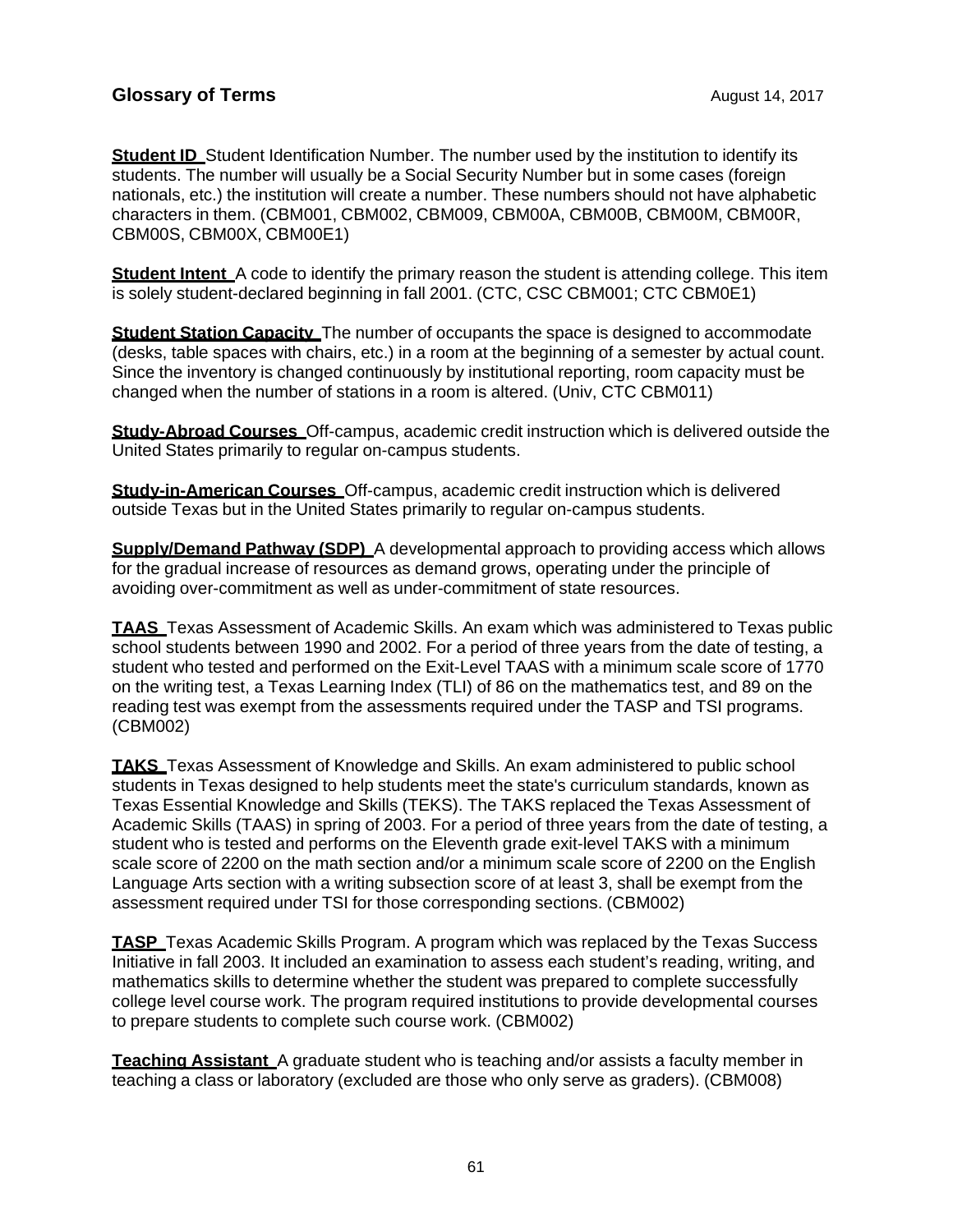**Teaching Hospitals** Any hospital, institution, or organization that provides an accredited program of graduate medical education.

**Teaching Load Credit (TLC)** That part of a faculty member's workload that is devoted to a class section. T.E.C. Section 51.402(b) requires each university to adopt rules concerning faculty academic workloads and recognizes that important elements of the workload include classroom teaching, basic and applied research, and professional development. The workload rules and regulations of each institution shall be included in their operation budget that is reported to the Coordinating Board. An institution may have different schedules for non-tenuretrack and tenure-track faculty as well as for full-time and part-time faculty and it may vary by department, but it should be at least roughly equivalent throughout the university. An example of a normal workload of a full-time, non-tenure-track faculty may be 12 semester credit hours and for a full-time, tenure-track faculty may be 9 semester credit hours for a long term. Adjustments to workload credits may be allowed for various instructionally-related assignments, such as supervision of activity and performance courses, supervision of theses and dissertations, and supervision of student teaching, practica, and internships. Teaching of large classes that involve supervision and coordination of teaching assistants, graders, or of multiple laboratory sections may generate a workload adjustment. Also the development of new degree programs or conducting major curriculum revisions may generate workload equivalencies. Each institution has an established workload policy. (Univ CBM004, CBM008)

**Technical Course** Workforce education courses for which semester credit hours are awarded. (CTC CBM004, CBM00S)

#### **Technical Course Inventory** See *Workforce Education Course Manual***.**

#### **Technical Program Clearinghouse Inventory** See **Workforce Program Clearinghouse Inventory.**

**Tech-Prep** A program of study that (a) combines at least two years of secondary education (as determined under State law) and two years of postsecondary education in a non-duplicative sequential course of study; (b) strengthens the applied academic component of vocational and technical education through the integration of academic, and vocational and technical, instruction; (c) provides technical preparation in an area such as engineering technology, applied science, a mechanical, industrial, or practical art or trade, agriculture, a health occupation, business, or applied economics; (d) builds student competence in mathematics, science, and communications (including through applied academics) in a coherent sequence of courses; and (e) leads to an associate degree or a certificate in a specific career field, and to high skill, high wage employment, or further education. (CTC CBM001, CBM009, CBM0E1)

**Tenure** Defined as the status of a personnel position, or a person occupying a position or occupation, with respect to permanence of the position. It is the academic tradition of guaranteeing continuing employment to faculty members who have demonstrated a high level of performance in the areas of research, teaching, and service. Tenure decisions are usually made for tenure-track faculty in the fifth year of employment. The data summary of 'tenure' on the **CBM008** edit is based on this field, not including "Flexible Entry only" records. A similar tenure item is on the university class report, **CBM004**, since the faculty report is not reported early enough in the funding terms of an appropriation year to be used to determine how many undergraduate classes are taught by tenure or tenure-track faculty. Certain faculty reported with no tenure, but who have special qualifications, are identified on the class report so they may be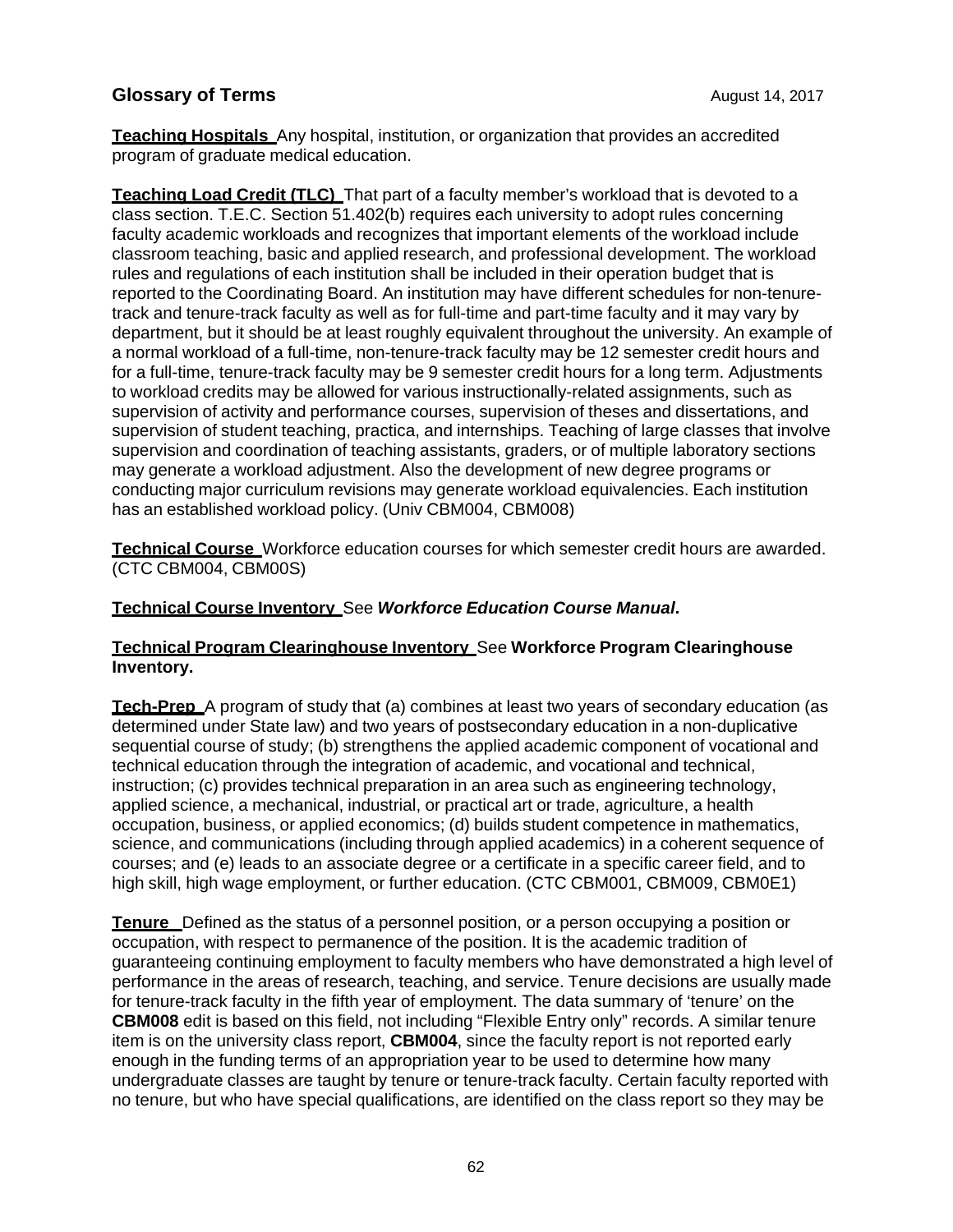used in the undergraduate semester credit hours taught computation if approved by the legislature. The additional categories are faculty with a terminal degree in the discipline, faculty with appropriate professional certification, and faculty who have extensive and recognized accomplishment in a field. (Univ CBM004; Univ, HRI CBM008)

**Tenure Track** Positions that lead to consideration for tenure. (Univ CBM004; Univ, HRI CBM008)

**Term Sought** The expected term of entry for which the student seeks admission (fall or summer). (Univ CBM00B)

**Texas Academic Skills Program (TASP)** Replaced by the Texas Success Initiative (TSI) in 2003. It was established in 1989 as a legislatively mandated effort to identify students with inadequate academic skills and to provide them with help in attaining those skills so that they will succeed in Texas public higher education.

**Texas Common Course Numbering System (TCCNS)** A common system of four-letter prefixes and four-digit numbers for freshman- and sophomore-level academic courses offered in Texas public community and technical colleges. Originally developed as a joint project by the Texas Association of Collegiate Registrars and Admissions Officers (TACRAO) and the Gulf Coast Consortium of Community and Technical Colleges, the system has been voluntarily implemented across the state of Texas in an effort by colleges to facilitate the successful transfer of courses taken by students from one college to another. These courses form the basis for the Lower Division Academic Course Guide manual. (Univ CBM003)

**Texas Education Code (TEC)** Statutes of the State of Texas dealing with education. In general, the statutes dealing with higher education are within Title III of the code.

**Texas Essential Knowledge and Skills (TEKS)** The curriculum approved by the State Board of Education for all public schools in Texas. It includes a mandated curriculum of English language arts/reading, science, social studies, and math, as well as guidelines for other curricula.

**Texas Higher Education Coordinating Board** *Rules and Regulations* The policies and procedures which regulate the operation of public higher education institutions within the state of Texas. These rules and regulations may be accessed electronically via the Coordinating Board's website at www.thecb.state.tx.us.

**Texas Success Initiative (TSI)** A legislatively mandated program effective September 1, 2003. The TSI, which replaced the Texas Academic Skills Program (TASP), gives more flexibility to public higher education institutions in their efforts to ensure that students have the academic skills they need to succeed in higher education. The TSI requires testing of students' academic skills upon entry into public higher education and appropriate counseling, advice, and opportunities -- such as developmental education courses or non-course-based education (computer-based instruction or tutoring, for example) -- for improving those skills. Each college or university is responsible for determining when students have the appropriate skills to succeed in college.

**THEA** Texas Higher Education Assessment (formerly TASP Test). An academic skills assessment instrument approved by the Board and offered by Evaluation Systems, Pearson.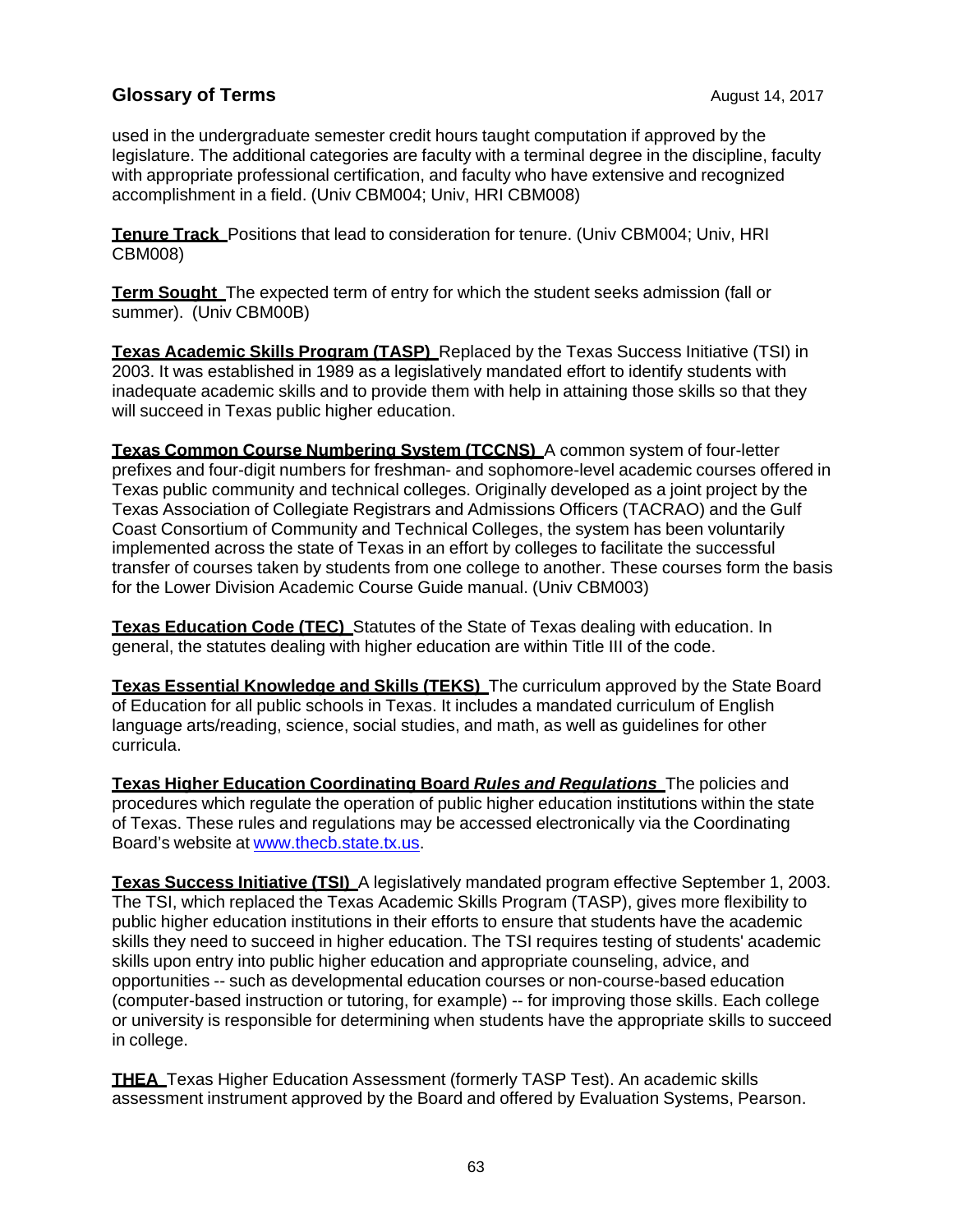**THEA Scores Database** A database that contains THEA scores which are provided to the CB by Evaluation Systems, Pearson after each test occasion.

**Third Year Student** See **Junior**. It is also used to refer to a student in the third year of medical or dental school. (Univ, HRI, ICU CBM001; Univ CBM00S, CBM0E1)

**TLC** Teaching Load Credit. Reflects the part of a faculty member's workload that is devoted to one class section. It is reported with 1 decimal position so that .55 has to be rounded to one position (either 005 or 006 based on your rounding methodology). A value of 1.1 is reported as 011 and .055 becomes 001. See **Teaching Load Credit**. (Univ CBM004, CBM008)

**Total Semester Credit Hours in Technical Courses** The total number of semester credit hours attempted in technical courses. (CTC CBM001, CBM0E1)

**Transfer Student** A student entering the reporting institution for the first time and who is known to have previously attended another institution at the same level (e.g., undergraduate to undergraduate, graduate to graduate; not undergraduate to graduate). This does not include an institution's own graduates who enter for further education. (Univ, HRI, CTC CBM001)

**Transfer Student or First-Time-in-College** A **FICE** code in this field represents the higher education institution from which the student transferred. The CBM001 data summary category 'First-Time Students' is based on this field. The FICE code is entered only the first semester that the student is reported after he/she transfers. A first-time-entering student is coded with '000001'. (CBM001; Univ, CTC CBM00E1)

#### **TSI** See **Texas Success Initiative**.

**TSI Exemption/Waived Status** On the CBM002, used to reflect exemptions that are not permanent if the student's status changes. CB Rules Chapter 4, Subchapter C, article 4.54 provide current TSI exemptions. (CBM002)

**TSI-Exemption/Waiver Status (Math, Writing, Reading)** The categories are defined in CB Rule §4.54 Exemptions/Exceptions. (CBM002)

- (a) The following students shall be exempt from the requirements of this title:
	- (1) For a period of five (5) years from the date of testing, a student who is tested and performs at or above the following standards:
		- (A) ACT: composite score of 23 with a minimum of 19 on the English test and/or the mathematics test shall be exempt for those corresponding sections;
		- (B) Scholastic Assessment Test (SAT): a combined verbal and mathematics score of 1070 with a minimum of 500 on the verbal test and/or the mathematics test shall be exempt for those corresponding sections; or
	- (2) For a period of three (3) years from the date of testing, a student who is tested and performs on the Texas Assessment of Academic Skills (TAAS) with a minimum scale score of 1770 on the writing test, a Texas Learning Index (TLI) of 86 on the mathematics test and 89 on the reading test.
	- (3) For a period of three (3) years from the date of testing, a student who is tested and performs on the Eleventh grade exit-level Texas Assessment of Knowledge and Skills (TAKS) with a minimum scale score of 2200 on the math section and/or a minimum scale score of 2200 on the English Language Arts section with a writing subsection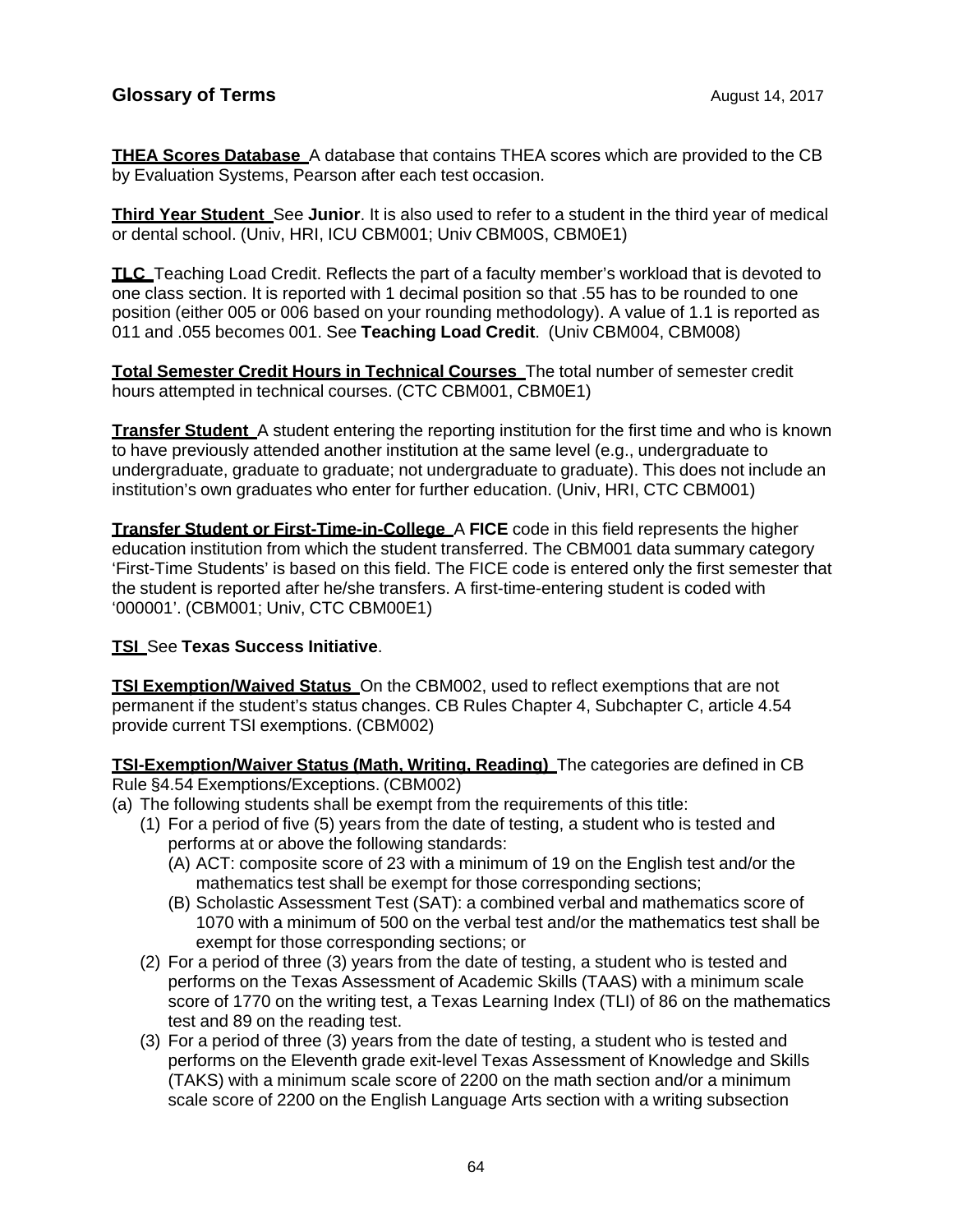score of at least 3, shall be exempt from the assessment required under this title for those corresponding sections.

- (4) A student who has graduated with an associate or baccalaureate degree from an institution of higher education.
- (5) A student who transfers to an institution from a private or independent institution of higher education or an accredited out-of-state institution of higher education and who has satisfactorily completed college-level coursework as determined by the receiving institution.
- (6) A student who has previously attended any institution and has been determined to have met readiness standards by that institution.
- (7) A student who is enrolled in a certificate program of one year or less (Level-One certificates, 42 or fewer semester credit hours or the equivalent) at a public junior college, a public technical institute, or a public state college.
- (8) A student who is serving on active duty as a member of the armed forces of the United States, the Texas National Guard, or as a member of a reserve component of the armed forces of the United States and has been serving for at least three years preceding enrollment.
- (9) A student who on or after August 1, 1990, was honorably discharged, retired, or released from active duty as a member of the armed forces of the United States or the Texas National Guard or service as a member of a reserve component of the armed forces of the United States.
- (b) An institution may exempt a non-degree-seeking or non-certificate-seeking student.

**TSI Minimum Passing Standards** The minimum scores which must be attained by a student in reading, writing, and mathematics that indicates the student's readiness to enroll in freshmanlevel academic coursework. (CBM002)

**TSI-waived** Some TSI exemptions/exceptions are not considered permanent because the exempt status only applies to the student while the student meets the qualifications for exemption, including certificate programs that are not subject to state mandated assessment and remediation requirements, students who have met the testing standards to take dual credit courses (see §4.85), and certain students who are currently in the United States military. (CBM002)

**Tuition and Fees (Revenues)** The amount of money charged to students for instructional services. Tuition may be charged per term, per course, or per credit. Required fees are those fixed sums charged to students for items not covered by tuition and are required of such a large proportion of all students that the student who does not pay the charge is an exception. The base tuition charge should be assessed only once during each term, regardless of the length of the term, or the begin date of the class.

**Tuition Exemption/Waiver Code** The code identifying the tuition exemption or tuition waiver category. If the exemption is not one based on certain veterans, dependents, etc. of Armed Forces of the United States or a waiver of application of resident rather than nonresident tuition to military personnel and dependents, the field will be blank. (Univ, HRI, CTC CBM001; Univ, CTC CBM0E1)

**Tuition Status** Tuition rate. This should reflect the legal status of the student, e.g., if the student is paying the resident rate tuition (or 'in-district' rate at a community college) because he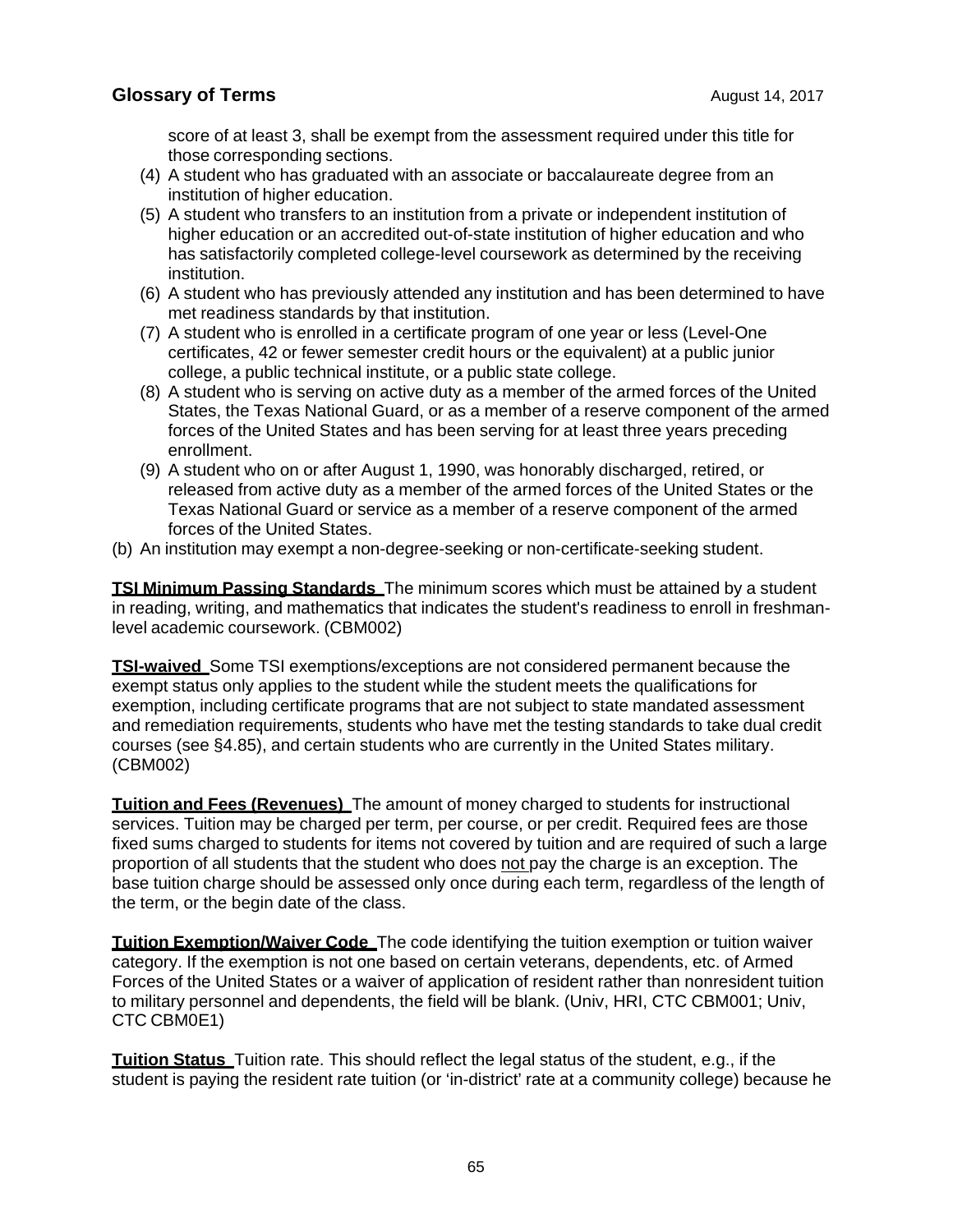has received a waiver, he would be coded in the 'waiver' category rather than the 'resident' category for this field. (Univ, HRI, CTC CBM001; Univ, CTC CBM0E1)

**Tuition Status of CEU Students** Indicates whether the courses in which the student is enrolled are offered in the fulfillment of a contractual agreement between the institution and an external entity. (CTC CBM00A)

**Type Code** Use the building type code that represents the purpose-function category that best describes its primary use. See Appendix H in the *Appendices for Reporting and Procedures Manual*. (Univ, CTC CBM014)

**Type Major** Indicates the primary program of study as academic, technical, or Tech-Prep. On the community college CBM001, the Tech-Prep declared major definition requires that the students must declare themselves as specific Tech-Prep majors who have matriculated from a high school Tech-Prep program; course enrollment alone in Tech-Prep courses is not sufficient to identify students as Tech-Prep majors. On the CBM00A, a Tech-Prep major has precedence over a Technical major, which has precedence over a Continuing Education Focus. (CTC CBM001, CBM00A, CBM0E1)

**Type of Instruction** The principal method (structure) that instruction is provided to the students of the class, e.g., lecture, lab, independent study, etc. (Univ, CTC CBM004, CBM00S; CTC CBM00C)

**Unassigned Space** The sum of building custodial service and mechanical areas, all of which are not assigned directly to support programs. Public restrooms, shell space, or space mothballed/ permanently incapable of use is also unassigned space. Unassigned space is determined by room type and room use data fields.

*Building Service Area* – Space used for the protection, care, and maintenance of a building. *Circulation Area* – Non-assignable hallway or stairwell space.

*Inactive Area* – Space in a building that once was assignable but is permanently no longer in use.

*Mechanical Area* – A portion of the facility's space that is designed to house mechanical equipment, utility services, and shaft areas.

*Public Restrooms* – Restrooms that are accessible to the public. Private restrooms are service areas.

*Shell Space* – Unfinished space designed to be converted into usable space at a later date.

**Unclassified Student** A student taking courses creditable toward a degree or other formal award who cannot be classified by academic level. This could include a transfer student whose earned credits have not been determined at the time of the fall report. (CTC CBM001, CBM0E1)

**Undergraduate** A student enrolled in a four- or five-year bachelor's degree program, an associate's degree program, or a vocational or technical program below the baccalaureate. (CBM001)

**Undergraduate Funding Limitation** A Legislative limit placed on the number of undergraduate semester credit hours that an undergraduate may attempt and which the state will use in allocating appropriations to an institution. The limit is 45 hours over and above the number of hours in the student's degree program for students who initially entered a higher education institution in Fall 1999 or a subsequent semester. Students initially enrolling in college in Fall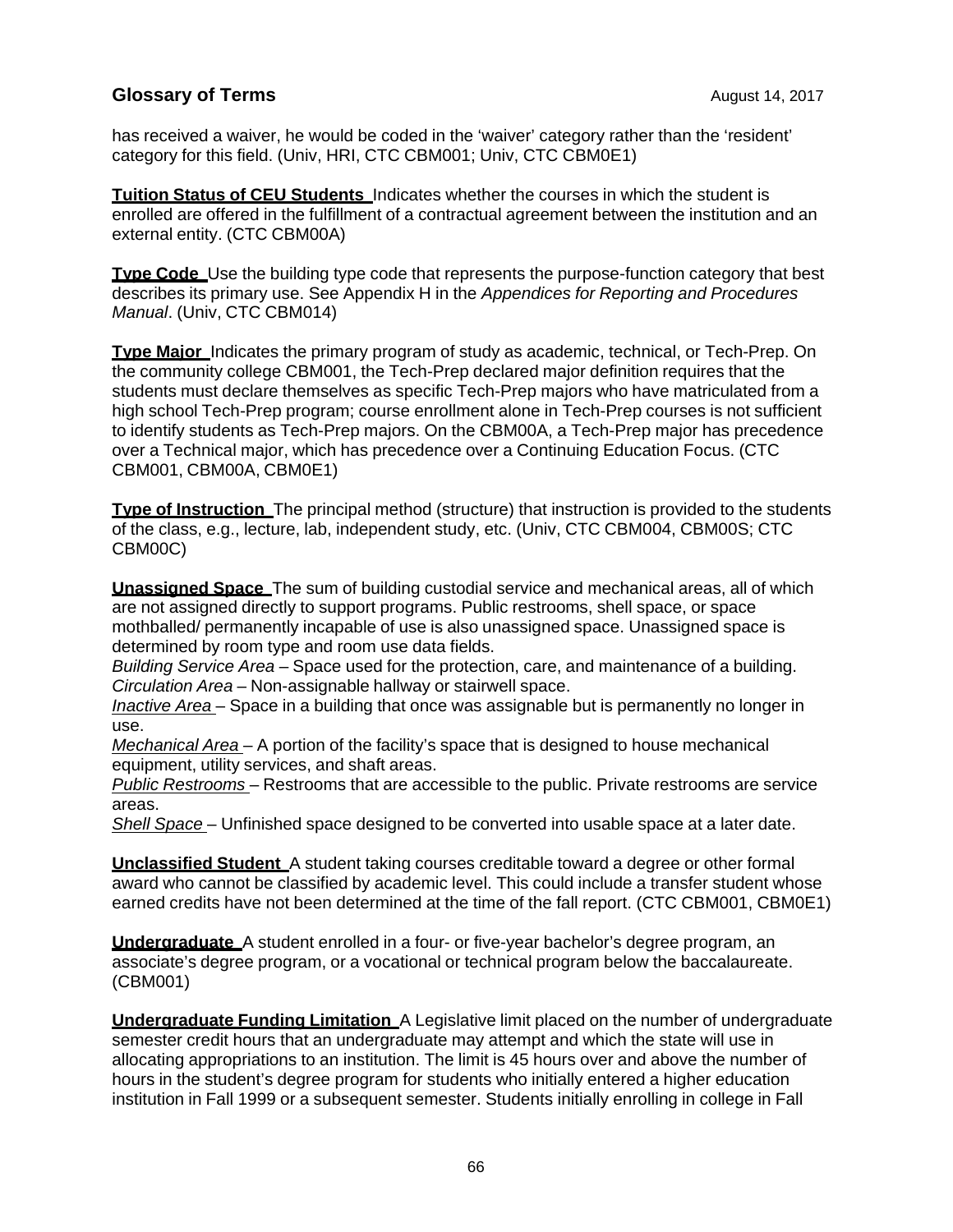2006 and later are limited to 30 hours over and beyond their program of study. All students paying the resident rate are subject to the limit even if paying resident rate via an exemption. All state-funded semester credit hours apply to the limit even if the semester credit hours do not apply to the degree. (Univ, CTC CBM004, CBM00S)

**Undersized Class** An undergraduate class with fewer than 10 students or a graduate class with fewer than five students. **See Small Class**.

**Unduplicated Headcount** The sum of students enrolled with each student counted only once during the reporting period, regardless of when the student enrolled.

**Unique Need Course** An academic course approved for a specific college or university and designed to transfer into a baccalaureate program.

**Unique Need Inventory** See **Special Approval or Unique Need Inventory**.

**United States Medical Graduate (USMG)** A graduate of a U.S. medical school which is accredited by the Liaison Committee on Medical Education or the American Osteopathic Association.

**University System Center (USC)** A higher education center administered by a university system or individual institution in a system. It has minimal administration and locally provided facilities. (Univ, CTC CBM004, CBM00S; CTC CBM00C)

**Untaught Course List** A list of courses from the CB-approved course file which have not been taught for the past four consecutive years. Unless justified, these course will be deleted from the inventory. (Univ CBM003)

**Upper Division Course** Course offerings at a level of comprehension usually associated with junior and senior students. (Univ CBM003)

**Upper Division Student** An undergraduate student who either has earned more than 60 semester credit hours, has an Associate of Arts degree, or is working toward a Baccalaureate degree. (Univ CBM004, CBM00S)

**Upper-Level Center** A center offering junior, senior, and certain graduate level courses in programs approved by the CB.

**Upper-Level Enrollment Affected by Undergraduate State Funding Limit** Those students who paid resident tuition during the reporting period, are at the upper division level, and who enrolled in higher education for the first time in fall 1999 or later. These students are subject to the limitation established by SB 345. See **Undergraduate Funding Limit**. (Univ CBM004, CBM00S)

**Virtual College of Texas** A consortium of all accredited, public Texas community and technical colleges. It includes the 50 community college districts and the four colleges of the Texas State Technical College system. The mission of VCT is to provide distance learning access to all Texans wherever they may live, regardless of geographic, distance, or time constraints. The reporting of such a class is a hybrid of instructional telecommunications and an inter-institutional class. This sharing makes it possible for students to enroll in a local (host) college for courses